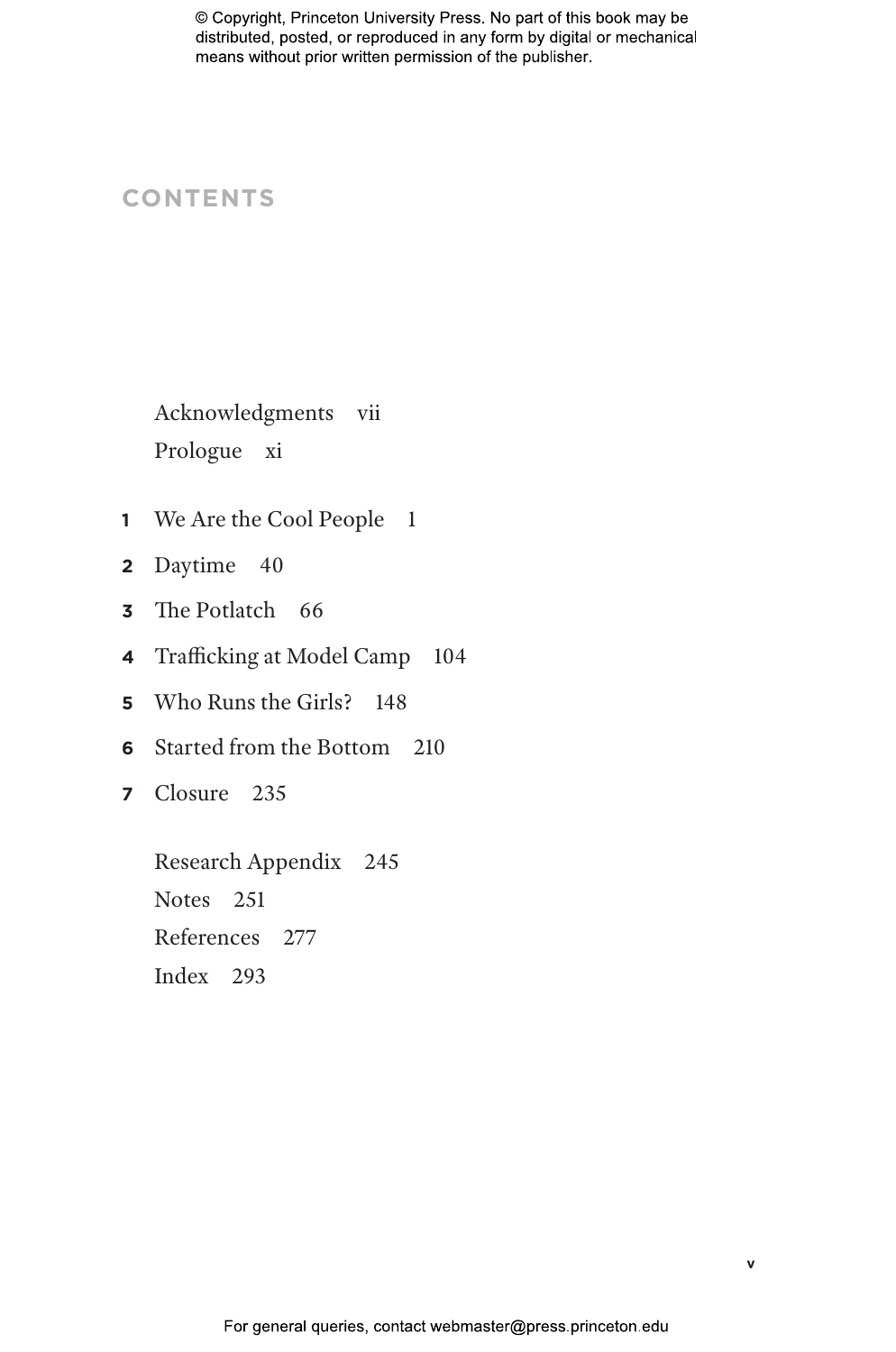# 1 **We Are the Cool People**

## **Sunday, 11:30 p.m., New York City**

Most people think that ostentation comes easy. Dre's life was testament to how much work it takes to get people to show off.

It was nearly midnight, and Dre's table was finishing dinner at the Downtown, a perfectly chic restaurant in SoHo. Dre was flanked on either side by half a dozen beautiful women, beautiful in the way that fashion models are: young and tall with flawless features, their clothes and high heels so stylish, they could have arrived straight from a catwalk. It is hard to look away when they enter the room.

The Downtown is a beautiful sight on Sunday nights. The decor is opulent: plush upholstered furniture, a mahogany bar, an enormous chandelier, and walls adorned with giant iconic prints from famous fashion photographers. There is no music, just the steady buzz of conversations in various European languages, punctuated by laughter and the clink of champagne glasses, immediately refilled by white-coated Italian waiters. Each table is anchored by wealthy men—celebrities and aristocrats, socialites from the gossip pages, actors and musicians and producers, entrepreneurs and bankers dining in the company of beautiful women.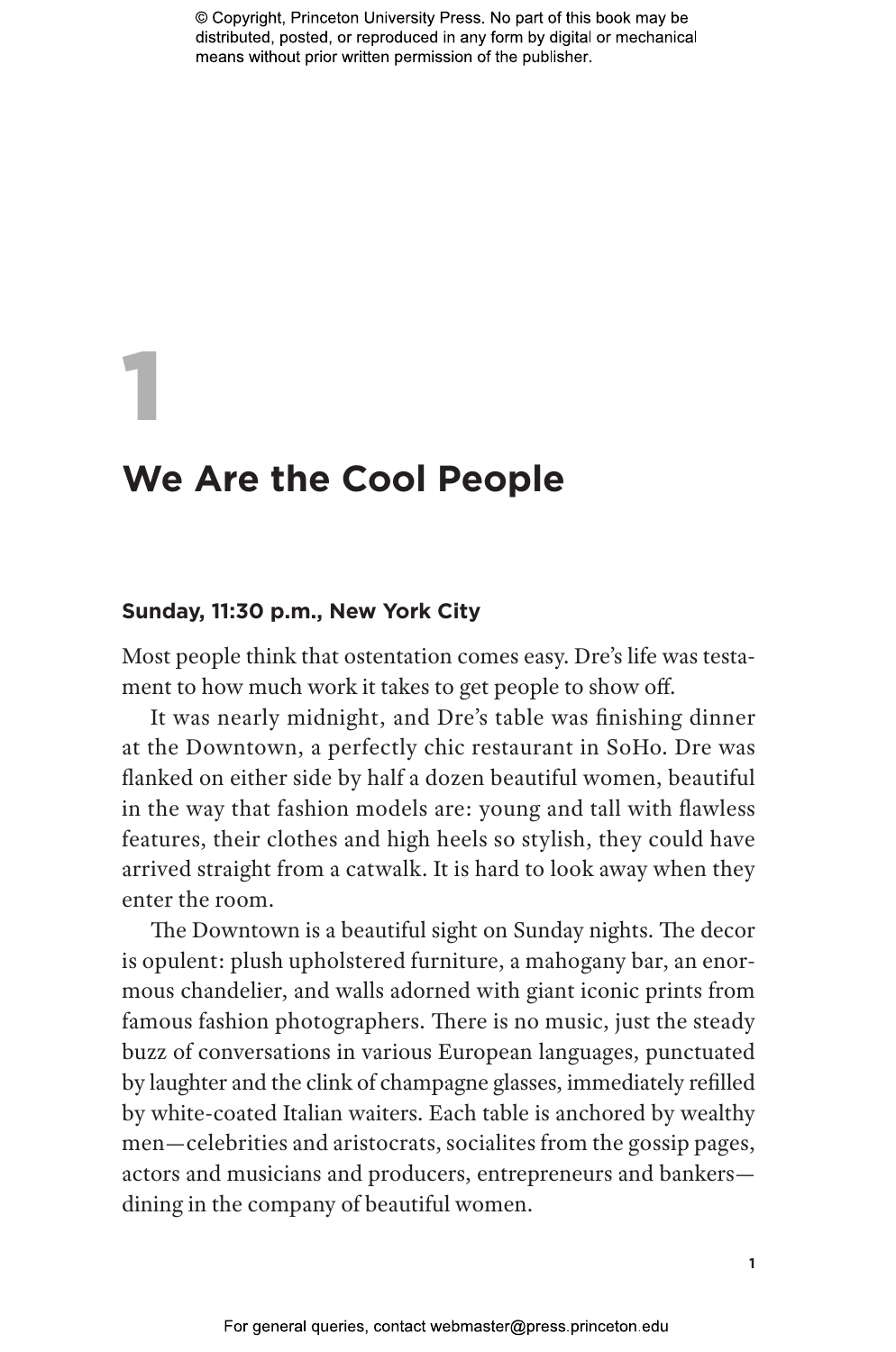#### **2** CHAPTER 1

In the middle of it all was Dre's table. He held court, steering conversations, Bellinis, and plates of pasta among his guests. Whatever else he was doing, he was also always scanning the room to see who sees him, graciously doling out smiles and winks, and standing up to greet passing guests seamlessly in French or English, with two kisses on each cheek.

Dre was a thirty-eight-year-old black man with a gorgeous smile and a near-shaved head. He dressed in leather pants, a crisp white T-shirt, and a shiny new pair of limited-edition Adidas sneakers, a casual but clearly expensive look he called "rock-and-roll chic." He was one of the only black people in the place, where he casually bantered and joked with a mostly white crowd. Even as he charmed the rest of the restaurant, he was careful to keep some attention on the women at his table. He flirted with them and cuddled up to whomever was on his arm, which, for the next several months, would be me.

"I love the job of promoter, because look at all the beautiful girls I'm around," he said. "And some of them like me, which can cause problems." He winked at the woman sitting across from him. She smirked and shook her head.

Dre loved the attention. He had been hosting women in this restaurant every Sunday night for the past six years; before that, he worked in various clubs for three decades, starting in the early 1990s. In the nightlife business, Dre is known as an image promoter. This means he works freelance, contracting with multiple nightclubs and restaurants throughout the city to bring in a so-called "quality crowd," understood to consist of attractive women, rich men, celebrities, and other well-connected people. In theory, the crowd he brings in enhances the image of the club and, ultimately, attracts wealthy clients and their money. Each Sunday, the Downtown's management paid Dre a handsome fee, somewhere between \$1,200 and \$4,500, depending on the bar spend, from which he took home 25 percent for his five hours of work.

It is a dubious profession. Promoters are widely criticized as pimps and "model wranglers," for whom the fashion industry's surplus of underpaid newcomers, known as "girls," are easy pickings.1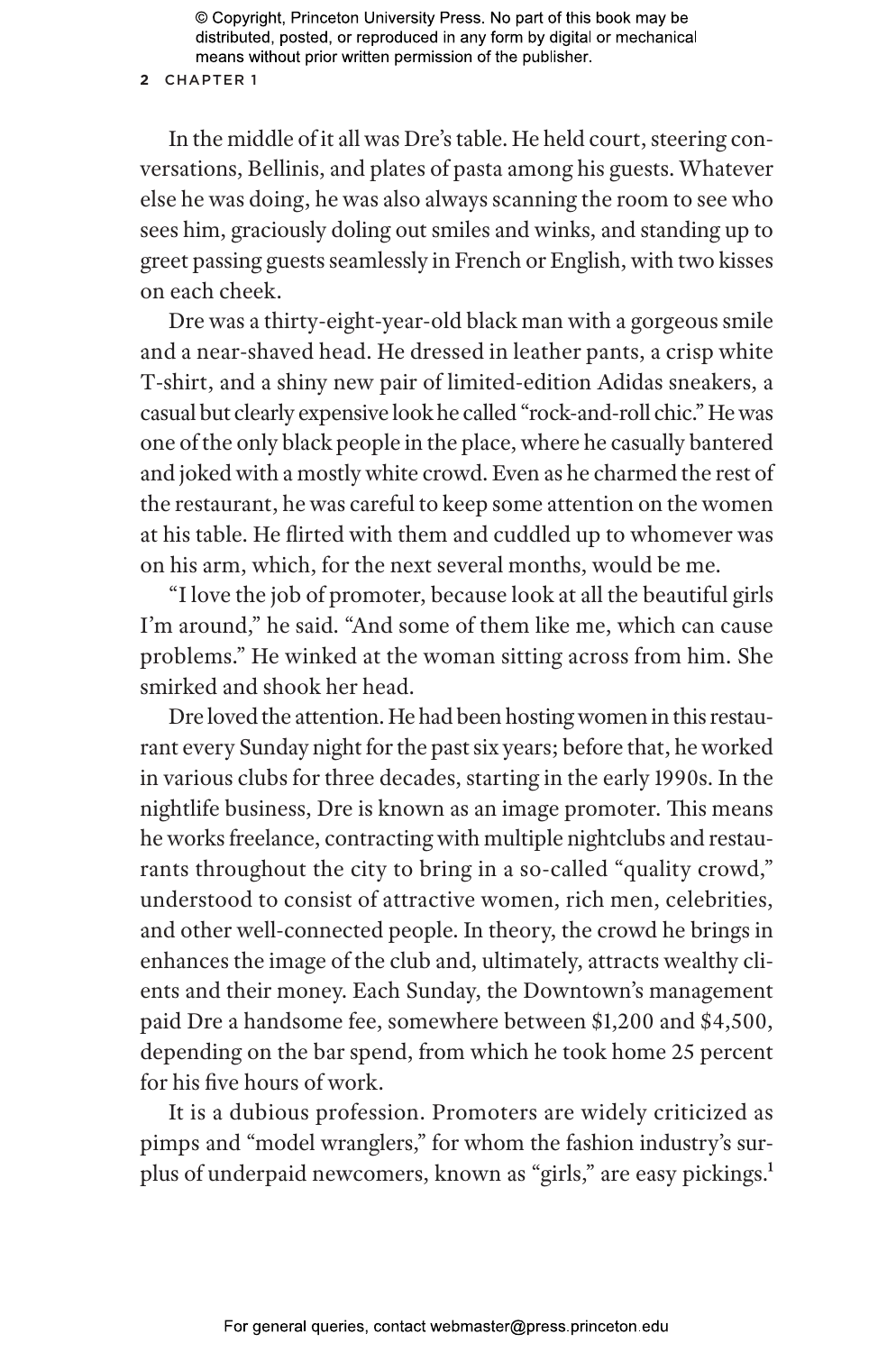We Are the Cool People **3**

Sometimes called "PRs" (as in "*PR*omoter") for short, these men are reviled by modeling agencies, and every few years they are the subject of high-profile exposés in the press.<sup>2</sup> At the center of their work is an uncomfortable reality: they are intermediaries in the profitable circulation of women and alcohol among rich men. Dre knew that his work was disreputable, but it was lucrative. He was making over \$200,000 a year. Though his income paled in comparison to those of the rich men around him at night, he was confident that the gap would shrink. Working alongside this segment of the new global elite, he believed, would enable him to one day become one of them.

"Ça va?" he said to a passing gentleman in an expensive suit. Dre stood up to shake hands and speak a little; as he sat back down, he whispered in my ear, "That guy's from a Saudi family. A *billionaire*." He winked to a woman sitting at the bar, supposedly the princess of a small nation-state known for offshore banking. As another man approached the table, Dre whispered to me, "He's really rich, his family. Really rich." Dre gave him a playful shoulder punch and fist bump. "A girlfriend of mine asked if there are any hot guys here tonight," Dre offered, followed by a calculated pause. "I said yes when I saw you walk in!"

This is the elite in Dre's world. It's not the 1 percent, he told me, "but the 0.0001 percent. That's the crowd I want around me."

The women who flank Dre, like myself, only need to *look* rich, not to be rich. Thankfully so, since it's unlikely any of us could even pay tonight's dinner bill. Cocktails, plates of pasta, fresh veggies and salads, fish and steaks, and now desserts and espressos arrived without any of us checking the prices. At the Downtown, I know from my own furtive glances at the menu, one cocktail costs about \$20. A salad with beets and goat cheese is \$24. I ate dinner here a dozen times over the course of roughly eighteen months researching VIP parties, and I never paid for anything.

As "girls," our drinks and meals were comped; the endless plates and glasses came to us "compliments of the house." To host our table, Dre paid a tip to the wait staff, usually about 25 percent of the bill.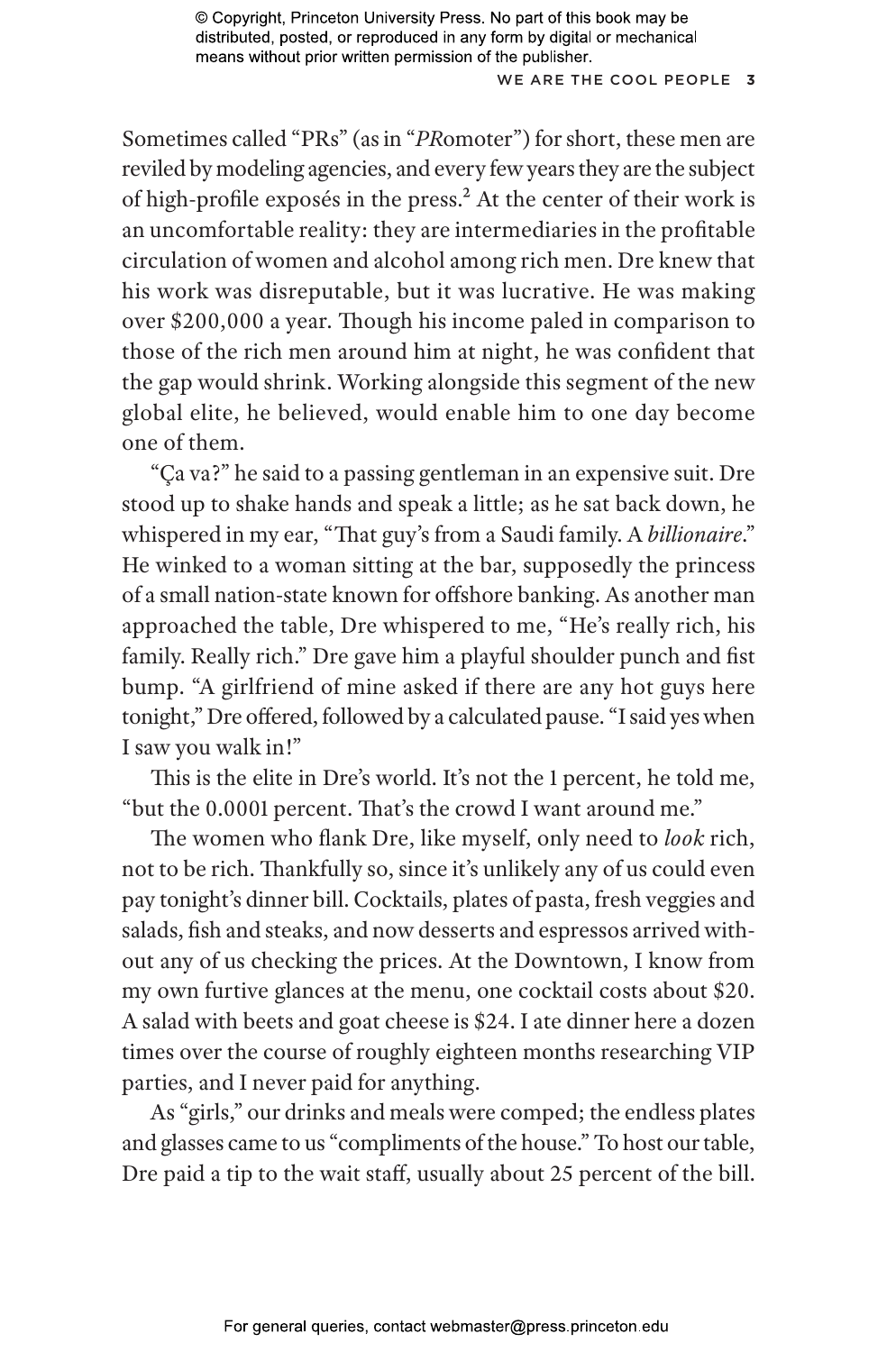#### **4** CHAPTER 1

Each Sunday night, the Downtown forwent over \$1,000 just for the pleasure of our company. But in the long run our presence generated far greater value to the Downtown, to the men who dine here, and to Dre himself.

Dre's guests tended to be women with fledgling careers in fashion modeling, or they were students, or looking for work in fields ranging from design to finance. The main criterion for sitting next to Dre was that you look beautiful. Indeed, earlier that afternoon, Dre had sent me two playful text messages ensuring that I looked the part: "Dress to impress, Ash," and then a few minutes later, "High Heels."

Or maybe they weren't so playful. He was full of compliments when women looked good, and icy when they didn't. He would turn his back toward women whose looks did not meet his standards unless they were rich or important in some other way. Once he told a woman of average height, "Go stand over there," referring to a corner away from his table.

I often felt uneasy in these places and out with Dre, even then as I sat beside him in a new silky dress and four-inch heels. When Dre first agreed I could shadow him in clubs for sociology research, in 2011, I began carrying a hand-me-down Chanel handbag from the 1980s. The bag was a loaner from my sister, who had bought it on eBay for \$200, and it was in bad shape. I bought leather patches from a shoe smith and glued them onto the worn-out corners; before long they started to peel off. I kept the bag tucked behind my back, displaying only the signature gold-and-black chain across my chair, playing dress-up with the 1 percent.

But I was not alone: Dre was also playing dress-up with the elite, albeit with far greater ease. He came from a suburban middle-class family in France, the second-generation son of a professional family from Algeria. He dropped out of law school in Paris to pursue a music career in Miami, and when that went bust, he waited tables. For a short stint he was homeless, something you would never have guessed then, as his conversations regularly showed off his connections and entrepreneurial potential. He always boasted about the five or six projects he had in the works—his career as a pop singer, his movie production company, branding for a tech company, the reality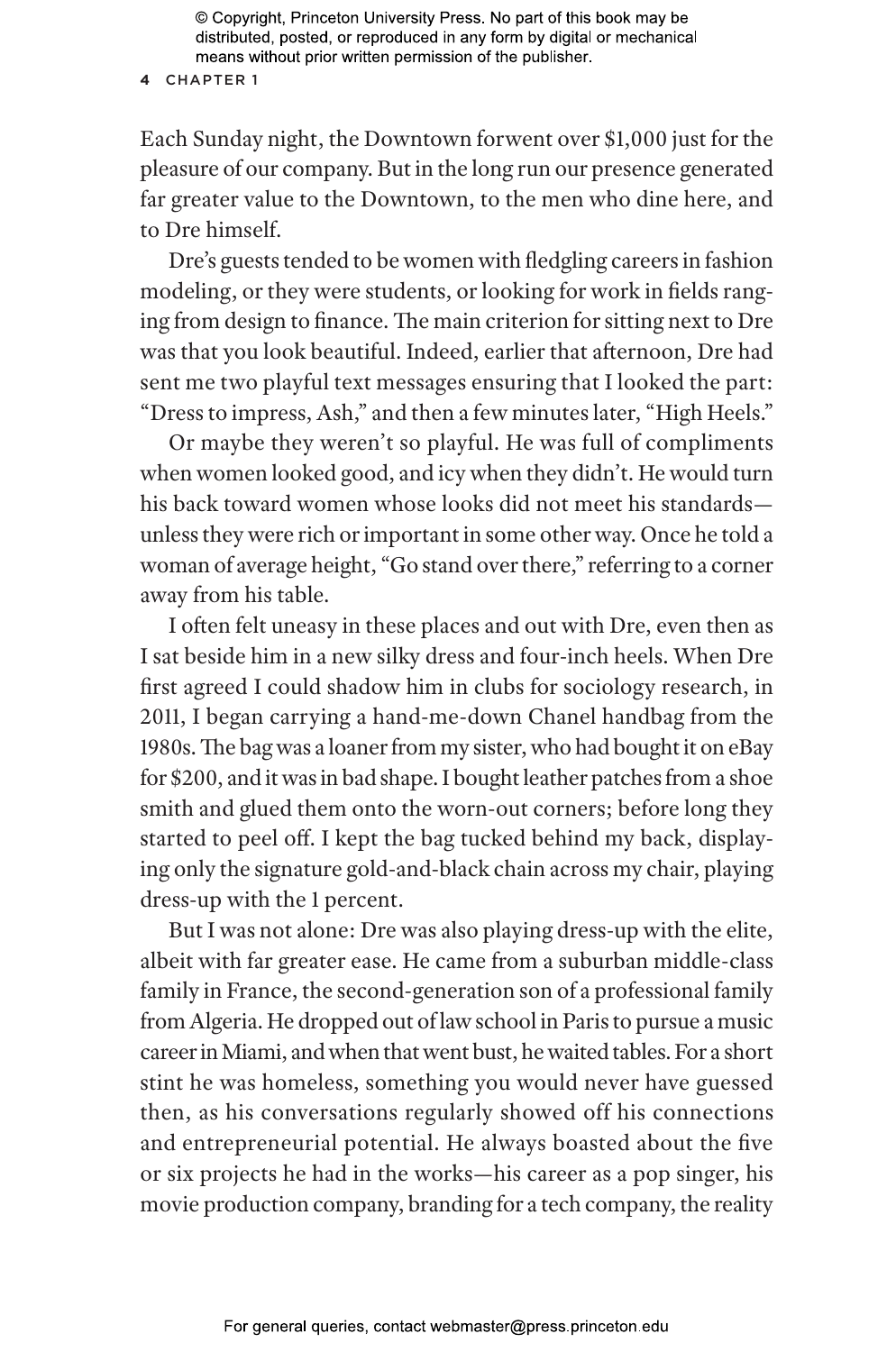We Are the Cool People **5**

television show he was developing, the food shipping company "in Africa" (among the most vague of his ventures), the car service company. The list changed depending on the week, but his essential optimism was always the same. Dre described his business model for the car service as follows: "You start with one car. It becomes two. Then ten. That's the American way."

A typical text message from him, when I asked what he was up to on a given day, might read: "I am working on a major business deal! Wish me luck . . . Within 2 days top I'll know!! Millions of \$ deal."

"I love nightlife," he was fond of saying. "You never know what's gonna happen." But like a lot of things with Dre, this was just talk.

Soon Dre ordered an espresso, as he always did, before inviting his guests upstairs to the nightclub. "Girls, what do you say we go upstairs for the party?"

Jenna, an unemployed blonde in her twenties searching for a job in finance, stood up with a sigh, and under her breath she mumbled, "Let's go dance for our dinner." Jenna rarely went out—she had met Dre a year earlier, when he had noticed the pretty college student on the street and stopped to introduce himself. Jenna didn't have many college friends, and she found Dre to be an interesting character, whom she would eventually consider a friend. Dre convinced her to come to the Downtown tonight to have a nice dinner for free. "You never know who you might meet," he said to her, a standard enticement among promoters to get a woman to come out with them. Jenna agreed, hoping to meet someone in finance that could help with her post-college job search.

The club upstairs was small and intimate like the restaurant, but darker, louder, and drunker. We repositioned ourselves around a banquette, a long, curved sofa adjacent to two small low tables brimming with bottles of Perrier-Jouët champagne, Belvedere vodka, carafes of orange juice and cranberry juice in silver ice buckets, and neat little stacks of glass tumblers. The table is right next to the DJ booth, where Dre played emcee to his weekly karaoke party. From 12 to 3 a.m., he sang, danced, and cajoled others to do the same, all to ensure the party had a good vibe. As the evening went on, the room turned sweltering hot, as more and more people crowded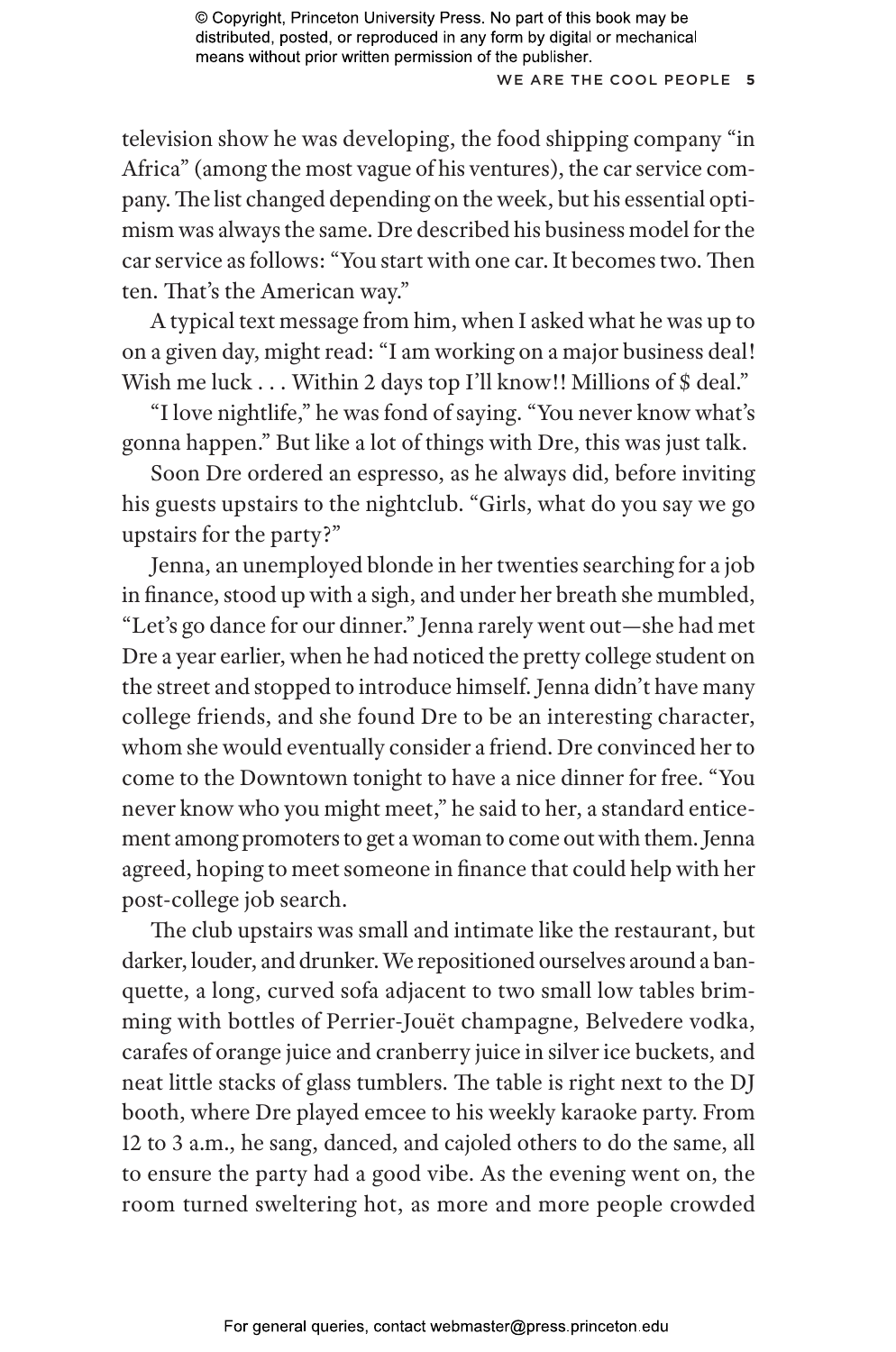#### **6** CHAPTER 1

around the small tables. Women in high heels grew even taller as they perched on top of the sofas, and Dre poured bottomless glasses of champagne and vodka from his table. Models sang Russian pop songs and laughed, businessmen unbuttoned their tailored Italian dress shirts and pulled down their suspenders, and Dre wrestled the mic from an overly drunk "Brazillionaire." Through it all, people jumped up and down to the music. This was the Downtown's famed Sunday night party that Dre made happen every week.

While Dre was paid well for the night's work, his female guests, here and elsewhere, were not paid.3 Instead they were *comped* in two senses of the word, with freebies of food and drinks, and with the compliment of being included in an exclusive world that did not otherwise welcome people with mediocre status or money, and that prized good looks. Most of the "girls" understood these terms of exchange, as I would learn in interviews with them, though they rarely discussed them when they were out.

Meanwhile, VIP establishments like the Downtown generate large profits. The Downtown is part of a global chain of restaurants in Manhattan, London, Hong Kong, and Dubai that pulls in well over \$100 million a year. That's small change, however, compared to the fortunes of the Saudi princes, Russian oligarchs, and run-of-the-mill tech and finance giants who buy bottles here and at other exclusive clubs around the world.

"There's so much money in this room," Dre told me, smiling and shaking his head. He often gestured to me to take notice when a sparkler-lit bottle of Dom Pérignon champagne floated by, held high above the head of a scantily clad waitress. Each one cost about \$495.

The bottle buyers were men from the global economic elite. A notoriously difficult population to study and even define, the "elite" here refers to people who command demonstrably large economic resources, irrespective of their influence or political power.<sup>4</sup> The VIP party circuit appeals to mostly young and new money for whom a \$495 bottle at the Downtown is the equivalent of a Starbucks coffee for someone like middle-class Jenna, who was now standing nearby Dre's table, swaying listlessly to the music, eyes scanning the room.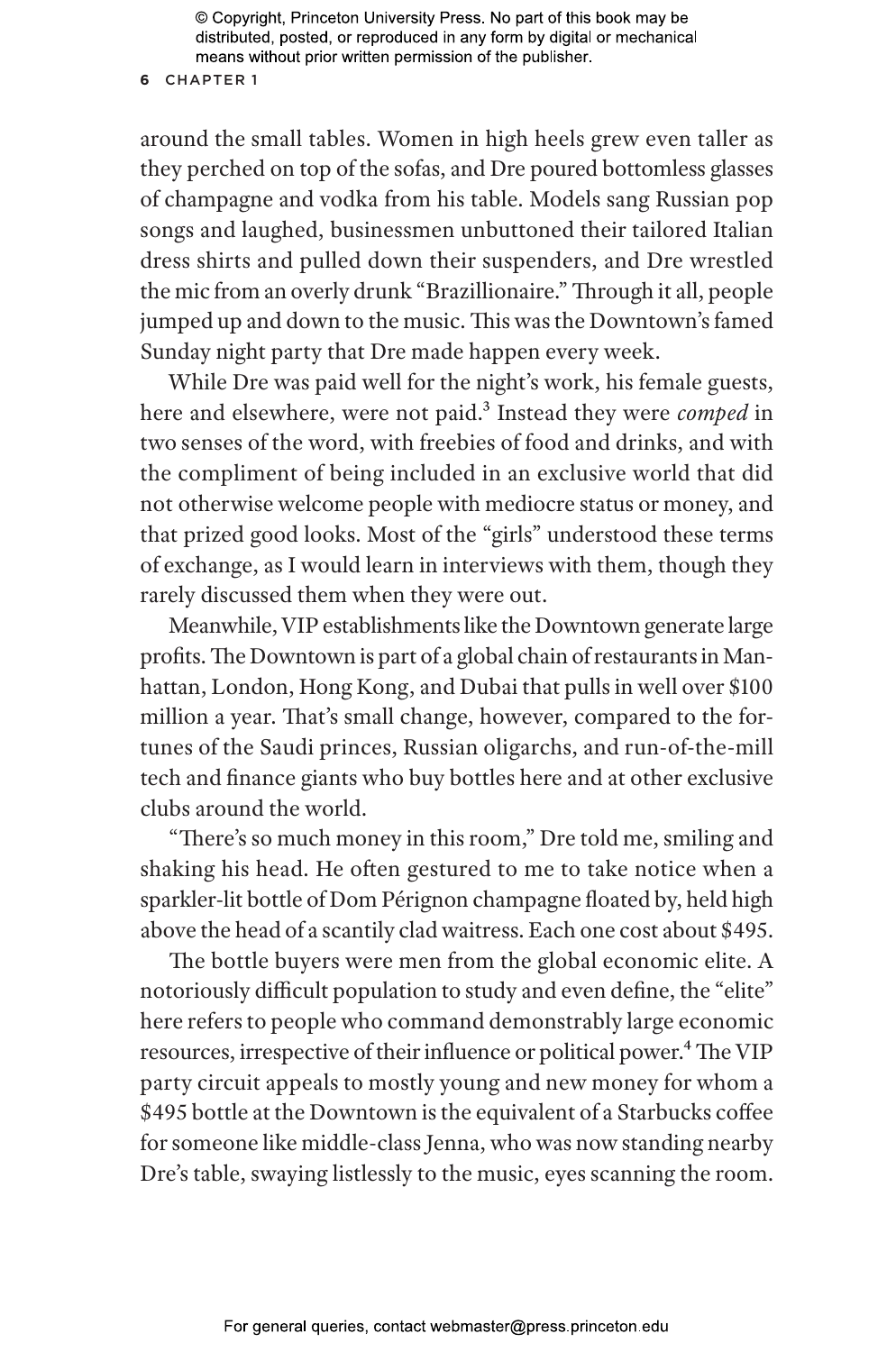We Are the Cool People **7**

Like most of Dre's girls, she usually stayed close to his table and only occasionally mingled about the room. After an hour, she left, not having found any job opportunities amid the loud music and flashing lights.

Everyone in this room has power. Some of it is fleeting—like women's beauty, a short-lived asset that gets them into the room, but not recognition as serious players once inside. Some of it is blunt financial capital, like that of the big spenders, whose sheer pecuniary might is put on full display for everyone to see, and sometimes to criticize. Some of it is convertible, like the promoters' connections to elites around the world. Rich in social capital, Dre could do anything and climb anywhere—or at least that's how it always seemed to him from his vantage point as emcee, concierge, jester, and sometime friend to the world's new global elite.

## **The New Gilded Age**

Maybe you've passed by a nightclub at some point, noticed the long queue behind the velvet rope, and wondered what was going on inside, who gets in, and how. In the various earlier manifestations of New York City's nightclub scenes—be it the discotheques in the 1970s or the legendary downtown dance clubs of the mid-1990s like Palladium or Tunnel—the rules were basically the same. After paying a cover charge, all visitors shared the same space with anyone else who had \$20 in their pocket that night, and everyone jostled together to get an overpriced drink at the bar.<sup>5</sup> Most clubs also featured a small, roped-off "VIP" section, where celebrities and friends of the owner could party in visible seclusion.

By the 1990s, the city was in the midst of a major transformation, from the urban blight that characterized downtown Manhattan throughout the 1970s and 1980s to a resurgence of economic investments and cultural growth. More clubs began opening as rates of violent crime fell and the volume of money in the city spiked. In the 2000s, nightlife and entertainment venues began to sprout up in the Meatpacking District. The formerly industrial neighborhood's giant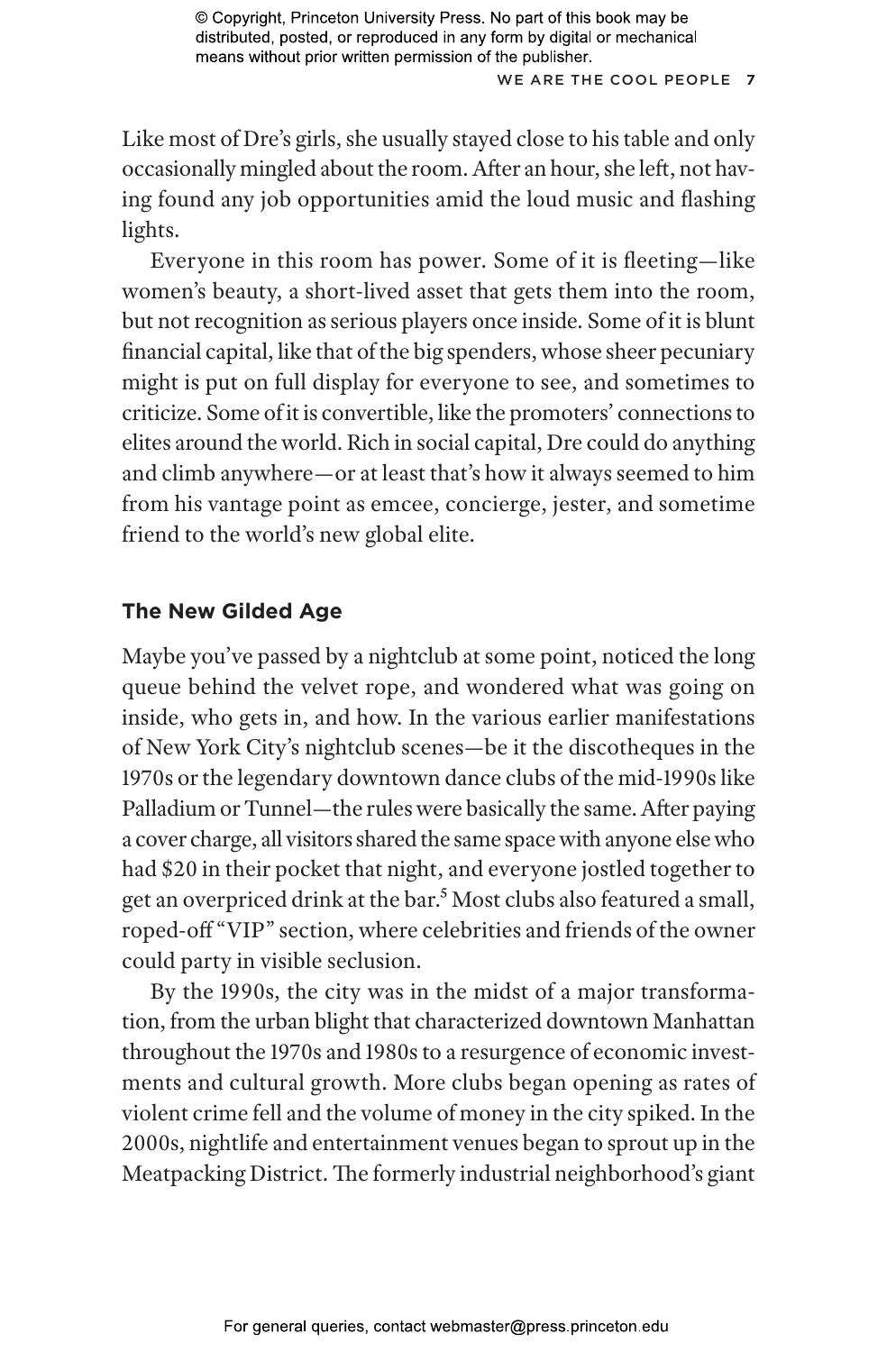#### **8** CHAPTER 1

warehouses underwent renovations by fashion agencies, art galleries, and club owners.<sup>6</sup> By the early 2000s, commercial rents in the Meatpacking District had risen to about \$80 a square foot, triple what they were in the 1990s.<sup>7</sup>

While New York underwent its renaissance, the global distribution of wealth shifted toward the very top of the economic ladder. The share of money ballooned among the top 1 percent of wealth holders, such that by 2017, the richest 1 percent owned half of the world's wealth—a record level of \$241 trillion. Within that top fraction, there emerged vast differences too.<sup>8</sup> The wealth share among the top 0.1 percent skyrocketed from 7 percent in 1979—a year when Studio 54 co-owner Steven Rubell famously refused to let in anyone without enough style—to 22 percent in 2012, when Dre was marveling at all the rich bankers and tycoons buying bottles around him.<sup>9</sup> Sometimes called the "superrich," the top 0.1 percent of families in America now own roughly the same share of wealth as the entire bottom 90 percent.<sup>10</sup> Ours is an era of wealth concentration as extreme as the 1920s, when Jay Gatsby's fabulous parties symbolized the excesses of the Gilded Age in *The Great Gatsby*.11

Not only is the share of wealth different; the source of it is, too. America's top 1 percent, for instance, holds nearly half of the nation's assets in the form of stocks and mutual funds.<sup>12</sup> Income is increasingly a source of wealth as well, for those working in the right industries. Sociologist Olivier Godechot has noted the rise of the "working rich," whose fortunes come from booming industries like finance, real estate, and technology, where incomes and bonuses can outpace investment gains among the wealthy.13 As the financial industry's role in the economy grew, Wall Street workers' pay swelled, leaping sixfold since 1975, nearly twice as much as the increase in pay for the average American worker.<sup>14</sup> The average bonus for anyone working in financial securities in the late 1980s was around \$13,000. By 2006, just before the Great Recession hit, it was \$191,360.<sup>15</sup> That year at Merrill Lynch, a twenty-something analyst with a base salary of \$130,000 collected a bonus of \$250,000. A thirty-something trader with a \$180,000 salary got \$5 million.16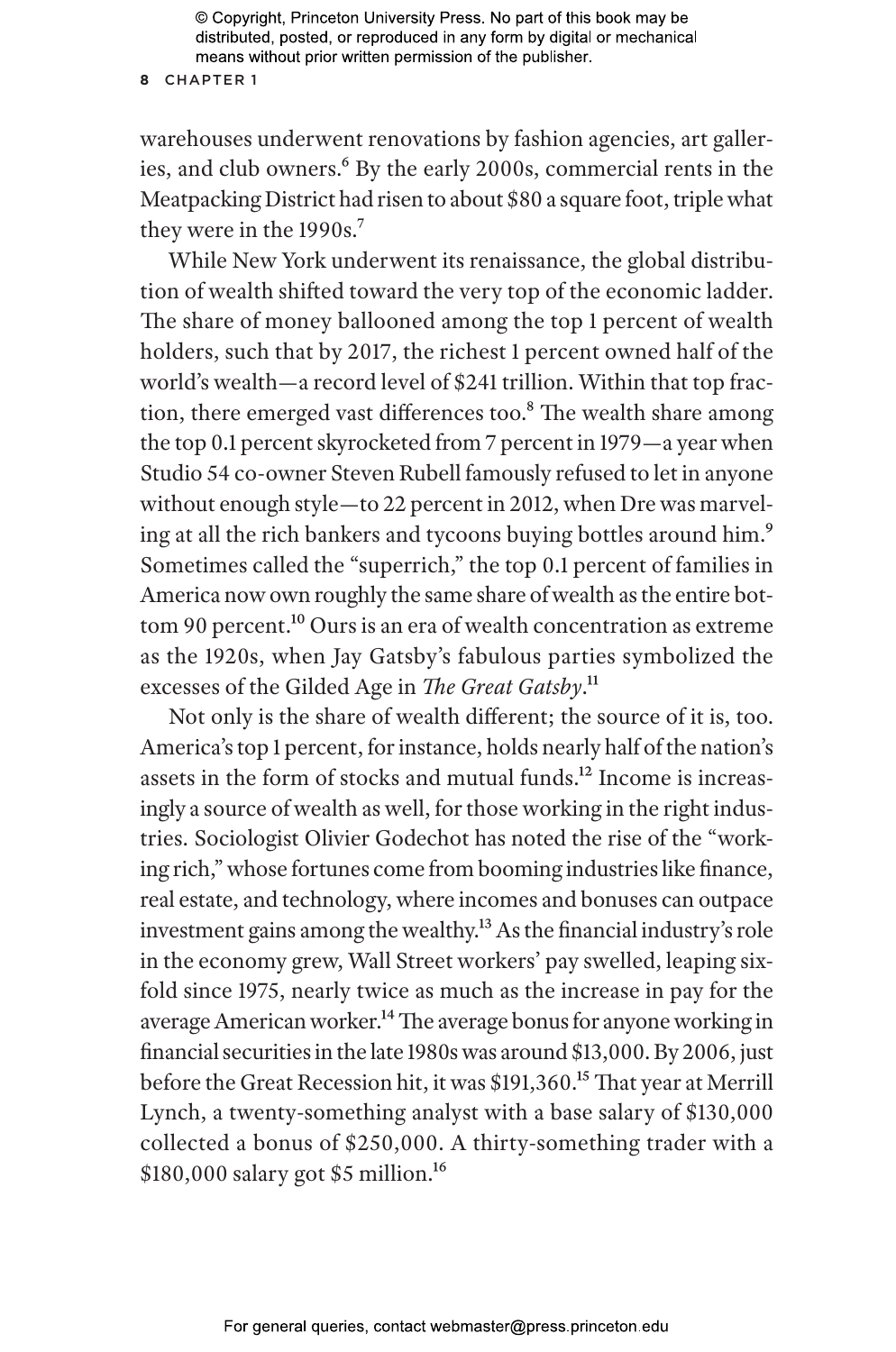We Are the Cool People **9**

Against this backdrop of rising financial fortunes, downtown Manhattan was transforming, as new luxury leisure services emerged to cater to the newly rich. As the amount of money on Wall Street shot up with each passing year, in came more young financiers with huge pools of disposable money who could afford a thousand-dollar bar tab.

New York had long been a destination for moneyed consumers, but as globalization and local policies expanded the city's key economic drivers—finance, real estate, insurance—it became a destination for international millionaires, affluent tourists, and rich businessmen.17 By the time the financial crisis hit, in 2008, the Meatpacking District had become a millionaire's playground. Posh clubs, designer boutiques, famous galleries, and upscale restaurants and hotels had popped up on seemingly every corner.18

Perhaps it was inevitable, then, that amid this surge of wealth, club owners began to approach their spaces like real estate. With increasing rents, operating a huge club on door and drink prices couldn't turn a profit like it used to. The dance floor and the crowded area by the bar remained the same, open to whoever was willing to pay the cover charge and high drinks prices. But the real profits of a club now came from individual tables, which club owners started to "rent" to people with money, who would pay for the right to occupy one for a few hours. After some negotiation at the door—concerning their required minimum spend, for instance—table customers get whisked behind the velvet rope and led to their table. Some clients make reservations to secure a table in advance, while others simply lay down the right credit card at the door to signal their seriousness about spending. Bottles of alcohol are brought to them, and they can serve themselves from their own private space in the club. Everyone else has to stand at the bar and get jostled.

Table service had been the norm in the 1980s at select clubs in Paris, where New York club owners first saw it; in the 1990s they imported it to New York as a way to expedite serving drinks. The club Marquee on Tenth Avenue in Manhattan is often attributed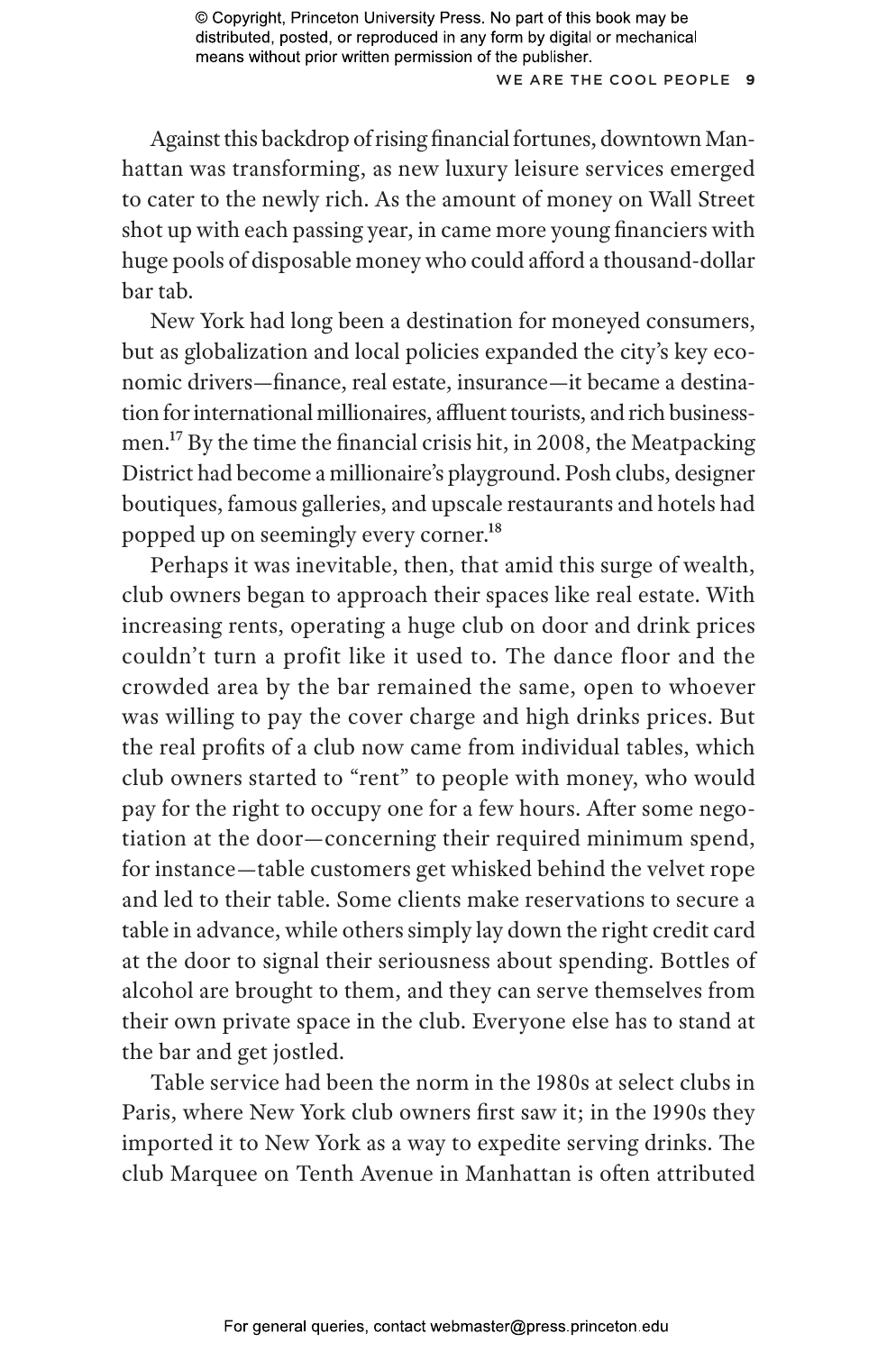#### **10** CHAPTER 1

with pioneering bottle culture by hiring image promoters to bring models to attract spenders.<sup>19</sup> Marquee was launched in 2003 by two former promoters, Jason Strauss and Noah Tepperberg, in a 5,000-square-foot former garage. The lounge area adjacent to the dance floor featured thirty-six tables, with couches, ottomans, and banquette sofa seating. Promoters occupied about a third of those tables, which were strategically located throughout the room, placed in the corners and next to big spenders, giving guests the impression they were surrounded by models.

Clubs had long used "mass promoters" to mobilize high volumes of people, at least fifty and usually a mix of men and women, who might get discounted entry or drink tickets. Mass promoters keep a club from looking empty, but they don't attend to the minutiae of looks. Image promoters, by contrast, focus their efforts on "quality" over quantity in terms of the female bodies they bring, so that clubs can attract big spenders. The business model of image hosting is simple: "Let in ten groups for free so fifty will pay," as one manager put it.

In most clubs, tables are placed between the dance floor and the walls of the room, with a bar to one side and the DJ booth usually elevated above the dance floor. Below is a graphic of the interior layout of a typical high-end club in Manhattan's Meatpacking District. This club is on the small side, with a capacity of three hundred people. To sit at a table here, the minimum spend on a Friday night is \$1,000. Of the seventeen tables at this club, anywhere between four and eight—between a quarter and a half—will be occupied by a promoter (or team of promoters), each with anywhere from five to fifteen beautiful girls. The owner sometimes also has a table reserved for himself and his guests, often also models or celebrities. Less economically and symbolically important persons, called "filler," order their drinks standing at the bar.

The "table" is an area consisting of a banquette sofa on which a group may sit, or more likely stand, and even dance, and several low tables on which the bottles, buckets of ice, and glasses rest. A table like the one shown in figure 2 typically holds ten to fifteen people; on a crowded night, people may climb onto the sofa's upper back or spill over into nearby tables and the dance floor.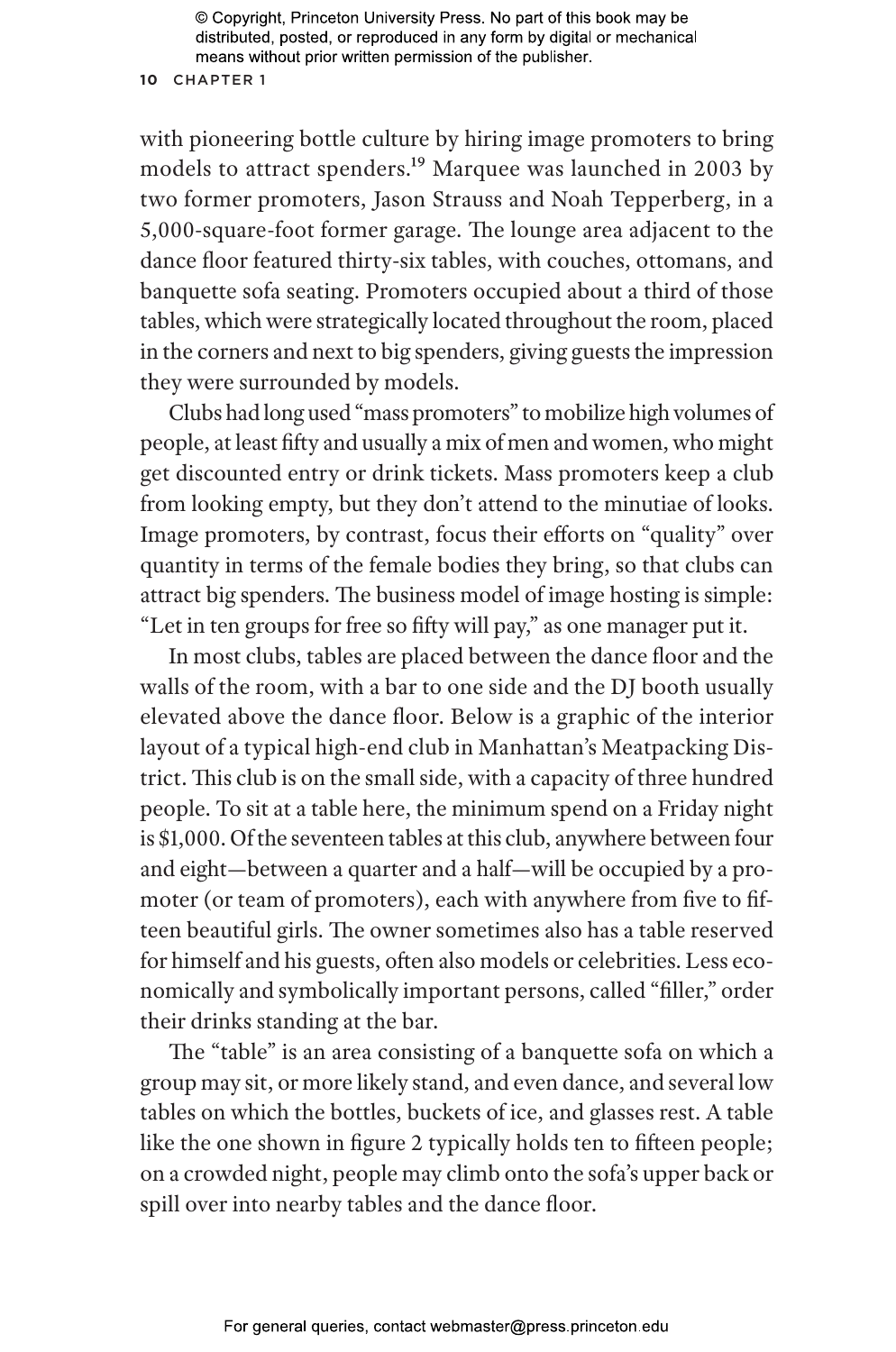We Are the Cool People **11**



Inside a New York VIP club with a legal capacity of three hundred people and seventeen tables. On any given weekend night, the club can expect between three and five clients to purchase tables; they will hire between four and five promoters to host tables strategically placed throughout the room, with "fillers" on the dance floor and at the bar.

FIGURE 1. Inside the VIP Club

At first, bottle service was a convenience, a way for people who had money to avoid waiting at the bar, but it quickly escalated into a luxury experience. Over the course of the 2000s, prices on bottles soared and clubs began to encourage spending sprees, setting the stage for a new kind of publicly visible "very important person"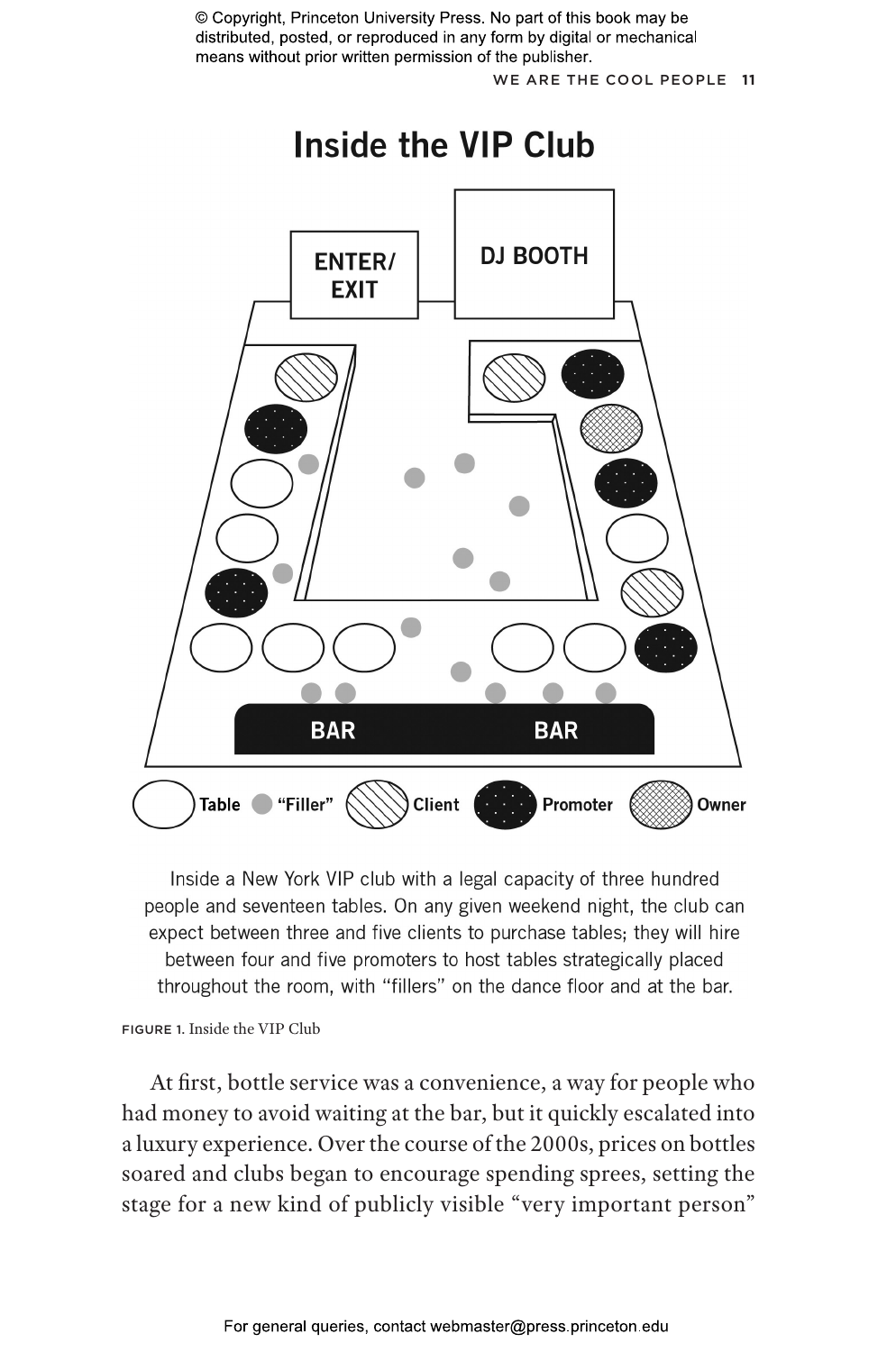**12** CHAPTER 1



FIGURE 2A AND 2B. At the Table

to show off.20 When the first bottle service appeared in New York clubs, in the early 1990s, a bottle of vodka cost about \$90. By the early 2000s, prices were up to \$500 for a bottle of Grey Goose vodka (which retailed for around \$30 at the time, a markup of more than a thousand percent).<sup>21</sup> A few years ago, at Double Seven, a 2,400-square-foot space with a capacity of 175 on Gansevoort Street, the average tab for table service was "only" \$2,500.<sup>22</sup>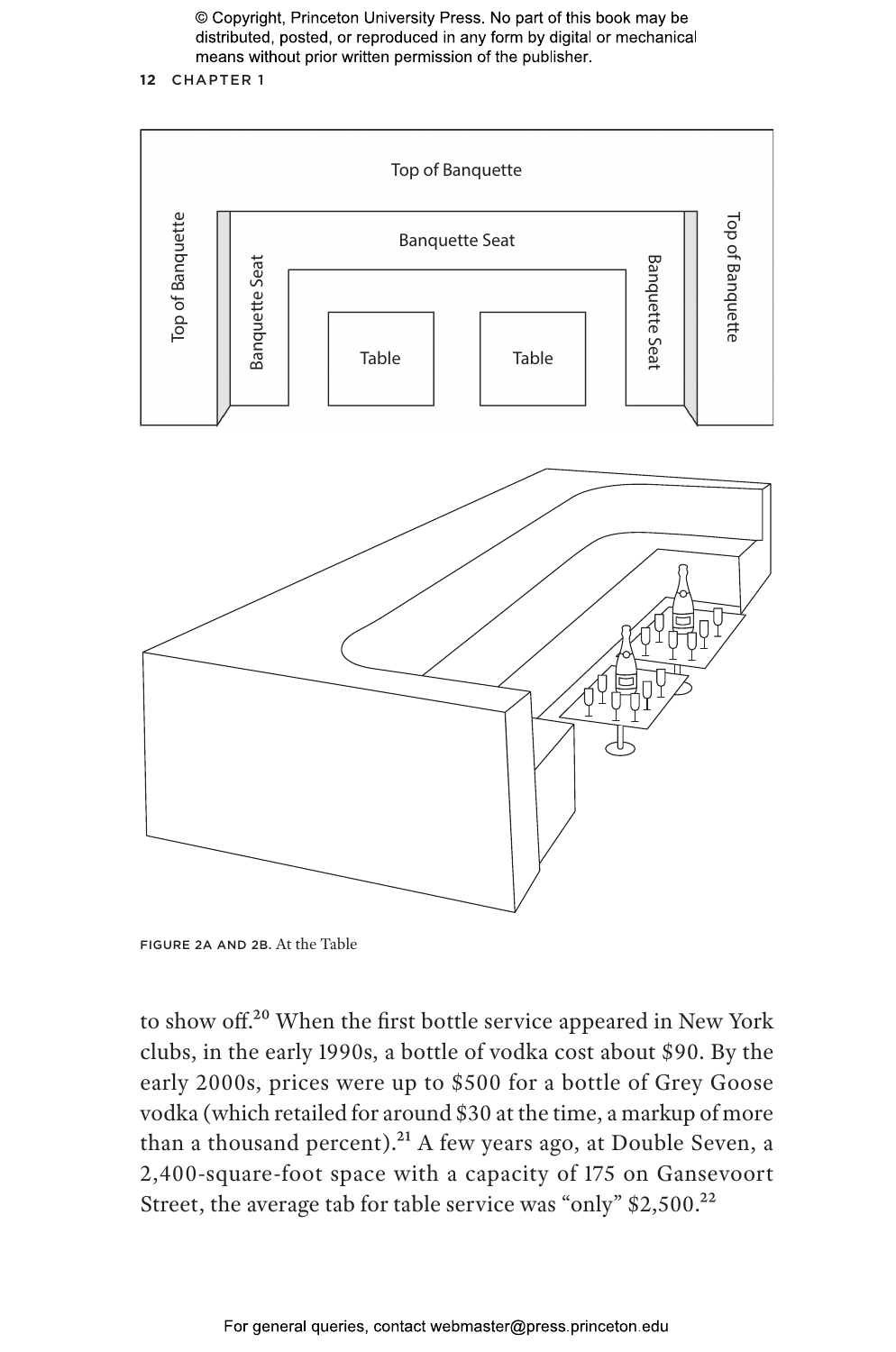We Are the Cool People **13**

Bottles started arriving at tables with sparkler fireworks taped to their necks; soon you could order champagne bottles up to six liters big; eventually gold-plated and diamond-encrusted bottles appeared on some menus. Within the velvet ropes of Provocateur, a 7,000-square-foot club at the front of the Hotel Gansevoort, on Eighth Avenue in Manhattan, a six-liter bottle of Cristal champagne went for \$40,000. With such high prices, some lamented that clubbing had become exclusively for the rich, to the point of being boring; some club owners complained that bottle service had ruined nightlife and predicted that the practice would soon die.23 Riding the growing popularity of electronic dance music (EDM), club owners have opened larger spaces to host superstar DJs such as AfroJack and Tiësto, whose nightly fees reach six figures. While large EDM-focused clubs charge tickets to a large mass of entrants, a large share of their profits still come from price-inflated bottles of alcohol bought by VIPs.<sup>24</sup>

The city, and especially the city at night, is "where the action is," as sociologist Erving Goffman described it. Today's clubs are the latest in a long line of urban entertainment: first the opera and the penny arcade and the promenade, then the bar, the speakeasy, and the club.<sup>25</sup> In all of these modern urban leisure spaces, there is an endless sense of possibility, the potential for unknown thrills and pleasures in the company of strangers. In the taxi dance halls of the 1930s, working-class men could hire a woman for a ninetysecond dance for ten cents; sociologist Paul Cressey observed that the dance hall was just one of many wondrous leisure places in the modern city built to satisfy the human need for stimulation.<sup>26</sup> City dwellers, increasingly drawn away from home into new commercial spaces, have always gone out in search of excitement.

The bottle service club today pitches Goffman's "action" to the world's new elite; it encourages the rich to flaunt their riches, to display wealth for display's sake. Bottle service clubs are predicated on *conspicuous consumption*, a term coined, in 1899, by Thorstein Veblen, the quirky Norwegian American economist. Writing in the Gilded Age, a time of vast economic inequality, Veblen viewed consumption as a competition for social status.<sup>27</sup> He argued that the nouveau riche, lacking prestigious titles enjoyed by "old money," attempted to gain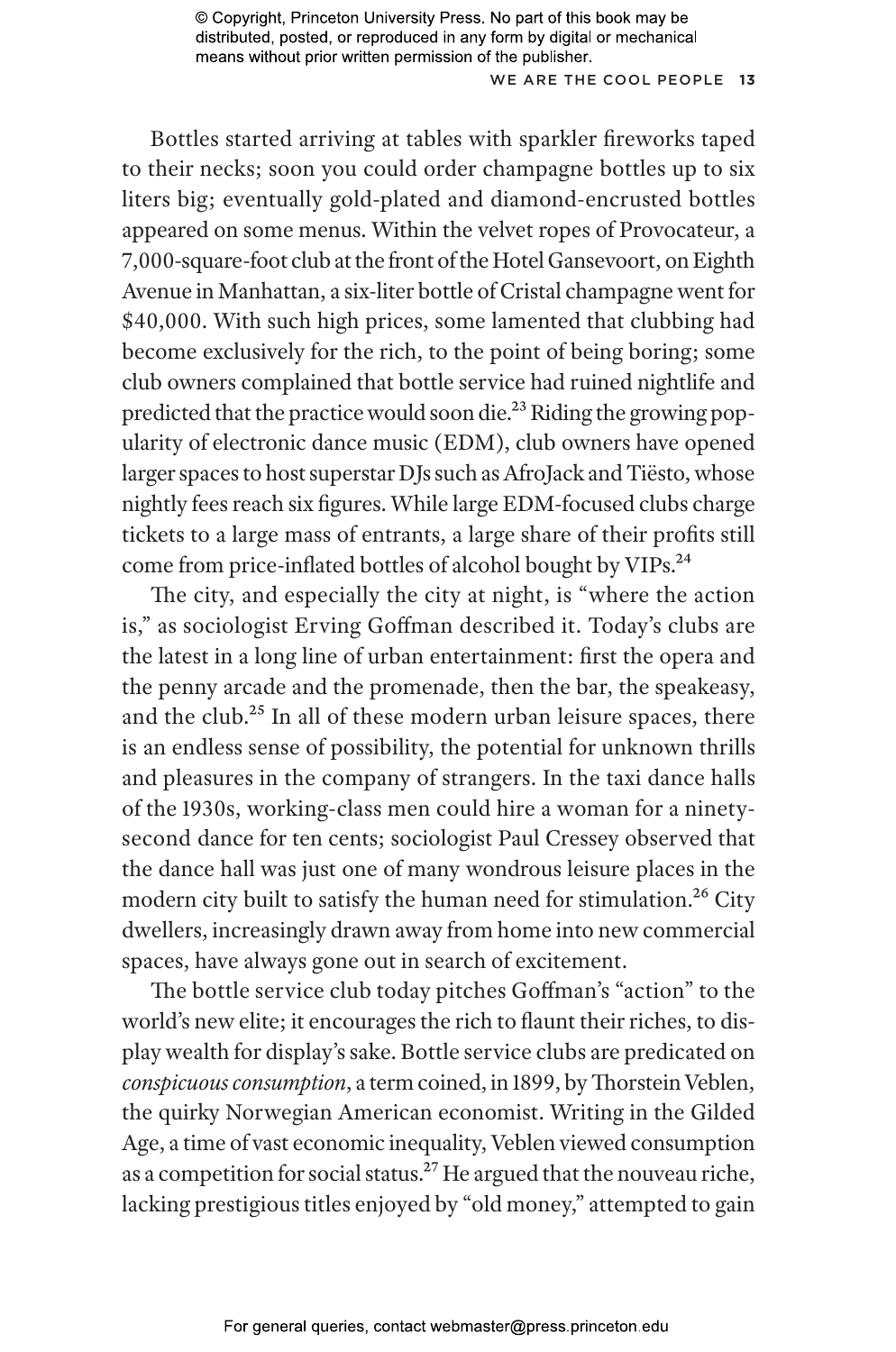#### **14** CHAPTER 1

status by flaunting their leisurely pursuits, to indicate that they did not have to work for their money. For instance, Veblen observed, among the rich, a high-class wife has delicate hands and impractical dress to indicate that she is both useless and expensive, a testament to her husband's success. The displays of this "leisure class" were often attempts to outdo one another in a never-ending show of wealth, or "pecuniary emulation"; beneath this extravagance, however, lay deep anxieties about the uncertainty of their status relative to the titled, aristocratic elite.

Today's nouveau riche differ from Veblen's leisure class in at least one important respect. Since the boom of finance-driven salaries catapulted the "working rich" to the top of the income ladder in the 1990s, there has emerged an *inverse relationship* between leisure and earnings, such that elites now have less leisure time than their poorer, less-educated counterparts.<sup>28</sup> With demanding work schedules in industries like finance, the working rich in the United States now work more hours and spend less time on leisure than Veblen's leisure class. Most of the clients I met in bottle service clubs extolled the virtues of their hard work and were proud of the long hours they logged at their jobs. Particularly important to their self-presentation was a conviction that they deserved the occasional breaks that clubbing afforded: they work hard, they said, so they play hard.

VIP clubs offer a stage for this hard-working leisure class to play out conspicuous consumption, and this form of display has spread to cities around the world.<sup>29</sup> The celebration of money in nightclubs also crosses racial lines; hardly a practice of preppy white Wall Street guys alone, the consumption of high-end champagne in clubs is a common reference in rap and hip-hop. Famously, Jay Z initially praised Cristal, until Frédéric Rouzaud, managing director of the champagne house Louis Roederer, publicly fretted over the luxury company's association with a "bling lifestyle," prompting the rapper to boycott the brand and promote his own gold-bottled champagne known as Ace of Spades, now also a fixture on menus in the highend club scene. The global popularity of hip-hop has meant that its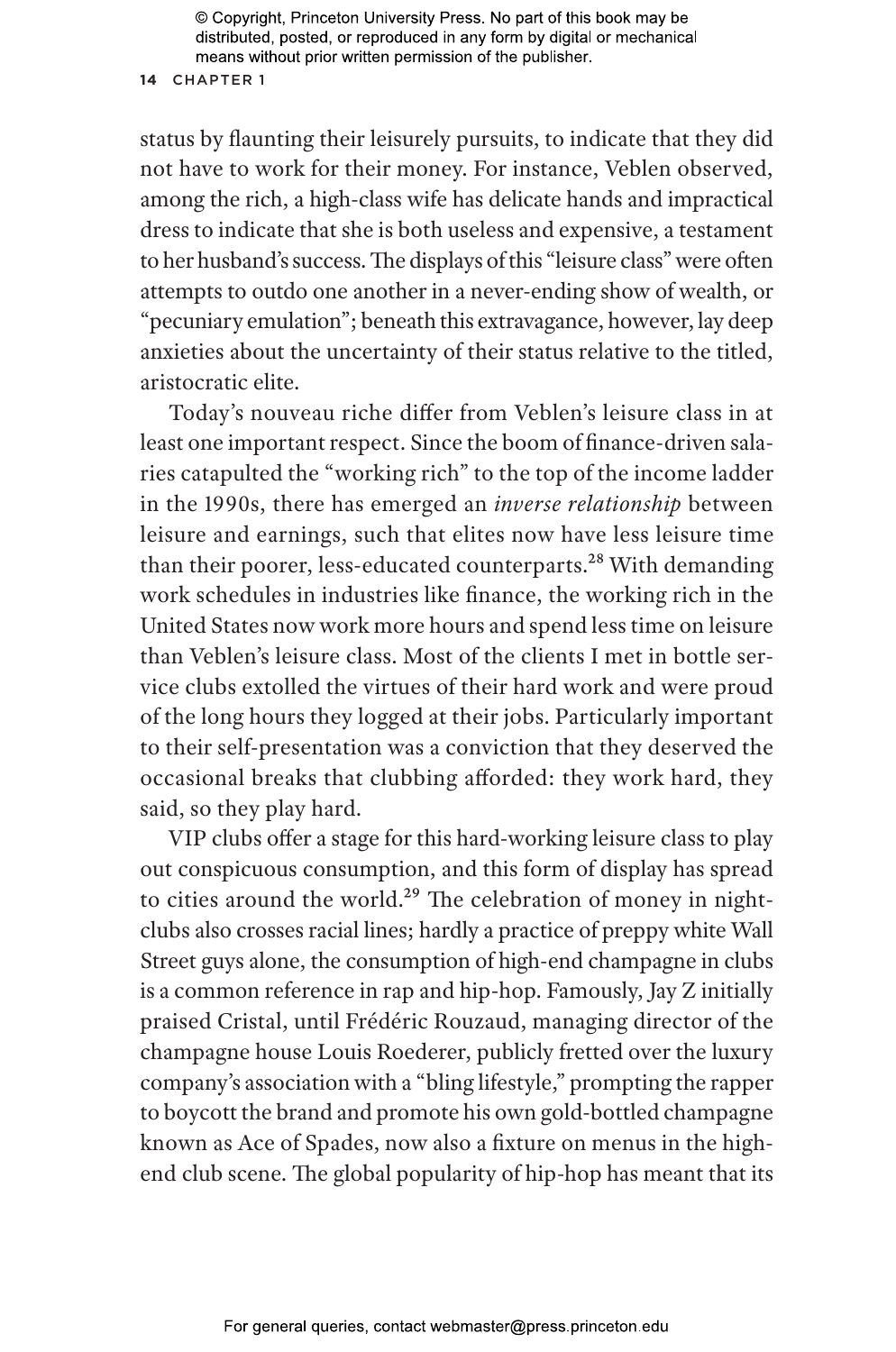We Are the Cool People **15**

celebrations of extravagant consumption have spread around the world, widely embraced by urban youth culture from London to Abidjan, Côte d'Ivoire.30

Even during and after the global financial crisis, displays of excess and ostentation continued among the world's superrich, for whom the recession had little effect on luxury spending.<sup>31</sup> In 2012, Wall Street elites threw a lavish annual party in Manhattan's Four Seasons hotel with parodies making fun of the financial crisis, including a drag performance set to Abba's "Dancing Queen" called "Bailout King."32 Promoters like Dre weren't part of the superrich, but they felt that they shared their financial immunity. As Dre put it during the economic recovery: "We are fine. There's no recession." Then he filled my champagne glass and turned his attention to the girl on the other side of him. The unemployment rate in the United States at the time was about 10 percent.

Most people, including Veblen, imagined ostentation was an inherent trait of the rich. I found, however, that it takes considerable coordinated effort to mobilize people into what looks likes the spontaneous waste of money, and the VIP nightclub has mastered it. The tables inside a VIP club are carefully curated and controlled. Even though this scene looks like the life of the party, it is the outcome of tremendous backstage labors—the unseen work that makes conspicuous consumption possible. It begins, like all good performances, with the right audience and the right staging.

## **Models and Bottles**

In essence, the promoter's job is to stage a show of two types of power—wealth and beauty—embodied in the form of rich men and girls, respectively.

"Each night is a production," one promoter told me, likening his work to that of casting a theater production. "That's why there's so many players that put it together. . . . It's a show. It's a production. You're the cast," he said, pointing to me. "I'm the casting director. We all play our part."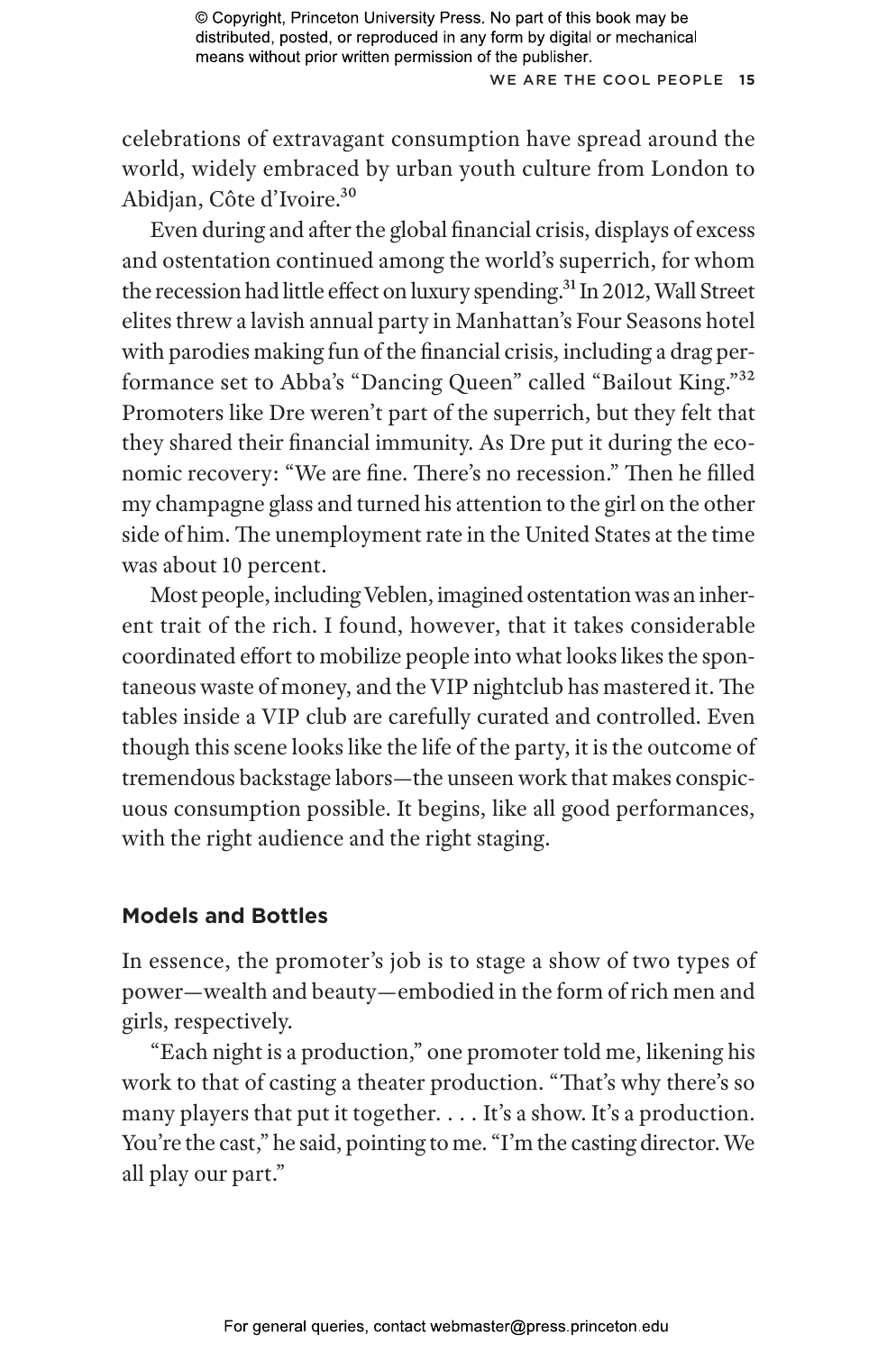#### **16** CHAPTER 1

The wealthy spenders at every VIP club, everywhere in the world, are almost always heterosexual men. Occasionally a woman comes through the scene and buys bottles, but women are the exception in this male-dominated world of sex and money.

The most central ingredient in the success of the club and the promoter's livelihood are "girls." A "girl" is a social category of woman recognized as so highly valuable that she has the potential to designate a space as "very important." While most nightclubs want more women than men inside as a matter of security, the quantity of women does not alone suffice to distinguish a place as VIP.<sup>33</sup> To be VIP, a club needs a high quantity of so-called "quality" women. These are the girls: they are young (typically sixteen to twenty-five years old), thin, and tall (at least five feet nine without heels and over six feet with them).<sup>34</sup> They are typically though not exclusively white, owing to the dominant preference for white women among both elite men and the fashion industry.

The most obvious physical features of the girls—beauty, height, and body shape—take primacy over their personalities or other embodied cues of class such as accent or charm, especially given the low lighting and loud music common at nearly every club, as Eleanor, a white twenty-two-year-old fashion intern who spent most of her nights out in the Meatpacking District, explained: "It's all about how you look, how thin you are, how tall you are. It's all that matters. You could have a horrible personality, and you'll get into the club if you're five nine . . . Basically, the promoters will come and find attractive girls, and tell you to bring friends that are attractive, skinny, tall, you know. And they'll bring you out, and you don't have to pay for anything."

Women in possession of this bodily capital are treated to free nights out in expensive restaurants and clubs around the world, regardless of their financial means, education, or personal qualities.

But not all girls are equally valuable. At the top of a clear hierarchy of girls are fashion models.

"Oh, no, models in New York City are, like—how can I compare them?" Eleanor continued, "I'm not gonna say they're like the royals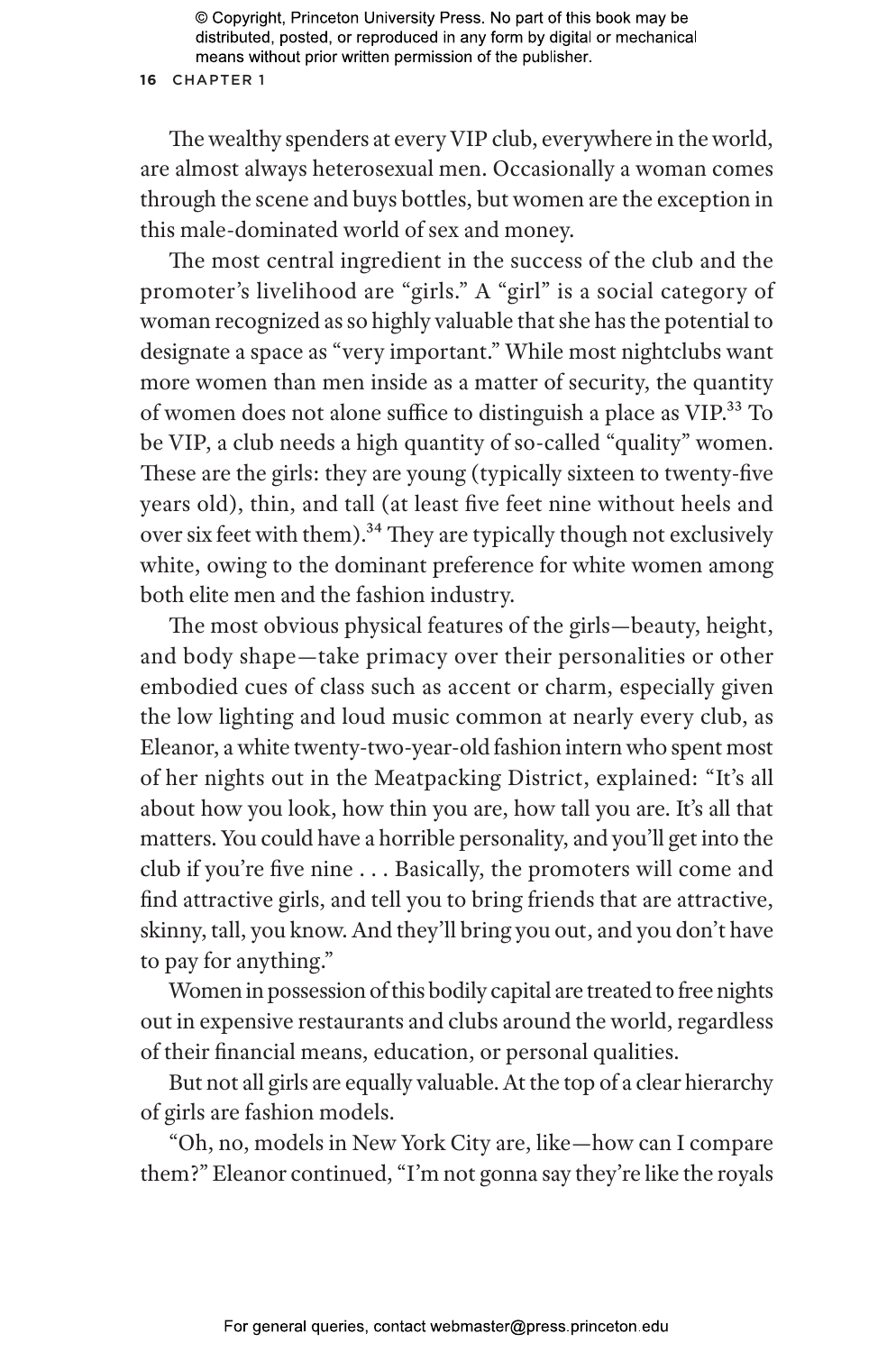We Are the Cool People **17**

of England, but I guess—it's not power—but *the praise* they get, is unlike anything I've ever seen in my life."

Exploiting our fundamental human assumption that the more attractive you are, the higher your social status is, clubs and their promoters want beautiful women of a specifically rare sort: fashion models.35 Or at least women who look like they could be models. Promoters and club owners prefer "real" models—those signed with a big agency—to "Instagram models," or models represented by small, unknown agencies. Of course, a famous model is the best, one that everyone will recognize from magazines and billboards. A promoter couldn't really do any better than bringing Victoria's Secret models, for they are considered the hottest, that is, physically attractive, and the coolest, because of their high symbolic status.

In this field, the model possesses symbolic capital, a particular kind of power that field insiders can immediately recognize.<sup>36</sup> The model connotes the fashion industry's high status and elevates the status of a space and that of all the people around her. Sometimes the bottle service formula is not-so-jokingly referred to as "models and bottles." Explained Claude, twenty-seven, a white male from France and a promoter for four years:

It is the quality of the woman. It's the perfect thing. It's just so beautiful to see and watch. A model is a model. She goes into a club, and she's, like, *flashlight*. She's here, you know. And the guys next to her, they'll be like, "Damn, this club is hot. Get me another bottle."

As an ironic statement on the importance of models to the industry, one promoter printed "I hate models," embossed in gold, on the back of his business cards; in reality, his business is built on the adoration of models. Most promoters aim to bring at least five beautiful girls to whichever club hires them that night, but ideally promoters will bring between ten and fifteen each. Since every high-end club hires a handful of image promoters each night, this creates serious competition for any given promoter to find models, befriend them, and get them to come out night after night. If promoters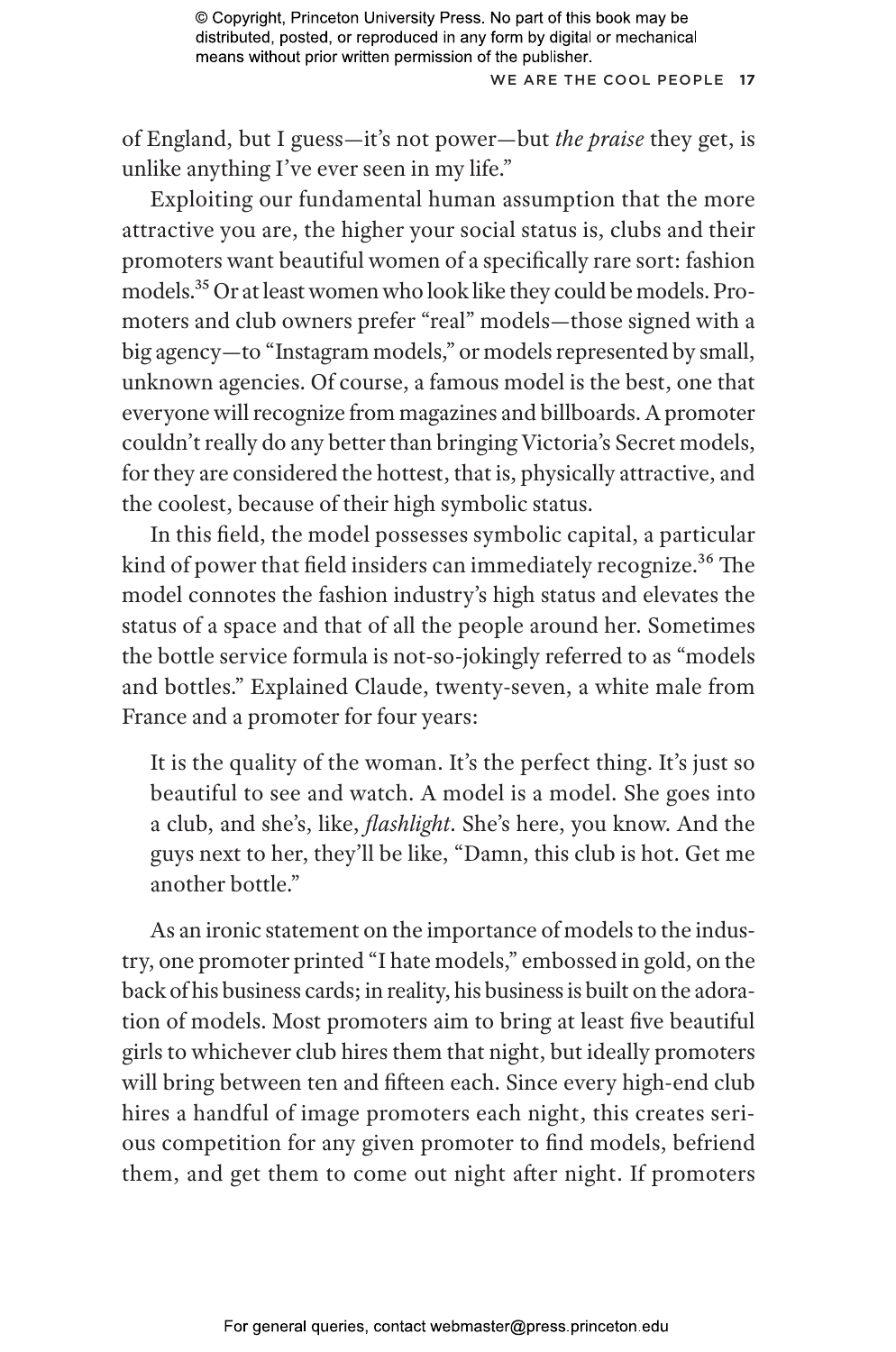#### **18** CHAPTER 1

get it wrong—if their girls are not beautiful enough or are too few in number—they'll get reprimanded by club managers. They could even get fired.

After authentic models, the next best thing is a woman who looks like she could be a model, a "good civilian." In addition to beauty, she has the two most important bodily cues that signal high status: height and slenderness. Malcolm, a twenty-nine-year-old black promoter in the business for eight years, defined a good civilian as a woman who is maybe a little thicker or shorter than a model, "but you bring her to the club, she look all right." She is "modelesque": not quite the real thing, but close enough.

Below good civilians are just plain "civilians," language that in the military designates people who do not belong in the field. Neither pretty nor wealthy enough, they are largely invisible in this economy. Sometimes they are called "pedestrians"—the ordinary and hence relatively worthless types include, well, pretty much every woman who looks to be above the age of thirty, under five feet seven, and/ or larger than a dress size six.

How do promoters and patrons even see these fine-grained distinctions among girls? One might think that in the context of a nightclub, where the lights are low and shapes are blurred, the slight differences between models and good civilians would not matter. Yet there is a palpable difference between "just a hot girl" and a model, a difference that promoters, clients, and club managers can see. Vanna herself a working model and one of the few women in the business of promotions, could easily spot a working model: "It's the way she carries herself. The way she dresses." Former New York club owner Steve Lewis told me that "only really sophisticated people can tell the difference between models and hot girls." One promoter, twenty-seven-year-old Ethan from New York, likened the difference between them to buying real Chanel and Prada couture, versus the knockoffs on Canal Street. The goods appear more or less identical to the untrained eyes of the average person, but Ethan's clients are not average. "Someone spending \$15,000 a night in a nightclub wants the real thing," he said. "Just the peace of mind that he is now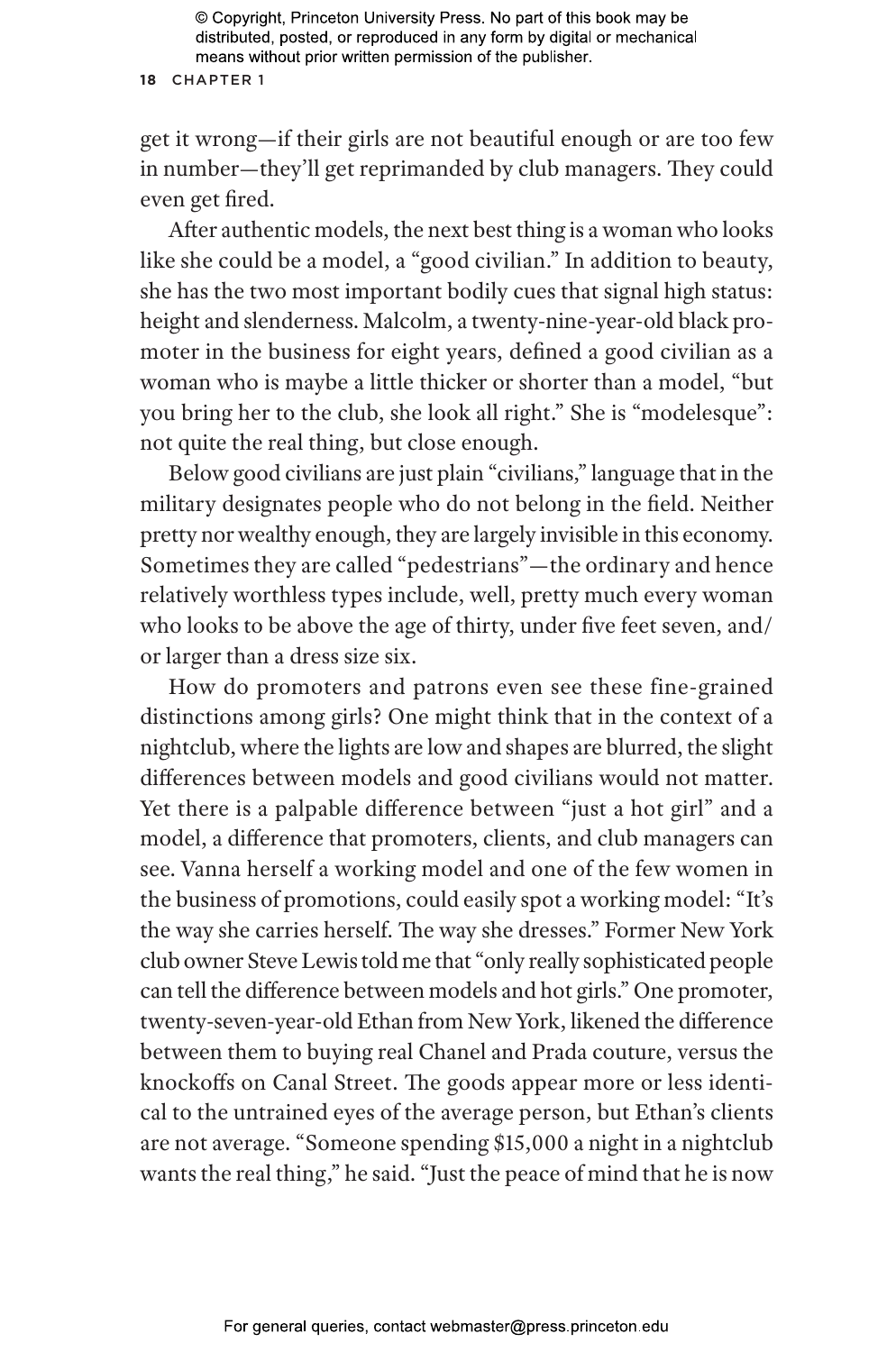#### We Are the Cool People **19**

part of that A-list, that social elite. I think that is what the actual difference is."

Beautiful women justify the bill. Or rather, they are a part of what it covers. As any business manager knows, women's beauty can change the mood of a place to incentivize spending.<sup>37</sup> Explained Brook, a promoter and an assistant to the doorman at one exclusive club: "So when the guys look around, they're like, 'Oh, shit. I just dropped my last quarter bonus in one night. It's because I'm in a room with the most gorgeous people I've ever seen in my life.'" Clients are less likely to spend if they are surrounded by mere civilians. Promoters have seen clients arrive at a club teeming with "pedestrians," take stock of the crowd, and leave for another club. One club during my fieldwork even hired a handful of "table girls," underemployed models, at about \$100 per night, just to stand at the bar, awaiting invitations to sit and drink at clients' tables if requested by managers, who brokered the invitations.

Like many people whose value is based on "bodily capital," models are young and their careers are short; they start as early as age thirteen and peak by their mid-twenties.<sup>38</sup> A lot of girls in the VIP scene meet the legal definition of underage. Many of the girls that I met out were younger than the legal drinking age in the United States, twenty-one, and some were not even eighteen, the legal drinking age in Europe. Twenty-year-old Katia had no problem getting past security; she would just flash her credit card as if it were an ID card and get waved in. Hannah, a nineteen-year-old part-time model, once flashed the driver's license of a promoter, a large black man; Hannah is thin and white. "The bouncer could barely keep a straight face," she said, laughing. On nights that are likely to be heavily policed, or if the club has been tipped off to potential police visits, underage girls won't get in. But most nights the girls breeze through the door, business as usual, with barely a nod from the bouncer.

Other "girls" are nowhere near the age of girlhood, but the term still applies. People inside clubs were shocked when I told them that my true age at the time of my research for this book was thirty-one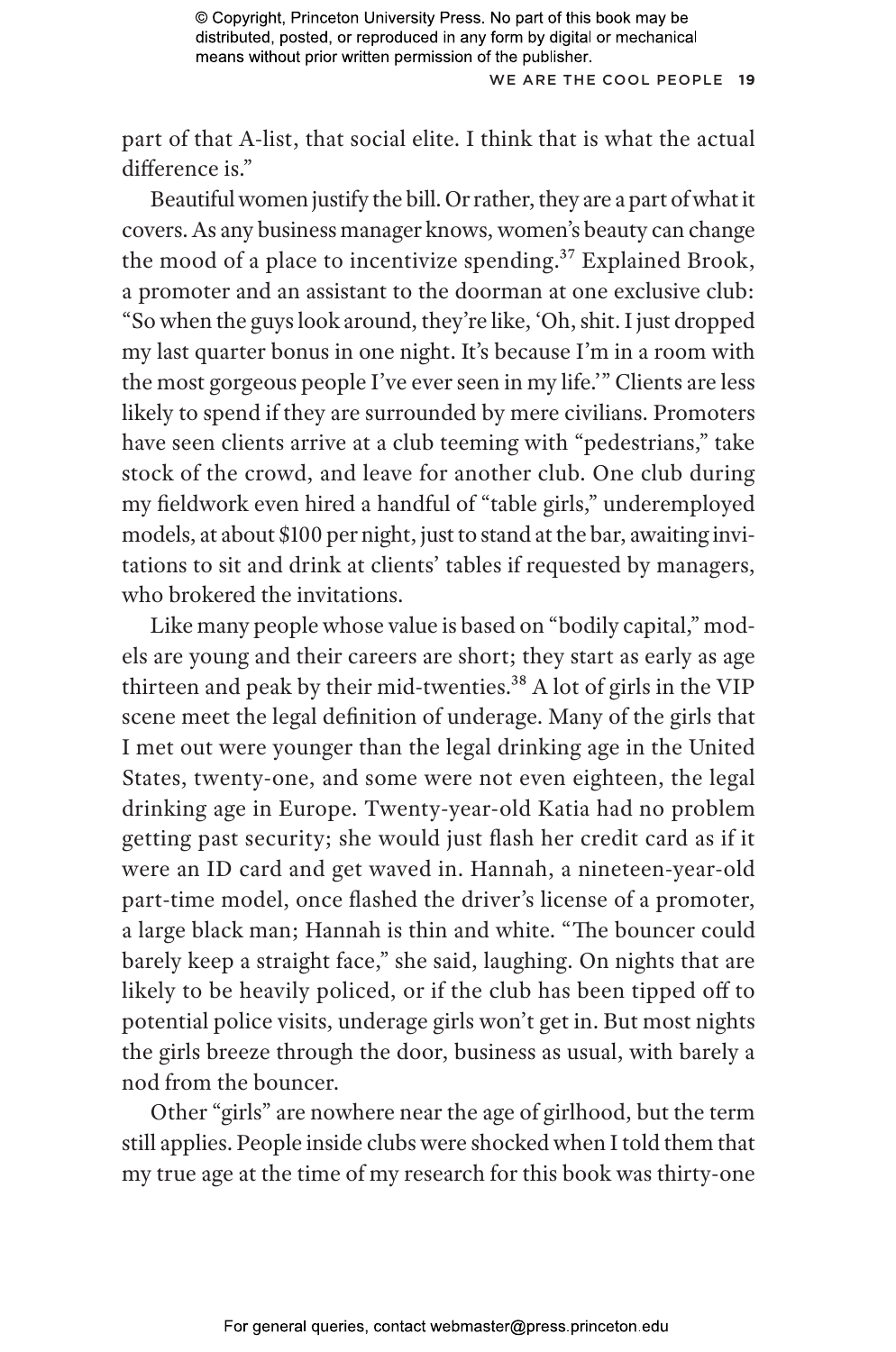#### **20** CHAPTER 1

or thirty-two. I looked younger so I could pass, but it was shocking to them that an adult woman, with a career or a family, would be out with a promoter. There are certainly older women in this scene, such as guests and friends of male spenders, and occasionally there are even women clients who buy bottles. But they are far less visible or important than the girls.

Everything in this economy revolves around girls: How good the club is. How good the promoter is. How much money he can make. How much wealth and power the clients are perceived to have. And how much money they will spend.

For the duration of my time as a girl (and indeed, for several years before and after), Club X (not its real name) was widely recognized as one of the top clubbing spots in the New York exclusive club scene, where \$1,000 bottles were regularly purchased. Said Trevor, a nineteen-year-old promoter new to the scene, trying to identify why other clubs weren't as good:

Other clubs don't have the quality crowd, the girls are a little bit shorter, a little bit heavier. And I don't like that. At Club X, there'll be some shorter and some thicker women there but it's because they're there with men who are spending money.

"Girls" play a central role in elite men's pursuit of status and wealth. Sometimes, the girls at promoters' tables dance excitedly on top of the sofas and tables, or they mingle about the room in search of flirtatious encounters, or they just sit there, forming a visual backdrop to the club's high-status decor. Simply by being there and looking beautiful, they generate enormous value for the club industry, the individual men operating within it, and the larger urban economy of New York City. Their value emerges from the very specific conditions in which they are seen. Most importantly, these "girls" exist in an altogether different social category from women. And because I want readers to experience this difference, I strategically use the term "girl" from here on without quotation marks to refer to this category of women in the VIP arena. Because in this rarefied world there is an unspoken but widely understood logic: girls are valuable; women are not.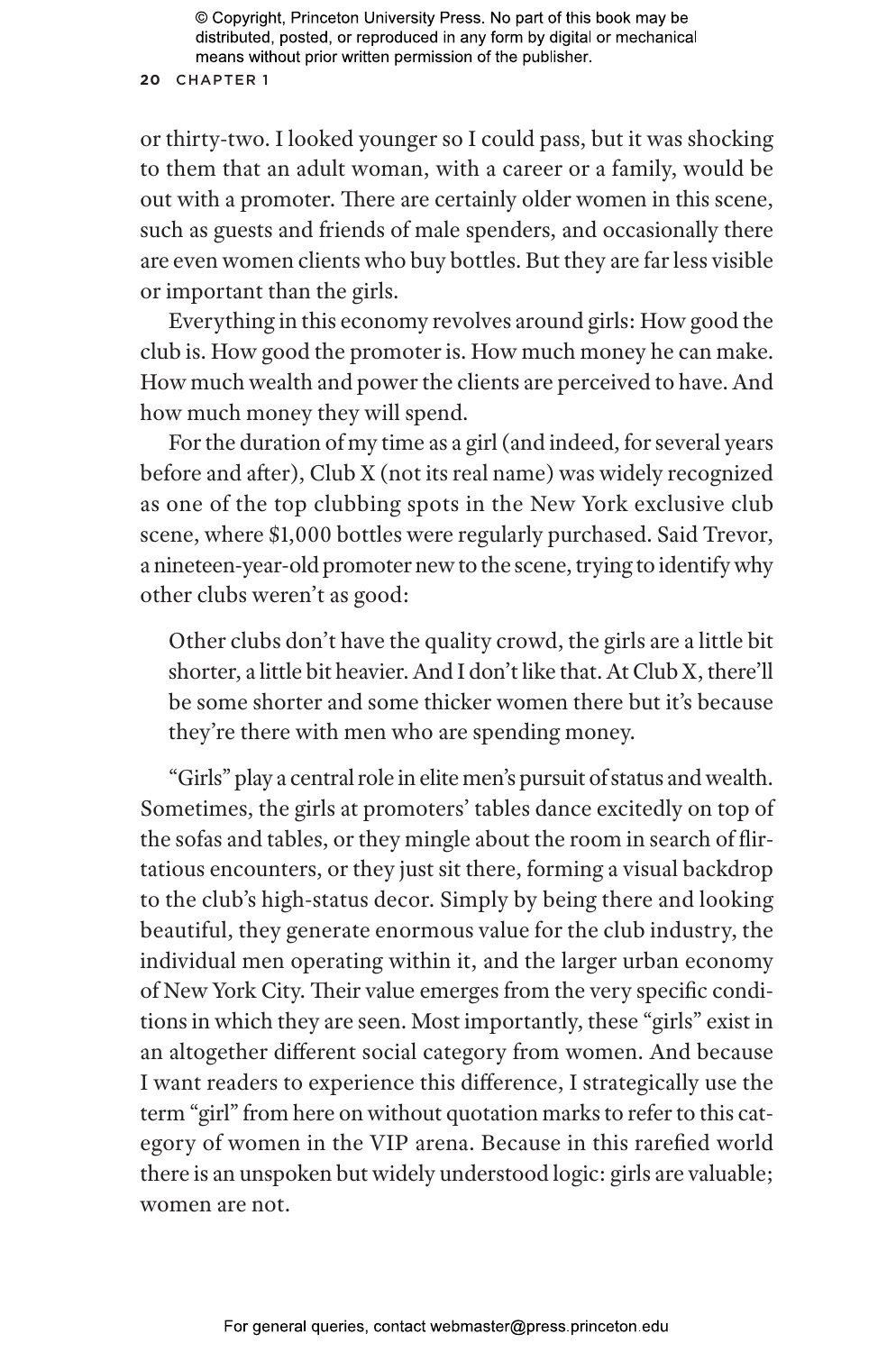We Are the Cool People **21**

### **Face Control**

The greater the exclusivity, the higher the desirability of the club. Door personnel screen carefully to make sure that only the right people—either beautiful or rich—get inside. In Russia, they are called "face control," and that's basically their job in New York, too. One club owner described his door as similar to the "Fort Knox experience."39 He meant that as a selling point.

Unattractive women, in particular, are carefully screened out.

For a promoter, the worst possible embarrassment is when a doorman turns away someone in the group that he has assembled. Girls' constant requests to bring their friends are the bane of the promoter's work, since girls are never as discerning about their friends' looks as the club world is. The promoter Ethan recounted a recent incident, when one of his girls brought a friend who didn't have the right look, because she was heavier and not as pretty as a model. Ethan was squirming in his chair during our interview as he explained how the scene unfolded: "I've gotta, like, kind of, like, pull my hat below my eyes when the doorman is like, 'No, that fat bitch can't come in here.' I'm like, '*Argh*, that's so embarrassing! Can you be a little politer?'"

Then there was that time at a top Manhattan club when, as Ethan's girls were getting in, the doorman called out one of his girls for her toes, which poked out over the edge of her high-heeled sandals. Ethan tells the story partially laughing and again partially squirming: "The doorman called her out on it so bad. Like, she was already halfway in. He was like, 'No. Look at your toes. Like, what is going on? They're hawking over your shoes. Get out of here.'"

Doormen can be ruthless in their assessment of women. Marley, a black Venezuelan man promoting since 2007, remembered: "Oh yeah, some of them are horrible. I brought a girl, she's a friend of mine. The doorman was like, 'Marley, what the fuck is this shit? Don't bring this fat fucking girl here.'" The doorman eventually let them pass, but Marley's friend ended up crying.

"It was horrible," he says. "I'm like, man, tell me after, you know. Don't tell it in front of her face. And he knows I am always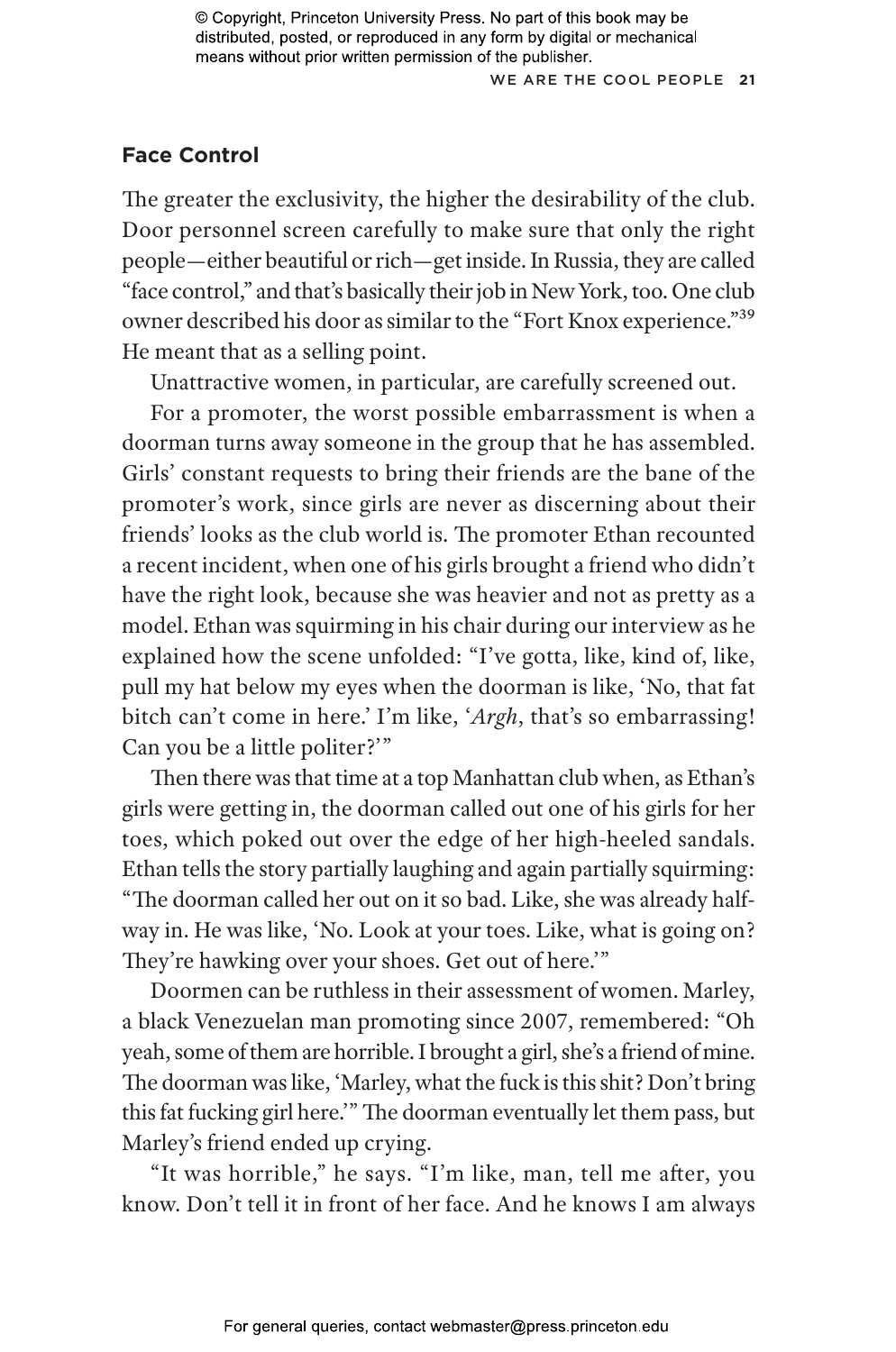#### **22** CHAPTER 1

there with quality and it's just this one time, but he doesn't want that inside."

To avoid embarrassing ordeals at the door, potential customers frequently make the decision to go to less exclusive places when they are in the company of women who don't look like models. "Sadly," said one client, himself a big spender, about Club X, "[They] don't care how much money you have. If a girl doesn't fit their look, like, it's not happening." This was especially the case at Club X, which had a strict door policy that specifically targeted women's appearance. Once I invited a girlfriend, a model who was five feet ten, to Club X with me, and the door person remarked about her shoes, "Sorry, we don't really do flats here." Other clubs in the city are less restrictive and hence, less exclusive; here tables of mixed-sex groups of rich civilians, including women of various looks, are common. But Club X had built its reputation, and achieved its status, on the harsh assessment of women's bodies.

Door personnel quickly assess a person's status by sizing up physique, beauty, race, accent, clothes, watch, dress, even handbag. Red-soled Louboutin heels signal high status, but if the girl wearing them stands below five feet seven, matching the height of the "door girl" stationed at one club, she is not allowed inside. Especially if she's a person of color.

The VIP space is a racially exclusive environment. Even if hip-hop is frequently played inside VIP clubs, on most nights out I could count on both hands the number of black and brown people present, not counting the service workers. Promoters know not to fill their table with too many women of color—a couple of black, brown, and Asian girls are fine, but the majority of tables host white bodies, and deliberately so.

Some of the clients that I interviewed, too, were subject to racebased discrimination. On one egregious occasion, a handsome French Middle Eastern man with a lot of inherited wealth and connections was out with his white male friend, to whom the "door girl" leaned in and whispered, "Your friend can't come in unless you go inside and bring out a brown person he can replace. There's too many brown people inside already."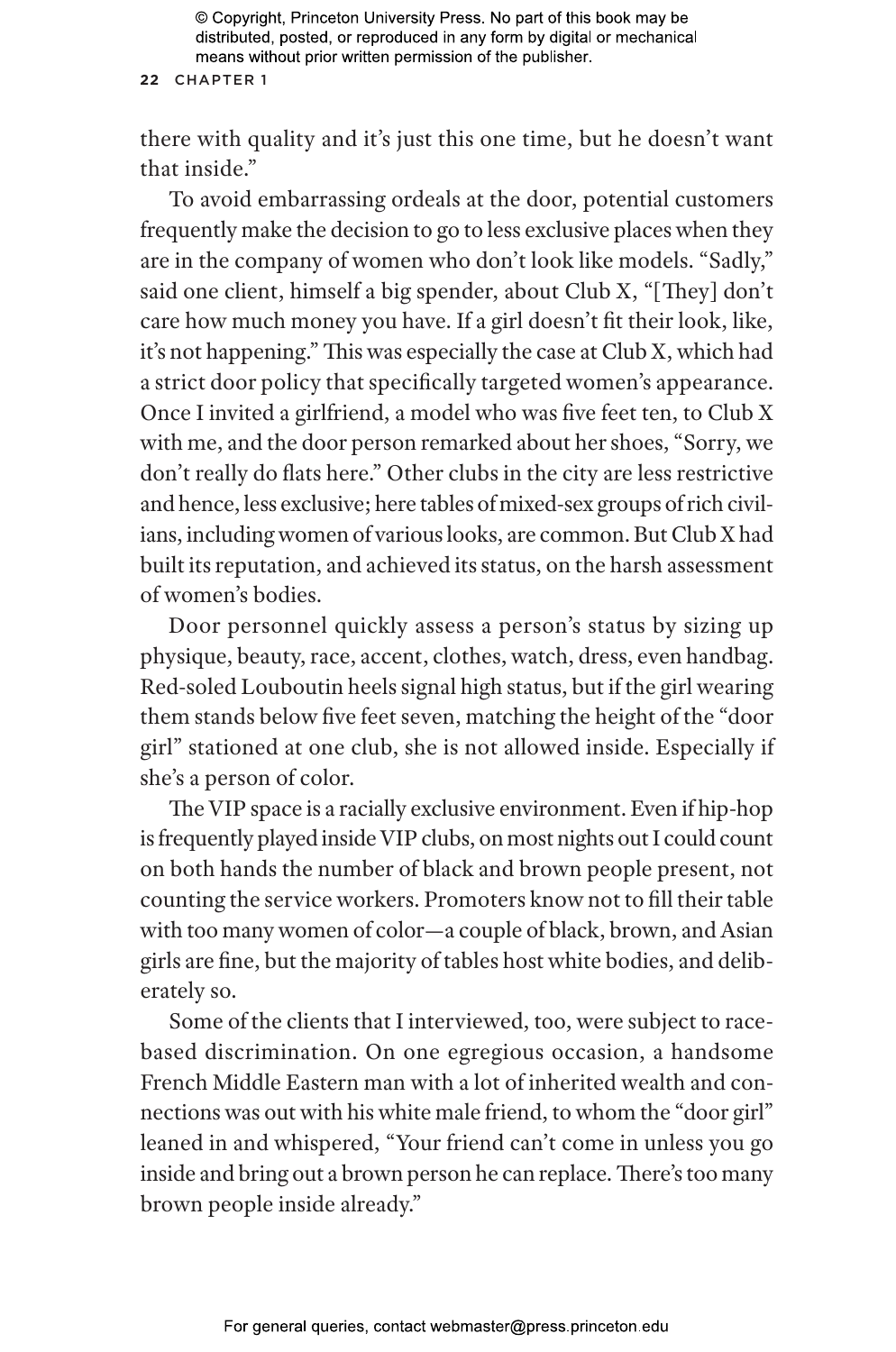#### We Are the Cool People **23**

Such outright discriminatory remarks were rare, however, because for the most part nonwhite bodies are implicitly denied on the basis of the quality of their looks. With alarming frequency, such "velvet rope racism" prohibits nonwhites from entering. But unlike its Jim Crow predecessor, this is a softer form of race-based discrimination that articulates race in terms of beauty, status, and "quality." Clubs are careful to admit the right number of exceptions to conceal racial bias, making it much harder to legally prosecute.40 In this way, the clubs cater mostly to white clientele and appeal to them with the bodies of mostly white girls. The dominance of whiteness is surprising in such a global scene, where we should expect its decline, both symbolically and materially, as the share of wealth continues to grow among nonwhites and non-Westerners. Perhaps because the VIP circuit I followed was rooted in the New York scene, and hence tied to American racial politics, white supremacy remained strong even as big spenders from Arab and Asian backgrounds made frequent appearances.<sup>41</sup>

Yet as much as nonwhiteness lowers the status of a potential entrant in the eyes of the door person, for girls, beauty can override it: a black fashion model, a real model, will always be welcome. A white girl of short stature or large size, on the other hand, will be told that tonight is a "private party" and she cannot come in. Or, perhaps, she will be insulted to her face.

Short women are regularly called "midgets," and heavier women are dismissed as liabilities for the club's prestige and the promoters' reputations. To describe a club that was perceived as lower quality, one promoter flatly stated, "The girls were fat." Another promoter said in our interview, "I will use the term *muppets* or *hobbits* to describe the, like, less-than fortunate-looking girls." Another referred to the women at a nearby table as "ugly dogs."

# *Midget*. *Troll*. *Elf*. *Hideous*. *Disaster*. *Monster*.

These are words club personnel use to describe women who do not meet their physical criteria. Their bodies are seen as worthless and contaminating. Their presence is perceived as draining value from the club, its management, the promoters, and their reputations. They lower the quality of the crowd, the fun of the night, and its economic potential. They are fiercely excluded.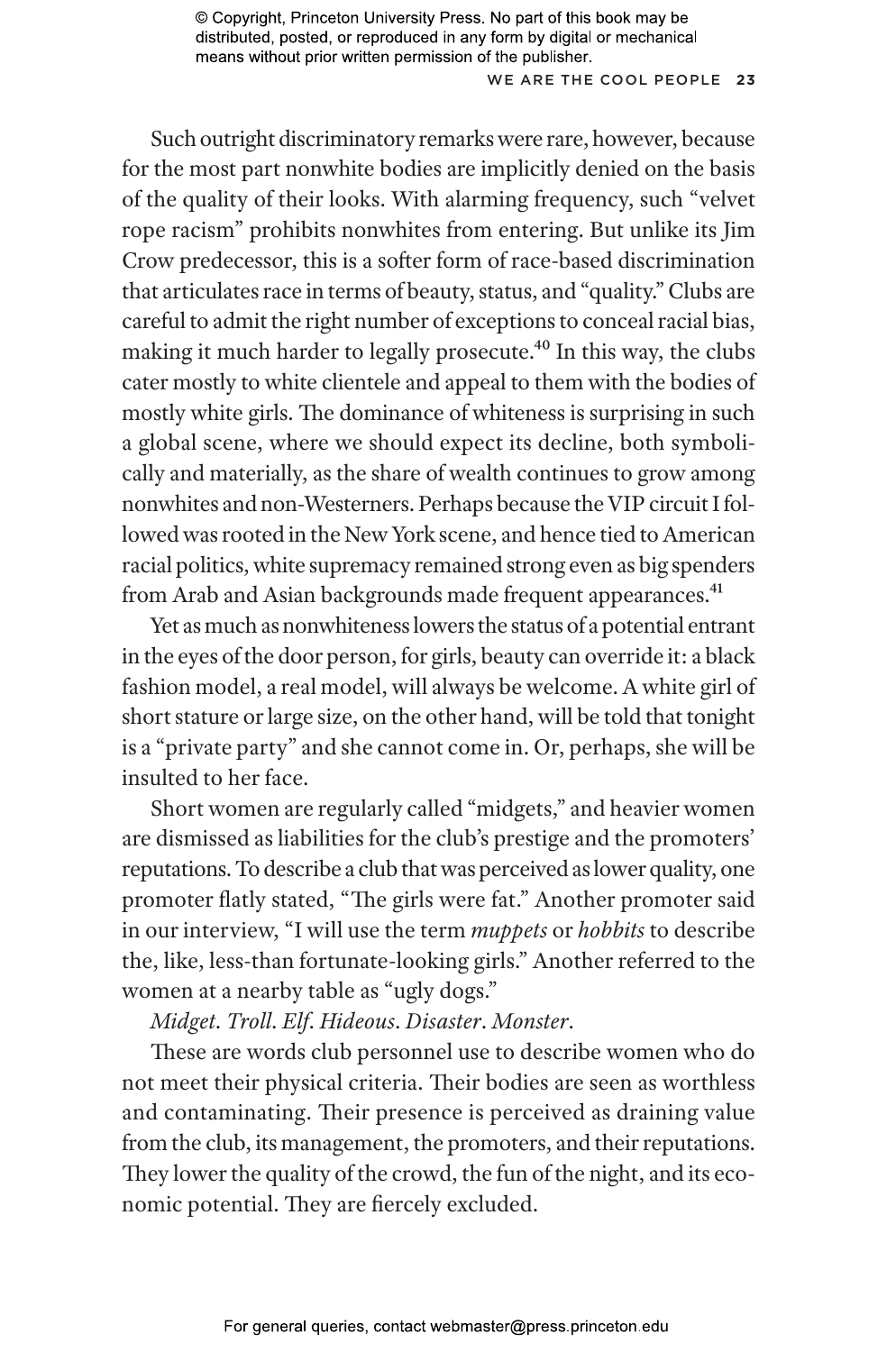**24** CHAPTER 1

Ask a doorman to make an exception just this one time, to let in a girl of perceived lower quality, and you will likely hear this retort: "If we let her in, you won't want to come here anymore."

## **Hierarchies of Men**

Any club, whether in a New York City basement or on a Saint-Tropez beach, is always shaped by a clear hierarchy. Fashion models signal the "A-list," but girls are only half of the business model. There are a few different categories of men that every club owner wants inside, and there is a much larger category of men that they aim to keep out.

The most valuable in this hierarchy of men is the *whale*, a term you might know from casinos and speculative finance. Whales can drop huge sums of money from their vast riches, sometimes over a hundred thousand dollars in a single night. Their reputation is legendary in nightlife.

The biggest whale at the time of my fieldwork was a Malaysian financier known as Jho Low, a name I heard often as soon as I entered the club world. Said one twenty-nine-year-old promoter, drawing on hearsay as much as established fact:

There's—what's his name—Jho Low, who spends throughout the world a million dollars a night just for the kick of it, just because he can afford it . . . He's Asian, I think he's from Korea. He's making a shit ton of money, so wherever he goes he spends a million dollars and laughs at everyone. Like everyone is underneath him. The guy's like twenty-six years old.

Another promoter, a twenty-three-year-old recent college graduate, spoke of Jho Low with both admiration and ridicule:

The last time I was out and I saw Jho Low, he bought a bottle of Patron [tequila] for every table at Club L. He spent over a hundred thousand dollars that night. And the guy doesn't give a shit. He doesn't even talk to the girls. He just sits in the back and drinks a beer. He just wants to party—he wants to be like, "Yeah, I did that." It's crazy.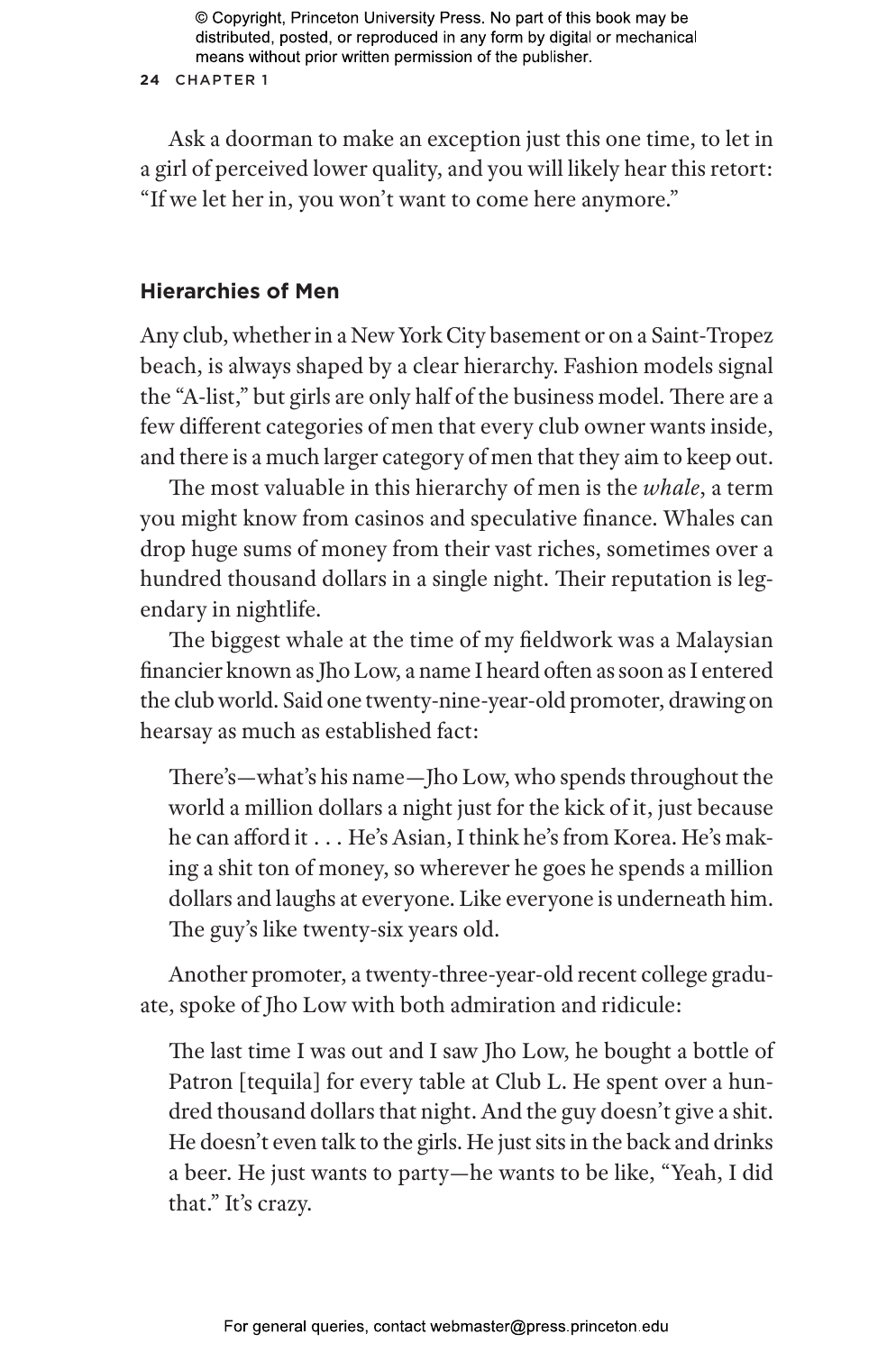We Are the Cool People **25**

Low Taek Jho was in fact a thirty-year-old financial investor from Malaysia involved in multiple real estate and business ventures in Manhattan and the Middle East. Low did indeed spend hundreds of thousands, even millions, per night at clubs and in private parties with celebrities, and he was even an investor in the 2013 Martin Scorsese film, *The Wolf of Wall Street*. The source of his money was often unclear to those who partied with him; one promoter thought he was an arms dealer, and another believed he was a contractor for governments' construction projects. It turns out that Low was a consultant on the state-owned investment fund 1Malaysia Development Berhad, which was eventually mired in corruption charges.<sup>42</sup> Indeed, at the time of writing, Low had gone into hiding, wanted for laundering billions of dollars from Malaysian investors into private hands. Low is now a fugitive, and the US government has confiscated millions of dollars from his illegal spending spree, including a Picasso he gifted to Leonardo DiCaprio and diamonds to supermodel Miranda Kerr.<sup>43</sup>

But for all the talk about Low, whales of his magnitude are rare. One industry insider said to the press, "A Jho Low comes around once in a lifetime."44 Though their visits were infrequent, whales drive a lot of the action in the club and they fuel stories of excess, luxury, and excitement, stories that are essential to the club's allure. Whales raise the possibility that you, too, might witness a grand display of wealth tonight.

After whales, club owners hope to attract celebrities, another class of highly valued clients. Sometimes celebrities buy expensive bottles, part of the show of excess that will likely make it into the press, but usually they are comped, since their mere presence adds value to the club. Some celebrities even get paid to make appearances in clubs, notably Paris Hilton, a pioneer in paid club appearances who created her own celebrity through the VIP scene, which she then aggressively monetized.45

While exciting, whales and celebrities don't account for the bulk of clubs' profits; they are too rare. Furthermore, very rich men who could spend huge sums are regularly invited to party free of charge, even if they aren't celebrities. An elaborate informal system of prices marks who is important enough to be among the VIPs, and who is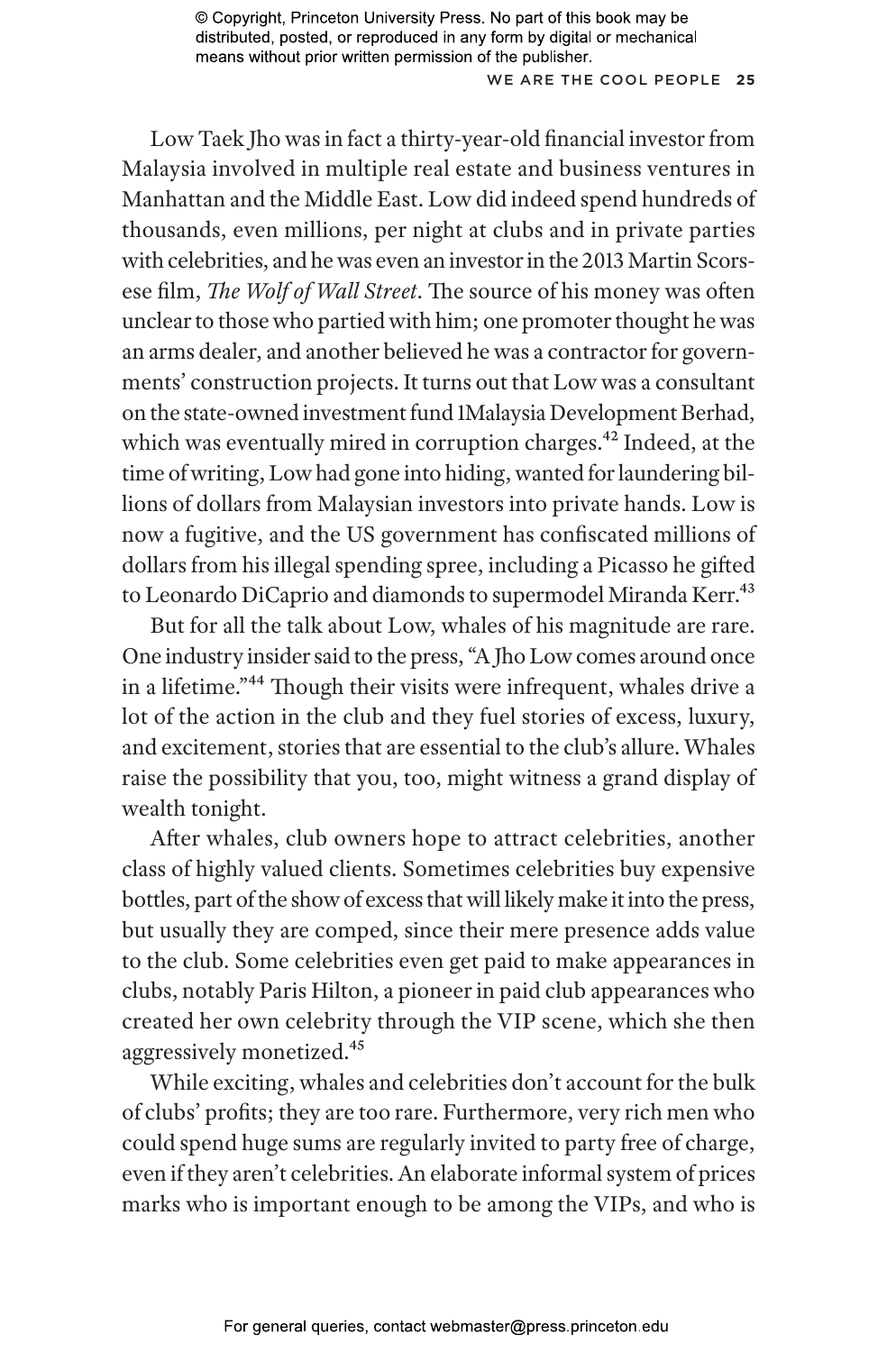#### **26** CHAPTER 1

actually "very" important. Prices are negotiable, contingent upon the spender's social status; some men pay reduced prices for tables, and some are comped automatically because of their status. In fact, the men with the most riches, either in terms of their social connections, symbolic value, or financial worth, are often comped drinks on the house. One self-described Brazillionaire explained why he rarely paid for drinks in any Meatpacking District club that knew who he was: "They think I'll give something back," such as investing in the owner's next bar or club venture, or holding his next big (and lucrative) birthday party at that establishment.

Free things are a clear marker of status in the VIP world. Free entry, drinks, and dinners signal recognition of a person's social worth.<sup>46</sup> "I always said, in nightlife it's not what you spend, it's what you get for free. That's real power," said Malcolm, the promoter I followed in New York and Miami. "You got a lot of money and you spend a lot, of course you get respect. But if you don't spend a dime, that's power."

Most clubs make the bulk of their profits from smaller and more reliable table bills, the \$1,500 to \$3,000 sums spent by groups of affluent tourists and businessmen—your run-of-the-mill banker, tech developer, or other upper-class professional with a disposable income. While on the lower end of importance compared to whales and celebrities, they are central to the VIP scene; in fact, they bankroll it. They regularly run up high-volume tabs because they, too, want to be close to power and beauty. Unlike celebrities and higherstatus VIPs, these men always pay.

Duke, a former club owner and now a real estate magnate in downtown New York, calls these people *mooks*: "You know, a mook. Someone who doesn't know what's going on . . . It's the dentists that come in and buy the tables, thinking they're in the company of the cool people, and the beautiful people." Dentists with their own practice in New York, I should note, make considerably higher incomes than the national average. But such high-earning professionals are not nearly as exciting as the people at promoters' tables.

One night at Dre's table at the Downtown, a well-known music producer named Jimmy poured our free glasses of champagne. Himself a minor celebrity, he scanned the crowd around him and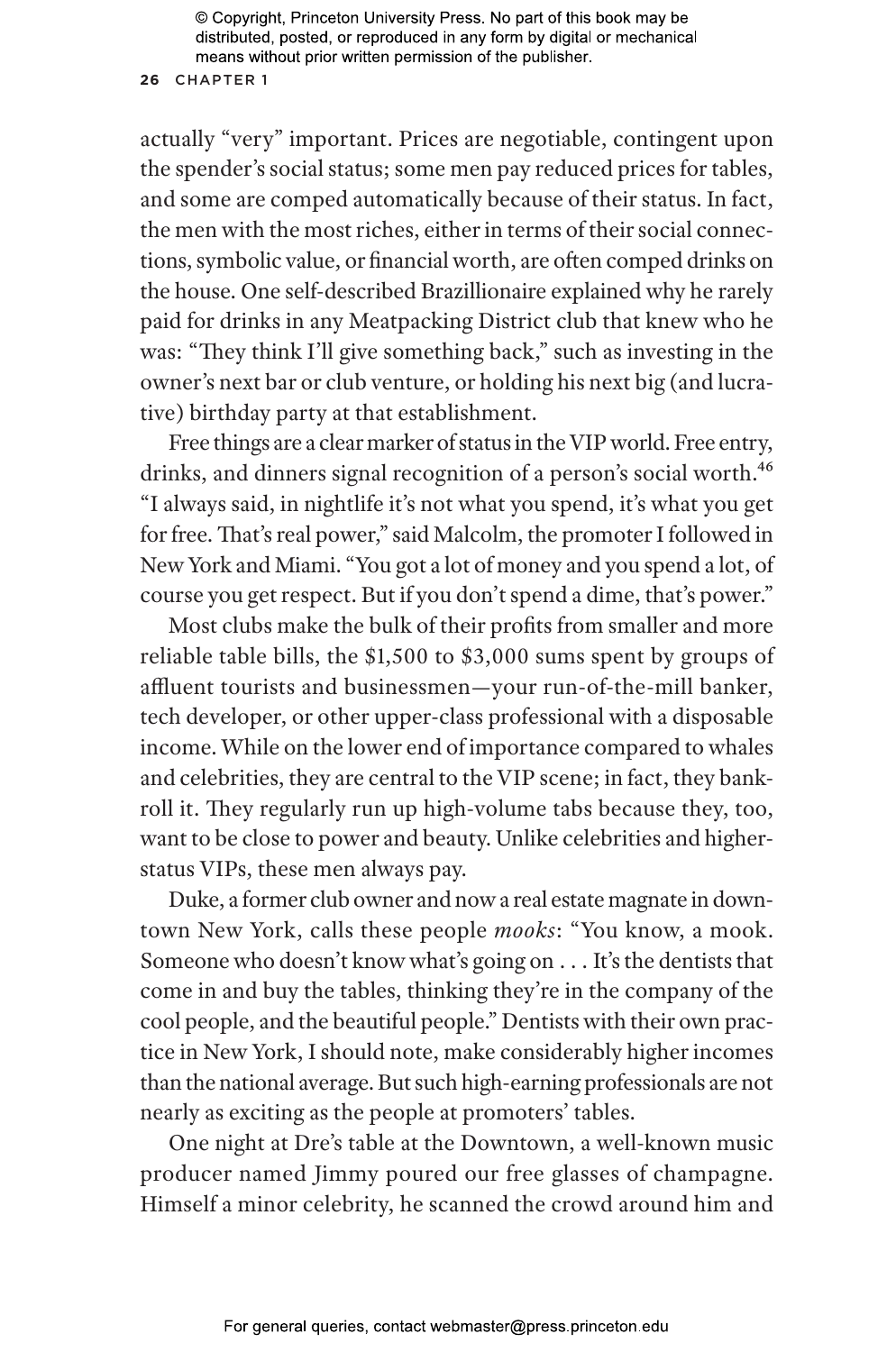We Are the Cool People **27**

observed how the Downtown was filling up with rich men, some of them accompanying "women with a lot of plastic surgery," and a lot of girls. He explained, "You only get in if you're really rich or really cool. That's why we drink for free. They sell tables to really rich people who can say they were here with the cool people."

He added, "And we're the cool people."

Jimmy is actually quite ordinary-looking: short and balding, he wore basic jeans and a dress shirt. Dre can't invite unattractive people to his table unless they are very important in some other way. By virtue of his sitting at Dre's table, everyone else will know that Jimmy is valuable; after all, he's surrounded by striking tall white fashion models.

"If you're not good-looking, you have to be somebody," in Dre's calculus. "Everybody brings something to the table. Everybody that gets in has something we want."

At the bottom of the hierarchy is a category of men without connections or money who cannot afford even modest table rents, but they might still have something of value to offer the club. Called "fillers," these men keep the place from looking empty. They look cool enough, and have enough "cultural capital" to be allowed in, but they have to stand at the bar and jostle for their drinks like everyone did in the old clubbing formula.47

And then you have the "bridge and tunnel" crowd, people who might have some money, maybe even enough to buy a table, but don't have the right look. To the bouncer of a VIP club, they look like outsiders, people from Staten Island or Queens, who lack the right cultural sense to live on the island of Manhattan. If you give off classcoded cues that make you look like you traveled by bridge or tunnel to the Meatpacking District, you are unwelcome upon arrival. Mike, a twenty-three-year-old promoter who has sometimes worked as a doorman, will call you a "goon," like a comic villain. He described an encounter with one at the door:

He was a straight-up goon. He was, like, baggy suit, his shirt was all wrinkly, his hair wasn't combed. I was like, why the fuck am I gonna let this kid in here? He has nothing to add. He's not gonna add anything to the room. Like, he's not gonna make it look better.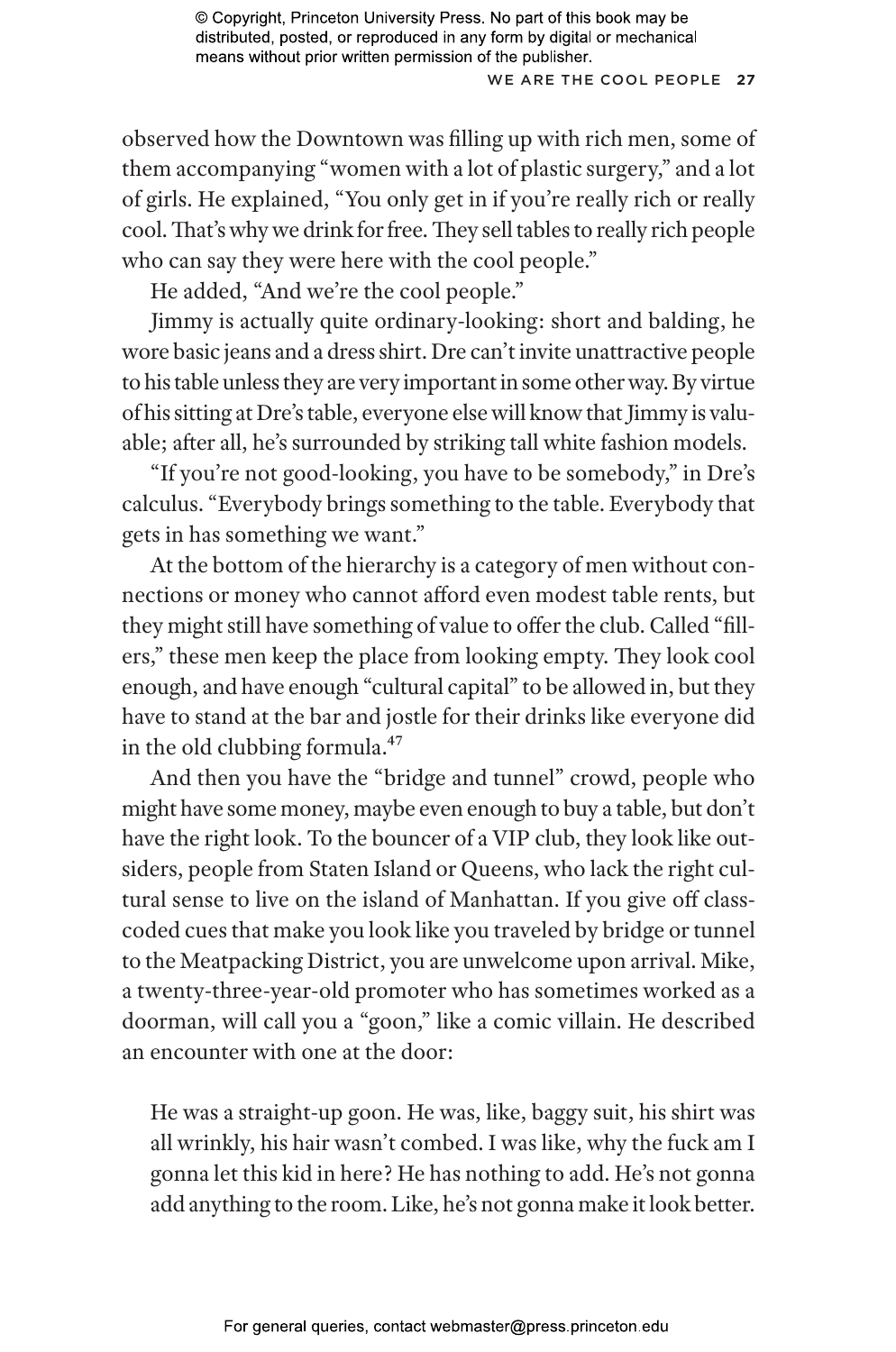#### **28** CHAPTER 1

Also at the bottom of the hierarchy is what Dre called the "ghetto crowd, scary crowd," invoking stereotypes that link the lower classes, criminality, and nonwhite people. Plenty of clubs in New York cater to this crowd, and while they make money in the short term, Dre would never step foot in these clubs. "You can make a ton of money with them," on inflated prices on bottles, "but they are carrying a piece [a gun]. They start shooting and will fight. It's dangerous, scary people." Himself a black man, Dre took pains to distance himself from other black people, whom he understood were stereotyped as lower class, and who therefore posed liabilities for his reputation.

Bridge and tunnel, goons, and ghetto. These are men whose money can't compensate for their perceived status inadequacies. The marks of their marginal class positions are written on their bodies, flagging an automatic reject at the door.

A clever man can try to use models as leverage to gain entry and discounts at clubs. A man surrounded by models will not have to spend as much on bottles. I interviewed clients who talked explicitly about girls as bargaining chips they could use at the door. For instance, Rhys, a wealthy financier and regular Club X visitor, considers that five finance guys in suits, "if they are older and if they are uglier," will have to pay the table minimum, say \$2,000, to get in; it's like paying a tax on their own low-status bodies. On the other hand, Rhys reasons, two "decent-looking guys with three or four models" will be welcomed inside with no hassles, and no required minimum to spend. They can stand on the dance floor and order drinks at the bar, as fillers, avoiding the hefty table rent.

Men familiar with the scene make these calculations even if they have money to spend: How many beautiful girls can I get to offset how I look? How many beautiful girls will it take to offset the men with me? How much money am I willing to spend for the night in the absence of quality girls?

How deeply stamped in our bodies is the status structure of a society. You can actually see this hierarchy just by scanning a room like the Downtown, which depicts a topography of embodied statuses everywhere you look. Bouncers, or security personnel, are large black men nearly always dressed in black; they are emblems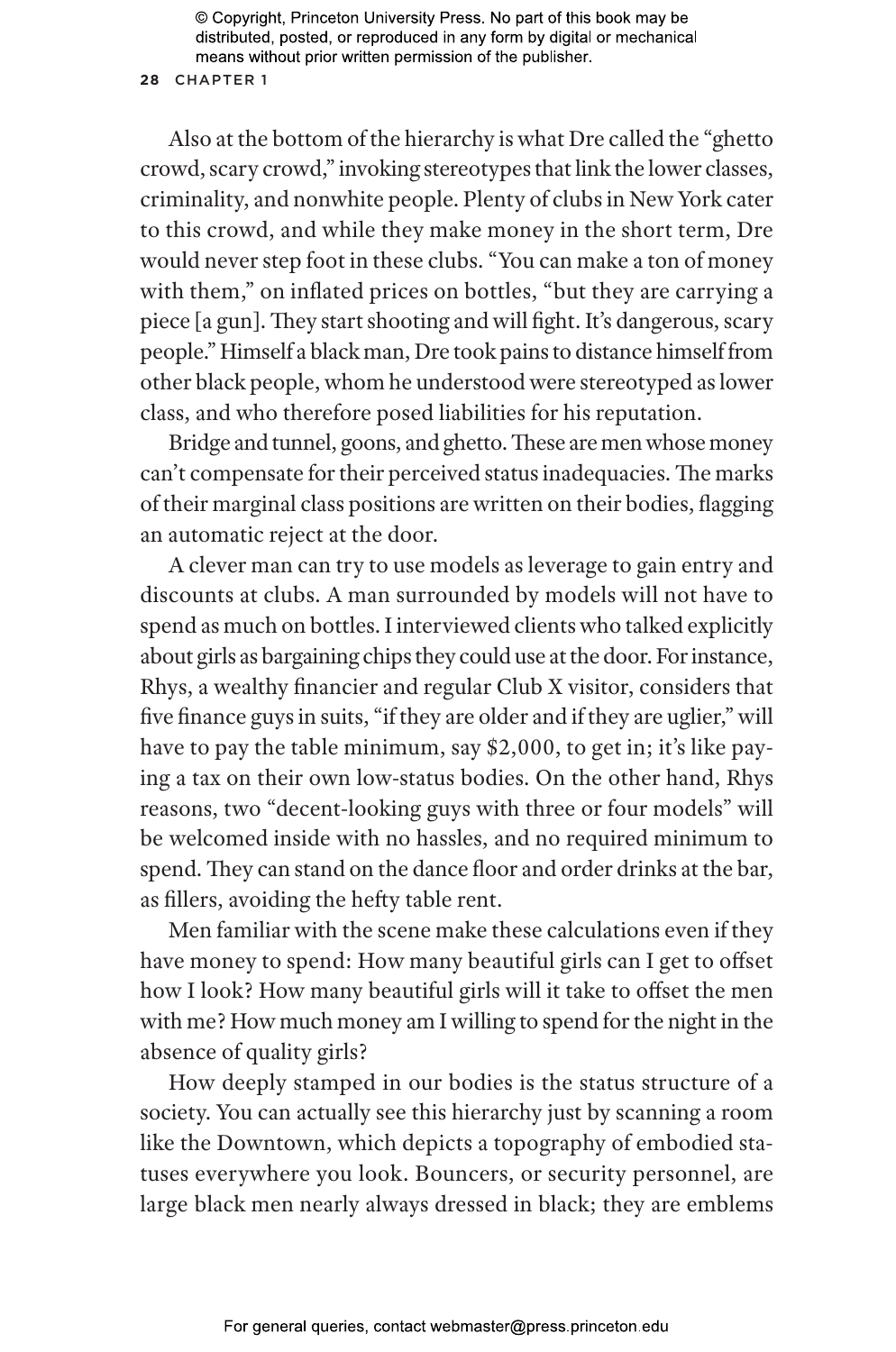#### We Are the Cool People **29**

of physical power but not social status. The busboys who carry trays of empty bottles and glasses are short and brown-skinned Latinos, between five feet three and five feet five tall. Wearing plain black uniforms, they weave through the crowd carrying trays, mops, and glasses almost sight unseen. In the space they are "non-persons," as Goffman would call them.<sup>48</sup> Sometimes they hold flashlights above their heads so you know they are coming through, but you can hardly see the body beneath the light, a contrast to the sparkling bottle of champagne illuminating the tall, stiletto-clad girls. Cocktail waitresses, called "bottle girls," are tall, voluptuous, and relatively racially diverse, their dresses as tight and revealing as their heels are high; they stand for sex and, according to guys like Dre, they are as much for sale as the bottles they carry.<sup>49</sup> Unlike the seemingly available bottle girl, the fashion model represents not sex but beauty—a prize of far greater status. While everyone else—bouncer, busboy, filler, and even the bottle girl, except when needed—tends to fade into the background, the model is meant to stand out. Tables for models are reserved in highly visible areas of clubs and restaurants, and everyone in nightlife wants to be seen with them.

It is common sense that whales only go to clubs with a highquality crowd. Promoters are also incentivized to bring in men who buy bottles, sometimes called "bottle clients," for which they receive a commission of 10–20 percent on their drink purchases, which the managers pay to promoters either in paychecks at the end of each week or nightly in cash, depending on their arrangement with the club. Sampson, a twenty-seven-year-old promoter in New York for the preceding three years, put the commission sums in perspective like this, "If a guy spends \$20,000, that pays my rent. In one night."

To be clear, to refer to a "high-quality crowd" is first and foremost to refer to the quality of its girls: that is, to a crowd full of models or women who look like models. Girls determine hierarchies of clubs, the quality of people inside, and how much money is spent. Their presence or absence has other important effects for certain men in the VIP party scene—girls make or break, especially, the reputations of promoters.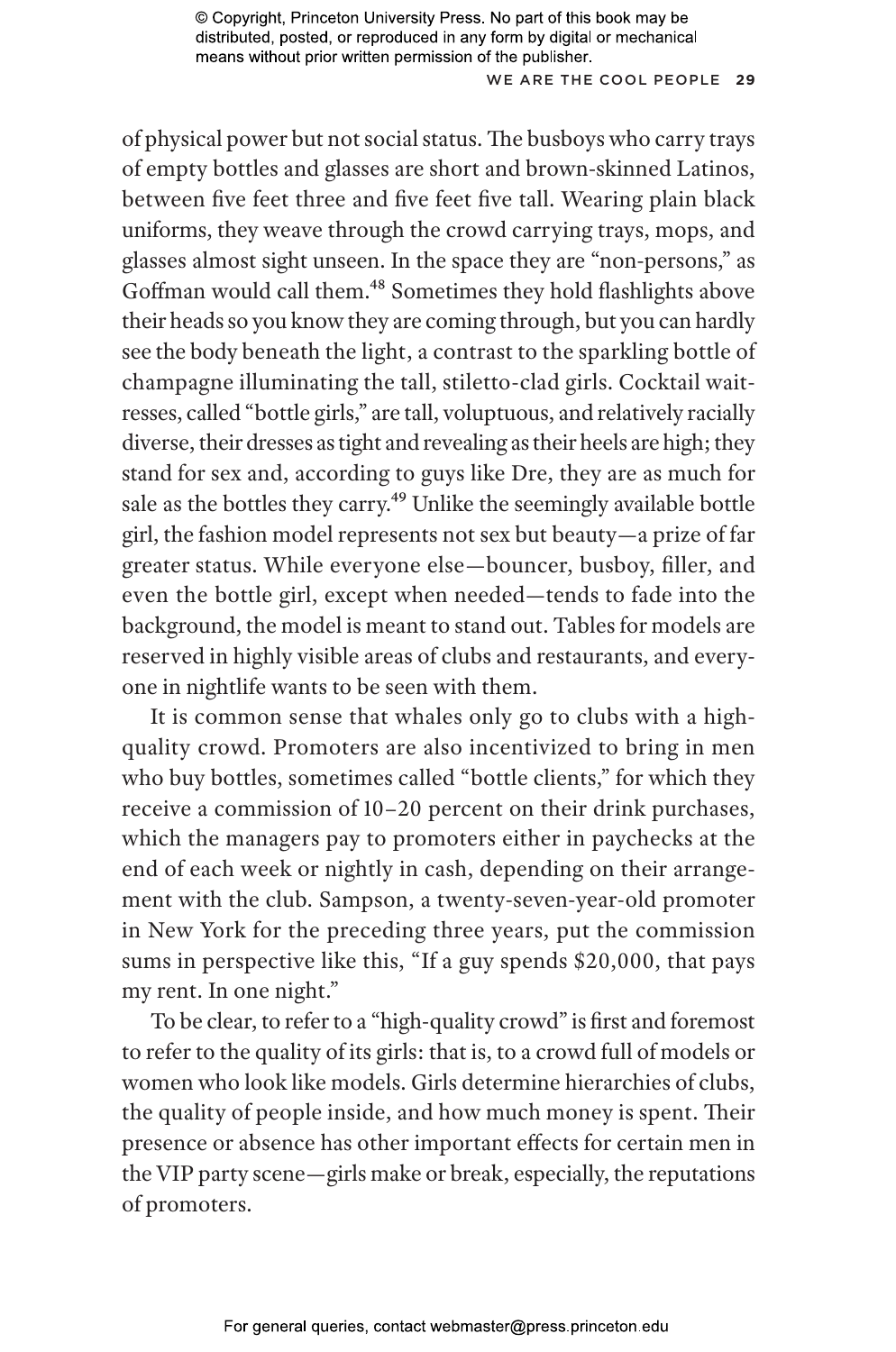**30** CHAPTER 1



FIGURE 3. Club Personnel

With a consistently high volume of high-quality girls—between five and ten, say—promoters like Dre could demand as much as \$1,000 a night. But the kind of symbolic value girls lent to promoters made models seem priceless. When Dre began promoting at Club X, he boasted about it often. In his view, if a promoter worked with Club X, all the other clubs would want him. When Dre got wind that Celia, a rival and one of the few women promoters in the scene, was claiming to work at Club X too, he mocked her. Celia's quality of girls was too poor, said Dre, because she brought mostly good civilians, not models. "I can bring one girl to a party and [get] more than what Celia will get for twenty girls. It's the reputation, you see."

Without models, promoters like Celia could get between \$300 and \$600 a night, depending on the quality and quantity of their girls, and these criteria are assessed over the course of the night as managers cruise through the club; promoters are only paid at the end of the night. A promoter makes constant loose calculations based on

*(continued...)*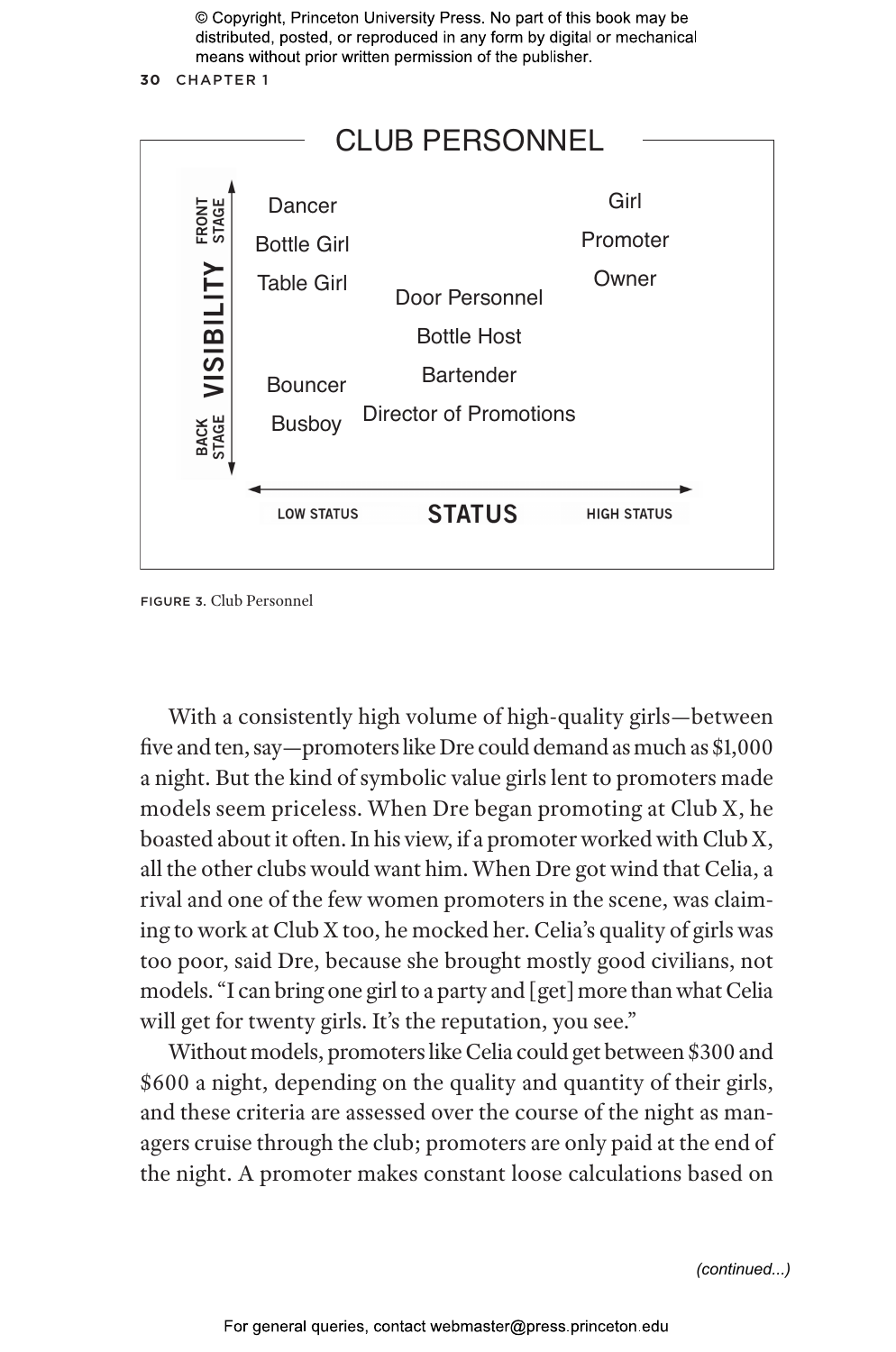## **INDEX**

Ace of Spades, 14 aesthetic labor, 185, 241, 260n54 affective labor. *See* emotional labor AfroJack, 13 aging, 131–34 A-list, 19, 24, 31–33, 35, 57 apartments, modeling agency–run, 157, 159–60 appearance: age's effect on, 131, 133; economic value of, 19–20, 140–41, 153, 195; entrance to clubs determined by, 21–23, 184, 203, 271n34; of girls, xiii, 4, 6, 16–19, 21–23, 42, 44–45, 48, 73–74, 196–97, 200–201; of good civilians, 18, 48–49; insults based on, 4, 23, 31–32, 201; key factors in, 44; as medium of social exchange, 6, 16, 28, 132, 266n39; men's comments on, 201; of models, 44–45, 48–49, 199–200; promoters' control over, 185, 196; race-based, 23; self-consciousness about, 200–201, 204; sex linked to, 97–99, 259n50; social status marked by, 16–18. *See also* clothing Arabs, as VIP clientele, 90–92. *See also* Saudi Arabians Bagatelle (restaurant), 80 Bailey, Peter, 97 Baker, Mark, 252n21 Bataille, Georges, 239, 268n11 beauty. *See* appearance Belvedere, 35, 74 Beyoncé, 148 B-list, 58 Boas, Franz, 69–71 bonuses, 8 bookers, 151, 157 boozy brunch, 80 bottle clients, 29. *See also* male clientele

bottle girls, 29, 67, 126–28, 198, 213, 238. *See also* waitresses bottles, as status symbol, 74–75 bottle service, 11–13, 17, 46, 53, 60, 89, 92, 94, 252n21 bottle staging, 77 bottle trains, xii, xiii, 67–69, 76, 79, 85, 238 bottle wars, 75–76, 79, 86, 258n29 bouncers, 19, 27, 28–29, 67, 198, 225. *See also* door personnel; security personnel Bourdieu, Pierre, 68, 132, 212, 237, 265n37, 265n38, 274n10 Brazilians: as models, 110, 151, 158, 209; as VIP club clientele, 6, 26, 69, 99 bridge and tunnel crowd, 27, 33 brokers, of social exchanges, 170, 269n26. *See also* business-to-business (B2B) brokering Brown, Chris, 78 brunch parties, 80–81 bundling, 170, 269n25, 269n26 Burawoy, Michael, 208, 271n41 busboys, 29, 81, 213 business contacts: of girls, 129, 138, 140; of male clientele, 71, 92–93, 95, 106–7, 109–14, 137, 262n5; of promoters, 216–20 business-to-business (B2B) brokering, 217–19 Butter Group, 217 Cannes, xiv, 35, 39, 72, 79, 91, 109, 118, 130, 141, 150, 168, 189–91, 224, 233–34, 240 casting studios, 39, 40, 43 celebrities, 1, 2, 7, 10, 25–26, 46, 54, 74, 92, 113, 134, 140, 146, 156

champagne, display of consumption and waste of, 74–79, 85–86, 88, 96, 252n20. *See also brands of champagne by name*; bottle trains champagne showers, 76, 79, 238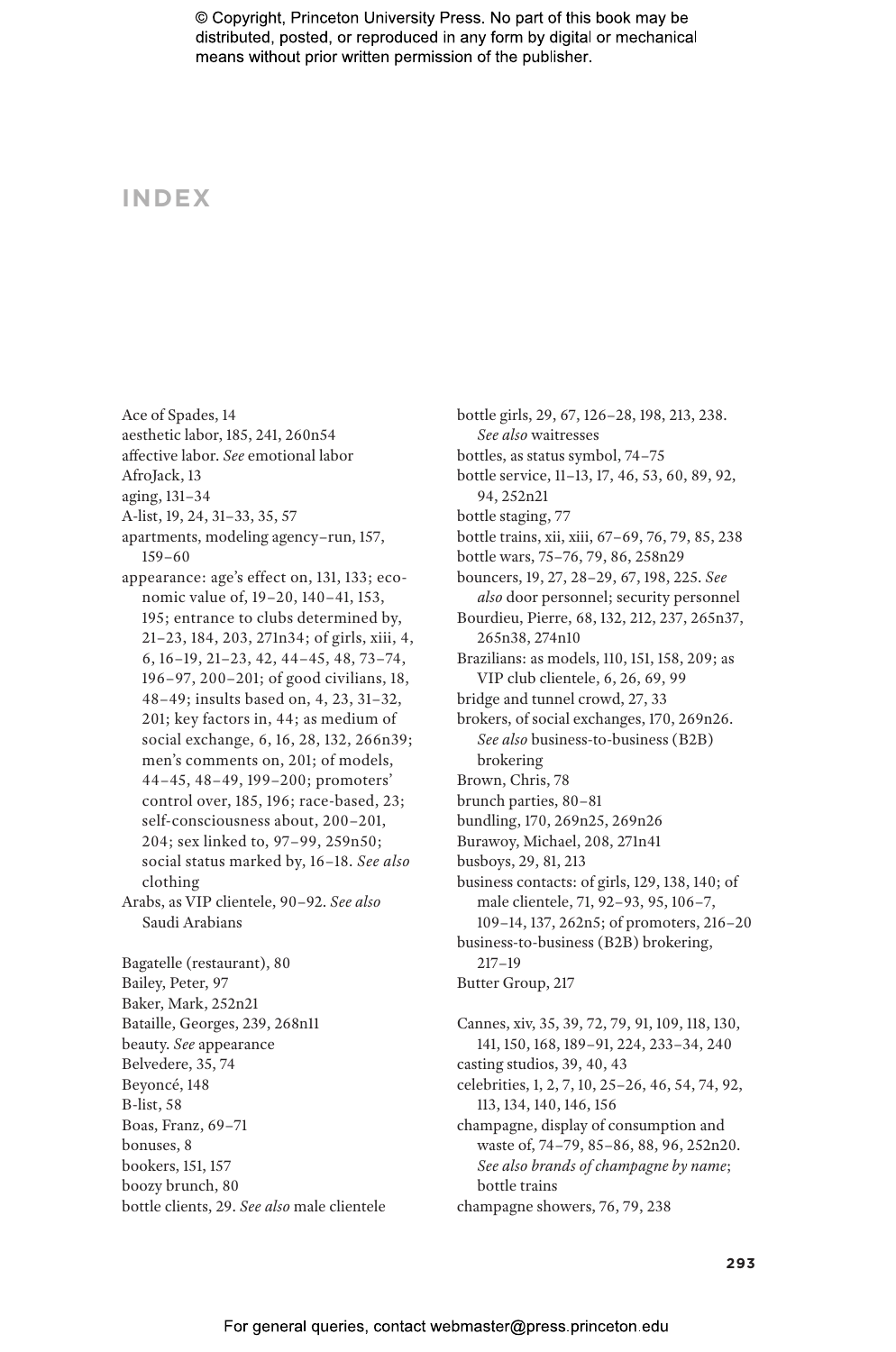**294** INDEX

Chanel, xi, 4, 18, 128 charity girls, 161, 169, 264n27 civilians, 18–19, 271n34 class: attitudes toward displays of wealth affected by, 71–72; of girls, 164; living above one's, 272n6; marriage choices linked to, 122, 124, 132, 265n31; mobility in system of, 132, 211–12; of promoters, 4, 32, 38, 42, 45, 59, 114, 116, 118, 211–12, 222; Veblen's theory of, 13–14; in VIP clubs, 14, 16, 27–28, 35; women judged on basis of, 263n15, 263n21. *See also* global elite Clemens, Elizabeth, 162 client dinners, 163–64, 186 clients. *See* male clientele Clinton, Bill and Hillary, 106 clothing: of bottle girls, 29, 127; for girls' clubgoing, 4, 185, 199–200; of male clientele, 67; as marker of social status, 236; racial associations involving, 228–30. *See also* high heels club owners: clientele preferred by, 17, 24–26, 44; female, 119; image promoters' agreements/transactions with, 2, 31, 33, 45; moneymaking strategies of, 9, 13, 33, 75; tables of, 10 clubs. *See* VIP clubs cocaine, 32, 82, 95, 101–3, 210 collective effervescence, 82–84 color capital, 226–31, 273n10 compensated dating, 264n27, 268n4 complimentary drinks and meals: content of, 162–63; for girls, 3, 6, 16, 121, 124, 130, 145, 159–65, 189–90, 196; for promoters, 216, 222; for very rich clients, 25–26 conspicuous consumption, 13–14, 88 consumption, social functions of, 13–15, 71, 88, 94, 235–39 cool people, 26–27, 33, 50 Cressey, Paul, 13 Cristal, 13, 14, 35, 67–69, 75, 96, 252n20 cultural capital, 27, 106, 136, 139–40, 212, 237, 254n47, 263n21, 265n37, 266n38, 274n9 dance halls, 13 dancing, xii, 5, 10, 20, 66–68, 73, 77, 82–84, 99–100, 144, 146, 148, 151, 190, 195, 210 dating, 161–62, 264n27 Deripaska, Oleg, 97 "Diamonds Are a Girl's Best Friend" (song), 137 DiCaprio, Leonardo, 25, 156, 238

display: conspicuous consumption as, 13–14; of female beauty, 96–99, 239; potlatch as form of, 69–72; VIP clubs' role in, xii, 7, 14, 87–88, 94–95, 132, 235, 239, 243, 258n38; of wealth, through consumption and destruction, xii–xiii, 36, 72–81, 85–96, 235, 238, 243 DJ booth, 5, 10, 72, 76, 127 DJs, fees for, 13, 73 dollar bill showers, 76–77 Dom Pérignon, xii, 6, 35, 71, 74, 76, 79, 86, 94, 131 door girls, 22 door personnel, 21–24, 95. *See also* bouncers; security personnel Double Seven (nightclub), 12 Drake, 78, 210 drugs: clients' use of, 95; girls' use of, 82, 100–103, 141–42, 166, 210, 247; promoters' use of, 32, 62, 160, 190, 208; supplied by promoters, 62, 141–42, 166, 223, 226, 228. *See also* cocaine; marijuana; MDMA Dubai, 6, 35, 168, 240 Dupri, Jermaine, 252n20 Durkheim, Émile, 82–83 Eastern European models, 158, 189–90 economic domination, 238–39 ecstasy. *See* MDMA effervescence, 82–84 electronic dance music, 13, 72, 193 elite. *See* global elite EMM Group, 34, 217 emotional labor, 126, 143, 150, 185, 193, 206, 256n4, 270n29. *See also* relational work energy/vibe, at VIP clubs, 83–84, 154, 190, 193–96 Euro trash, 62 exceptional objects, 238 experience economy, 238 exploitation, 141, 147, 154, 205, 207–8 extravagance. *See* showing off Facebook, 42, 58, 61, 74, 82, 101, 105, 160, 176, 184 face control, 21 fashion models. *See* models Fashion Week, 34, 54, 151, 157–58 feminism, 145, 267n51 fights, in VIP clubs, 77–78 filler, 10

fillers, 27, 28, 57, 58, 73, 78, 95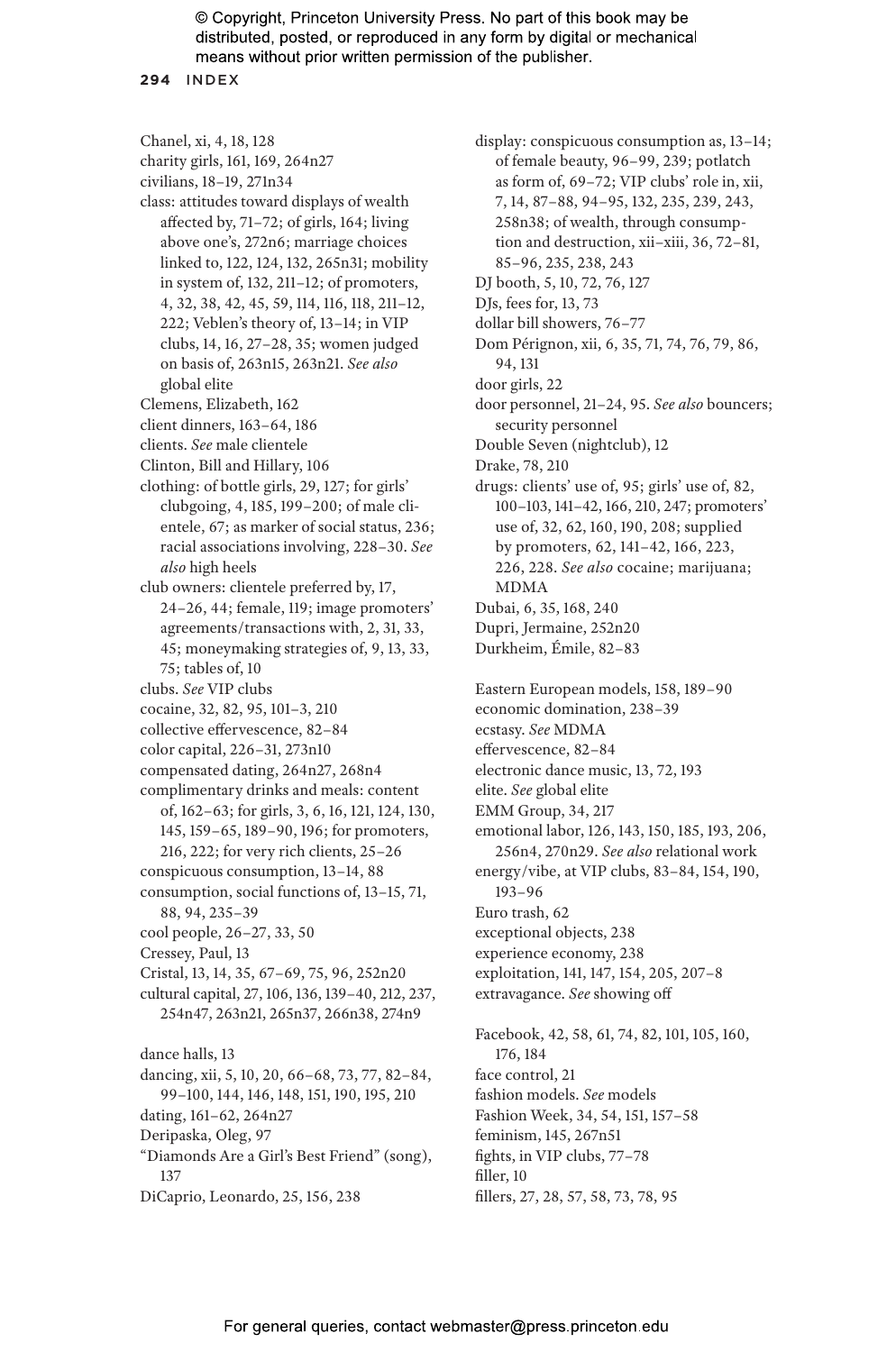#### INDEX **295**

- financiers: Hamptons as leisure location for, 106; income of, 8, 14; rationales of, for entertaining at clubs, 112–13; as VIP club clientele, xi, xiv, 9, 15, 77, 80–81, 85
- Fitzgerald, F. Scott, *The Great Gatsby*, 8, 106
- flirtation: by bottle girls, 126, 127; by girls, 20, 82; by image promoters, 2, 46, 152, 154, 156, 170, 172, 182, 189, 192, 193, 197;
- by VIPs, 20, 111, 137
- foreigners, as club guests, 50, 58
- Four Seasons (hotel), 15
- fraternity houses, 143–44
- French Riviera, xv, 34–35, 39, 63–64, 86, 91–92, 118, 124, 190, 218
- friendship: ambiguities in, 207, 222; in commercial settings, 207; between girls and promoters, 176–83, 201–2, 207–8; between girls and women promoters, 194–97; between promoters and clients, 221–25, 231, 272n8
- gaze. *See* male gaze
- gender: at center of VIP culture, 3; and power, 15–16, 239 (*see also* power: unequal exchanges involving girls); of spenders, 16. *See also* male dominance; male gaze; women
- gender strategy, 142–43, 266n42, 267n54
- ghetto crowd, 28
- gifts, 160–61, 165
- girl capital, 36, 140–41, 242, 244. *See also* girls: social value provided by
- girls: ages of, 19–20, 201–2; appearance and other characteristics of, xiii, 4, 6, 16–19, 21–23, 42, 44–45, 48, 73–74, 120–22, 127, 131, 196–97, 200–201; attitudes of, toward other girls, 130–31; attitudes of, toward promoters, 152–53; backgrounds of, 120–21, 124, 164, 263n16; challenges faced by, 200–204; club experience of, 6–7, 20, 50–52, 84, 98–99, 141–47; compensation of, 6, 160–69, 251n3; complimentary drinks and meals for, 3, 6, 16, 121, 124, 130, 145, 159–65, 189–90, 196; concept of, 119, 253n34; contacts established by, 129, 138–40, 141; control over, 183–90, 193, 198–99; costs incurred by, 200; cultural capital of, 139–40; drug use by, 82, 100–103, 141–42, 166, 210, 247; economic value of, 28, 107, 119, 129, 143, 242; energy/vibe created by, 84, 154, 196; enjoyment and pleasure experienced by, 50–52, 84, 141–47, 180–81, 190, 265n36;

exploitation of, 141, 147, 154; friendships with promoters, 176–83, 194–97, 201–2, 207; girlfriends of, 21, 177, 184; height of, 1, 4, 6, 16, 18, 22, 27, 29, 44, 48, 51, 55–57, 73–74, 105, 106, 111, 125, 127, 136; hierarchy of, 16–18, 147; housing of, 167–68; inequalities/disadvantages in exchanges involving promoters or clients, 6, 36, 103, 110, 116–18, 138–41, 143–44, 147, 152–53, 202, 207–8, 266n38, 266n39, 267n48; leaving clubs early, 142, 154, 163, 181–82, 184, 186, 187, 198–99; men's attitudes about, 120–23, 125, 129–30, 132, 201, 261n3; models as, xi, 2, 119–20; objectification of, 97, 141, 145–47, 199, 259n50, 265n36, 267n51; in promoters' entourages, xi, xiii, 2–3, 17–18, 30–31, 39, 51, 83–84, 114–18, 122, 128, 139–41, 148–55, 163–69, 171–91, 192–99, 204–5, 242; race of, 22; reasons for accepting promoters' invitations, 49–52, 130–31, 138, 144–45, 153, 164, 176, 242–43; recruitment of, 39–53, 56, 59, 61, 64–65, 149–50, 155–60, 173, 192, 194; relationships of, with male clientele, 130–31, 138, 202–4; sex between promoters and, 42, 142, 154, 171–76, 182, 189, 209, 261n3, 269n28, 270n30; sex between VIPs and, 98–99, 105, 107–8, 110, 122–32, 142, 169–71; as sexual commodities, 96–99, 119–20, 259n50, 260n52, 260n54; social value provided by, xi, 4, 16, 20, 29, 36, 55–56, 73–74, 107, 109–14, 132–33, 140–41, 143–44, 242; strategic intimacies of promoters and, 2–3, 83–84, 118, 122, 140–41, 153–55, 163, 165–69, 171–83, 186–87, 197, 205, 207–8; symbolic capital of, 36; transportation of, 165–66, 168, 195, 200, 206, 213; travel experiences of, xi–xii, xiv–xv, 99–105, 139, 151, 168, 178, 188–91; types of, 120, 126, 130, 264n29; underage, 19; women compared to, 20; in yachting ports, 124–26. *See also* bottle girls

- global elite: attitudes of, toward their own wealth, 89–93; as a community, 35–36; defined, 251n4; geographical distribution of, 34–35, 240; girls' introduction to world of, 139, 145–47; transportation choices of, 35–36; wealth of, 3, 6, 8. *See also* financiers; male clientele; VIP clubs
- Godechot, Olivier, 8
- Goffman, Erving, 13, 29, 110, 252n25
- Goldman Sachs, 34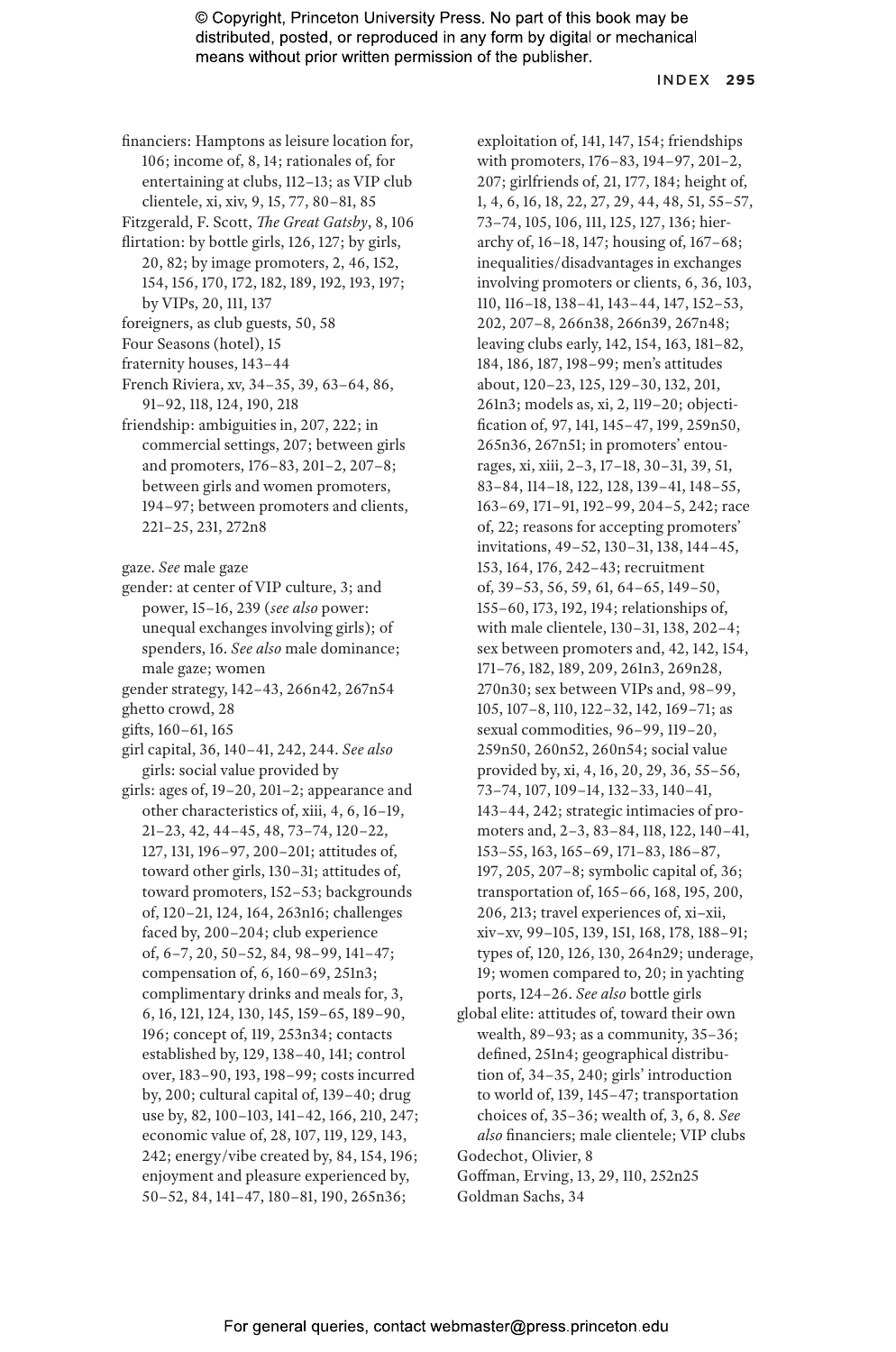- **296** INDEX
- good civilians, 18, 30–31, 48–49, 61, 105, 138, 191, 195 good girls, 120, 123–24, 126, 130, 264n29
- Graeber, David, 70
- Grazian, David, 261n3
- Great Recession (2008), xii, 8, 9, 15
- Grey Goose, 12, 252n21
- Hamptons, xiii, xv, 34, 35, 39, 50–51, 54, 64, 104–10, 114, 118, 168, 171, 186, 188, 191, 200, 212–13, 242, 261n2
- Hanser, Amy, 143
- Harvard Business School, 33, 119
- health insurance, 214
- Hemingway, Ernest, 76
- Herve Leger, 125
- high heels, xi, 1, 4, 6, 39, 49, 51, 55, 57, 67, 77, 96, 105, 111, 125, 127, 142, 148, 185, 203
- Hilton, Paris, 25, 79, 125
- hip-hop, 14-15, 22, 77, 82, 143, 148, 210, 228–30, 252n20, 258n27
- Hoang, Kimberley, 262n5
- homogamy, 122, 132
- homosexuality, as taboo, 112, 259n50
- homosociality, 112, 198, 261n3
- hookers. *See* prostitution/sex work; soft hooking
- Ibiza, xiv, 31, 34, 35, 39, 47, 63, 64, 94, 109, 114, 168, 212
- image promoters: appearance of, 2, 40, 45, 47, 59, 63–64; aspirations of, 4–5, 38, 46, 55, 64–65, 115–19, 212–13, 215–21; backgrounds of, xiv, 4, 39, 42, 45–47, 55, 60, 63–64, 118, 211–12, 222, 225; children of, 182–83, 209; competition among, 159–60, 199, 270n30; complimentary good and services for, 216, 222; control exerted by, 183–90, 193; daytime activities of, 38–64, 150, 256n4; and drugs, 32, 62, 141–42, 160, 166, 190, 208, 223, 226, 228; early instances of, 10; energy/ vibe created/encouraged by, 83–84, 154, 193–95; expenses of, 3, 162, 165, 168, 198, 213–14; friendships with clients, 221–25, 231, 272n8; friendships with girls, 176–83, 201–2, 207–8; functions of, xi, 2, 10, 15, 33, 56; girlfriends of, 31, 43, 54, 61, 126, 151–52, 163, 182–83, 204, 209, 268n20; girls' attitudes toward, 152–53; girls hosted by, xi, xiii, 2–3, 17–18, 30–31, 39, 51, 83–84, 114–18, 122,

128, 139–41, 148–55, 163–69, 171–91, 204–5, 242; hierarchy of, 58–59; inhouse employment of, 214; longevity of, 232–33; mass promoters compared to, 10; payments received by, 2–3, 29–31, 33, 53, 58, 60–61, 69, 150, 167, 199, 205, 214, 222–23, 261n57; personal characteristics of, 46, 49; personal contacts of, 58, 61, 64, 108–9, 156, 216–20; pimping linked to, 98, 117, 153, 170–71, 224, 226, 234, 269n28; racial backgrounds of, 225; recruiting of girls by, 39–53, 56, 59, 61, 64–65, 149–50, 155–60, 173; relational work of, 148–55, 159–60, 165–66, 204–8, 243; reputation and status of, xiii, 2–3, 31, 32, 43, 45–46, 51, 53–54, 98, 117–18, 153, 160, 215, 232, 273n16; services provided by, to modeling agencies, 159–60; sex between girls and, 42, 142, 154, 171–76, 182, 189, 209, 261n3, 269n28, 270n30; strategic intimacies of, 2–3, 83–84, 118, 140–41, 153–55, 163, 165–69, 171–83, 186–87, 197, 205, 207–8, 221–25; stresses faced by, xiii, 17–18, 21, 57, 62, 111, 204–6, 214–15, 261n57; success stories of, 118–19, 217; tastes of, in women, 32, 42, 44, 48, 62; text messages from, 172; travel of, xi–xii, xiv–xv, 58–59, 64, 99–105, 168, 188–91. *See also* women promoters

Instagram, 17, 31, 58, 71, 82, 105, 115, 184 It Girls, 31, 119, 253n34

Jacobs, Jane, 43 Jah, Jeffrey, 252n21 Jay Z, 14 Jeffrey Campbell, 203 Jho Low. *See* Low Taek Jho

Kanter, Rosabeth Moss, 273n11 Khan, Shamus, 256n5, 259n41 Kerr, Miranda, 25

labor. *See* aesthetic labor; emotional labor; relational work Las Vegas, 34–35, 80, 118, 238, 240 leisure, 14, 252n28 leisure class, 14 lettuce (clubgoers), 79–80 London, 6, 15, 34, 39, 63, 212, 228 losers, 31, 32, 134, 136 Louboutin high heels, 22, 77 Louis Roederer (champagne house), 14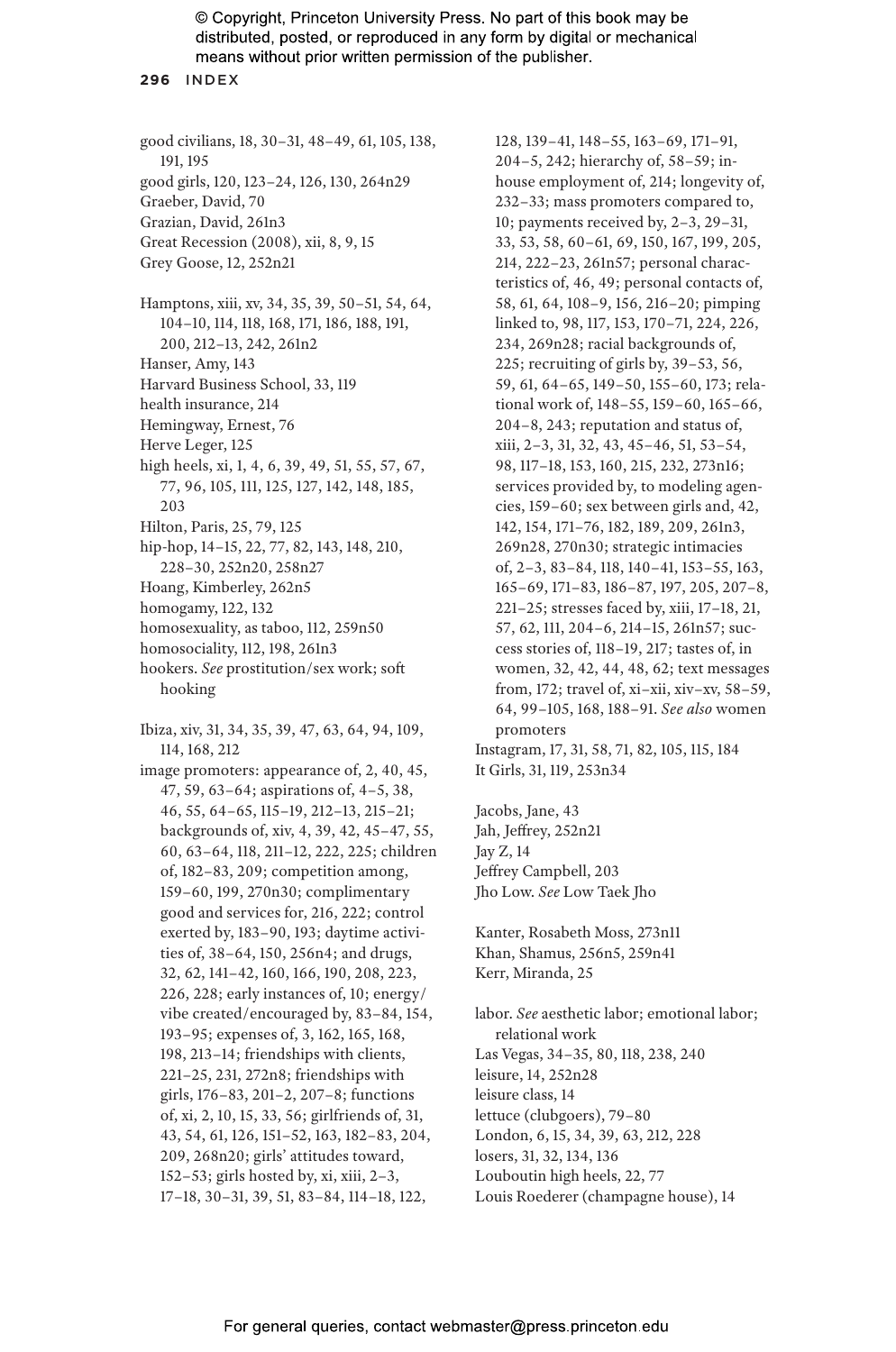#### INDEX **297**

Low Taek Jho ( Jho Low), 24–25, 79–80, 89–90, 93–94, 238, 258n29 luxury objects, 238

Madra, Ronnie, 35

male clientele: attitudes of, about girls, 120–23, 125, 129–30, 132, 201–2, 261n3; attitudes of, about promoters, 231–32; backgrounds of, 105–9; business contacts of, 71, 92–93, 95, 106–7, 109–14, 137, 262n5; clothing worn by, 67; club experience of, 94–95, 123; competition among, 75–79, 88–90, 95, 261n3; friendships with promoters, 221–25, 231, 272n8; girls as symbolic capital for, 36; girls' relationships with, 130–31, 138, 202–4; hierarchies of, 24–33, 72; relationships of, 110, 120–24; seating of, 72–74, 76; sex between girls and, 98–99, 105, 107–8, 110, 122–32, 142, 169–71. *See also* financiers; global elite male dominance, 68–69, 109, 240, 261n3 male gaze, 97, 145, 147, 260n54, 265n36, 268n16 male models, 42, 142, 175 marijuana, 101, 141, 142, 166 markups, xiv, 12 Marquee (nightclub), 9–10, 33–34 marriage, 122–23, 132, 133, 264n26, 265n31, 269n28 Marx, Karl, 141, 207 masculinity. *See* male dominance mass promoters: fees earned by, 57; guests invited by, 10, 57–58; image promoters compared to, 10, 31; personal contacts of, 58; strategies of, 57 Mauss, Marcel, 70, 161 MDMA (ecstasy), 82, 101, 103, 190, 258n31 Meatpacking District, New York City, 7–10, 16, 26, 27, 31, 35, 38, 50–51, 80, 85, 94, 105, 123, 138, 148, 164, 169, 191 Meek Mill, 77, 210 men. *See* male clientele; male dominance; male gaze Merrill Lynch, 8 Miami, xi–xv, 26, 34–35, 39, 45, 63, 66–69, 72, 73, 76, 79, 99–103, 111, 127, 135, 142, 168, 185, 188, 210–11, 212, 240 Milan, xiv, 34, 39, 63–64, 98, 125, 130, 165, 167, 177, 185, 233 Model Alliance, 158

models: age window for, 19; apartments shared by, 157; appearance of, 44–45,

48–49, 199–200; attitudes of men toward, 120–22; economic value of, 55, 96; as "girls," xi, 2, 119–20; good civilians compared to, 18, 48–49; hierarchy of, 17; history of, 119–20; reputation of, 32, 61–62, 195; status of, in VIP clubs, 16–18, 29–31, 43, 55–56, 149–50, 199–200; symbolic capital of, 17; wages and expenses of, 157–58. *See also* male models models and bottles, xi, 17, 54, 113, 118 Moët & Chandon, 74 Molly. *See* MDMA mooks, 26 Mulvey, Laura, 96–97 Murray, Charles, 87

New York City, transformed by wealth, 240–41 non-certified cultural capital, 265n37 nouveau riche, 13–14, 71, 88, 90, 106, 236, 274n12

objectification, of girls/women, 97, 141, 145–47, 199, 259n50, 265n36, 267n51 1Malaysia Development Berhad (1MDB), 25 1 OAK (nightclub), 35, 145 Osburg, John, 71 ostentation. *See* showing off owners. *See* club owners

paid girls, 126–30, 169, 264n27 Palladium (nightclub), 7 parasexuality, 97 party girls, 120–24, 126, 128, 130–36, 264n29 Patron, 24, 74 P. Diddy, xi. *See also* Puff Daddy pedestrians (women), 18–19 Picasso, Pablo, 25 pimping, 98, 108, 117, 153, 170–71, 224, 226, 234, 269n27. *See also* prostitution/sex work potlatch, 69–72, 76, 79, 81, 239, 256n4, 257n15, 268n11. *See also* wealth destruction power: gendered, 15–16, 239; of symbolic capital, 17; types of, 3, 15; unequal exchanges involving girls, 6, 36, 103, 110, 116–18, 138–41, 143–44, 147, 152–53, 202, 207–8, 266n38, 266n39, 267n48 Prada, 18 promoters. *See* image promoters; mass promoters; sub-promoters; women

promoters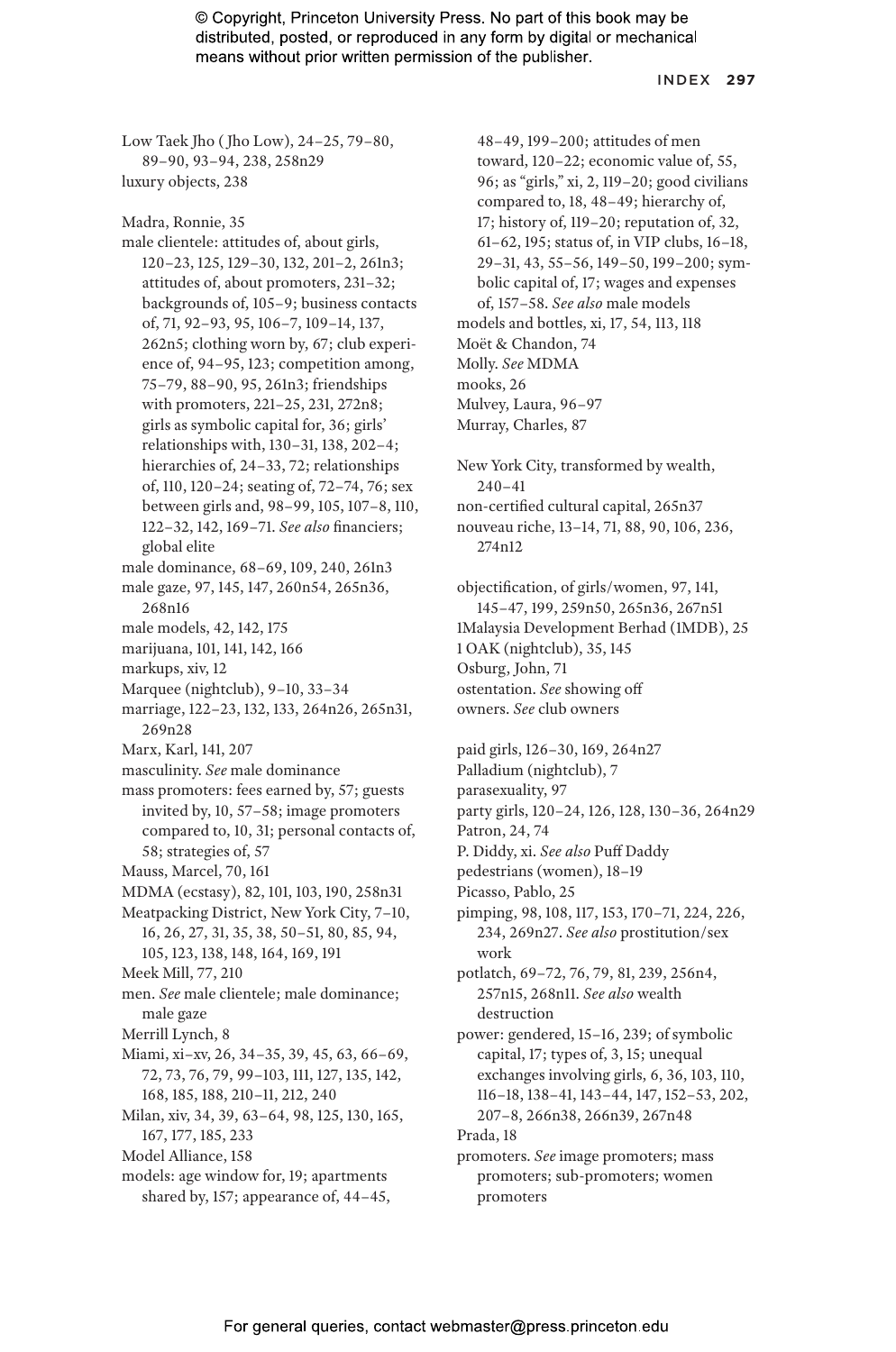**298** INDEX

prostitution/sex work, 126, 128–30, 161–62, 169–71, 264n27, 269n27, 269n28. *See also* pimping Provocateur (nightclub), 13, 35, 253n29 proximal service, 272n8 Puff Daddy, 252n20. *See also* P. Diddy Quinn, Beth, 261n3 Quinones, Sam, 71 race: appearance standards based on, 23; clothing styles associated with, 228–30; color capital, 226–31; discrimination based on, 22–23, 229–30; social status related to, 229; stereotypes based on, 28, 60, 226–29; tokenism based on, 226–27; in VIP clubs, 14, 22–23, 36, 91, 225–31, 240, 254n41, 255n66, 259n45. *See also* whiteness rap music, 14 recognition work, 143 relational work: labor exploitation facilitated by, 271n43; of promoters, 148–55, 159–60, 165–66, 193–97, 204–8, 243. *See also* emotional labor religion, 82 Rhianna, 78 *Rich Kids of Instagram* (website), 71 Riviera. *See* French Riviera Ross, Rick, 210 Rossman, Gabriel, 269n26 Rouzaud, Frédéric, 14 Rubell, Steven, 8 Rubin, Gayle, 143–44 Russians: as club clientele, 6, 90–91, 240; as models, 158 Sahlins, Marshall, 70 Saint-Tropez, xiii, xiv, 24, 34–36, 39, 47, 64, 73, 77, 79, 80, 86, 89–94, 107, 114, 120, 124–26, 128, 168, 212–13, 234, 238, 242 Saudi Arabians, 3, 6, 64, 91, 98, 131, 134, 170, 240 Scorsese, Martin, 25 Schwarzman, Steven, 274n11 security personnel, 28, 37, 67, 75, 198, 253n39, 258n38. *See also* bouncers; door personnel sex: gendered societal functions of, 96–99, 119–20, 126–30, 132, 143–44, 161, 199, 259n50, 260n52, 260n54, 261n3; between girls and promoters, 42, 142, 154, 171–76, 182, 189, 209, 261n3, 269n28, 270n30;

between girls and VIPs, 98–99, 105, 107–8, 110, 122–32, 142, 169–71; paid girls and, 126–30, 264n27; as rationale for club spending, 96–97, 105; social/moral attitudes toward, 120, 122–24, 126–32, 161–62; stereotypes about black men and, 227–28 sex work. *See* prostitution/sex work Sherman, Rachel, 71, 89 shopgirls, 97, 119, 260n52 showing off, 1, 11–12, 71–72, 74–75, 85–95, 274n12 Simmons, Russell, 106 social capital, 7, 59, 138–39, 212, 215, 231–33, 244, 268n13, 270n28 social class. *See* class social closure, 37, 244, 256n71 social distance, 118, 212, 221, 224, 231, 244, 272n8 social status: appearance as marker of, 16–18; changing measures of, 236; circumstantial nature of, 87–88, 94–95; club layout/client seating as indicator of, 72–74, 76, 78; comp treatment as indicator of, 25–26; dating and, 161–62; entrance to clubs determined by, 22, 27–28; girls as symbol of, 73–74, 113, 239; labeling of girls as indicator of, 264n29; of models, 16–18, 29–31, 43, 55–56; potlatch as means of attaining, 70, 268n11; race in relation to, 229; showing off as means of seeking, 71–72, 87–95, 274n12; of VIP club personnel and guests, 28–30; wealth destruction linked to, 70, 78, 87, 160–61; wealth in relation to, 237–38, 274n10, 274n12 soft hooking, 129–30 Solomon-Godeau, Abigail, 259n50 Sontag, Susan, 133 Soros, George, 106 sparklers, xii, 6, 13, 57, 67–68, 73, 77, 79–81, 86, 94, 126, 190 Spears, Britney, 238 status. *See* social status St. Barts, 34, 114, 115, 129, 150, 168, 238 Strategic Hospitality Group, 33–34, 118–19, 217, 238 strategic intimacies: commercial example of, 268n4; defined, 153; misunderstandings in, 272n44; between promoters and clients, 221–25; between promoters and girls, 2–3, 83–84, 118, 140–41, 153–55, 163, 165–69, 171–83, 186–87, 197, 205, 207–8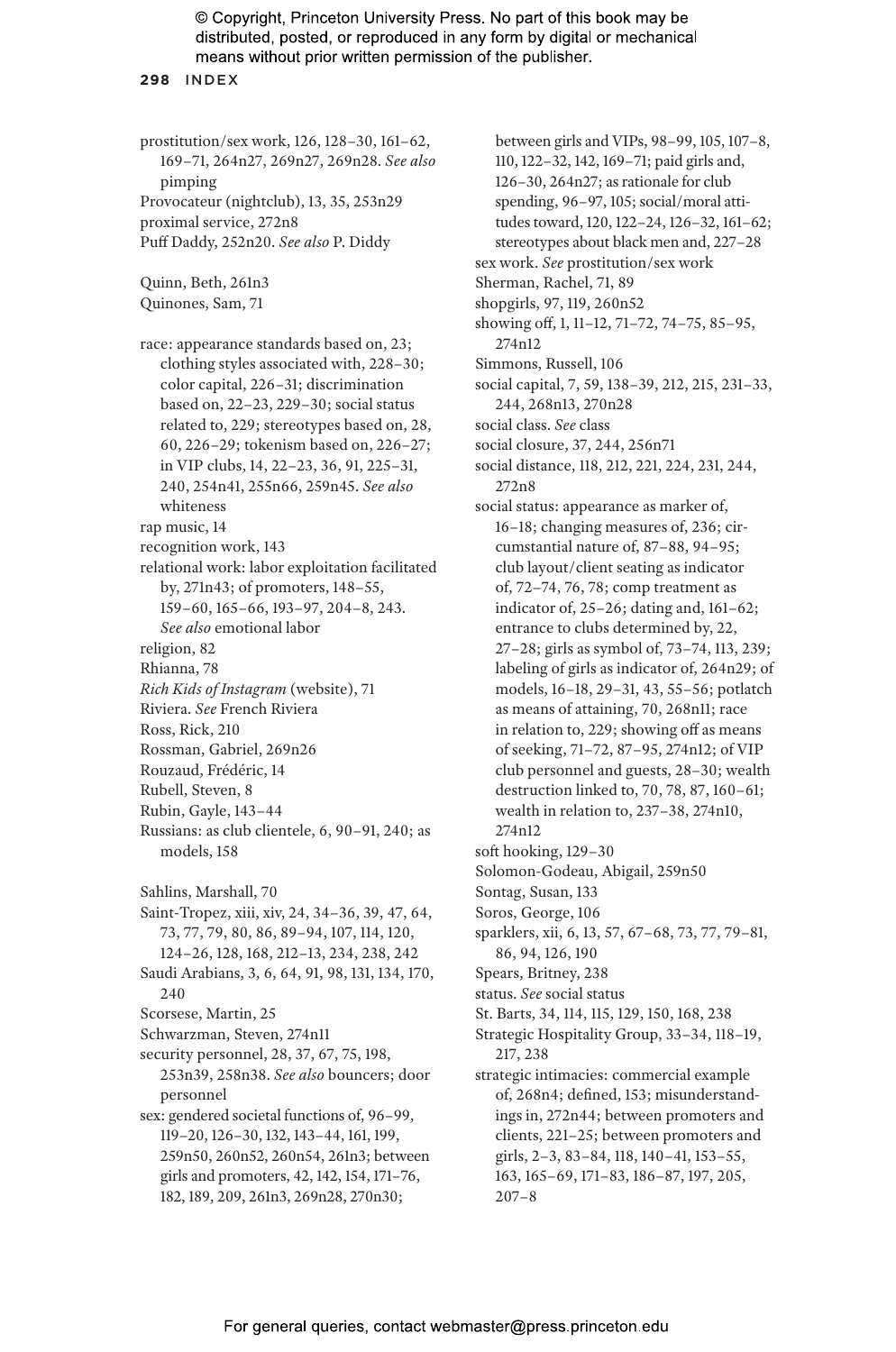#### INDEX **299**

- Strauss, Jason, 10, 33–34, 118–19, 238 strippers, 32, 61, 62, 143 Studio 54 (nightclub), 8 sub-promoters (subs), 41, 42, 47, 171, 181,
- 192, 198, 214
- sugar dating, 264n27, 268n4
- sumptuary laws, 236
- superrich, 8, 15, 213, 216, 240, 251n8
- symbolic capital, 17, 36
- table girls, 19, 127–28
- tables: physical appearance and arrangement of, 10–12, 72–73; promoters' organization of, 42, 184; social labors in preparation of, 15; social status signaled by arrangement of, 72–74, 76, 78
- table service, 9
- Tao Group, 33, 118–19
- taxi dance halls, 13
- Tepperberg, Noah, 10, 33–34, 118–19, 238
- Tiësto, 13, 127
- tips: for bottle girls, 126, 197, 198, 213; male clients' responsibility for giving, 197; promoters' responsibility for giving, 3, 162, 198, 213, 222; received by promoters, 171; for security personnel, 198; for wait staff, 3, 162, 197, 198, 213
- tokenism, 226–27, 273n11
- tourists, as club guests, 58, 78
- traffic in women, 143. *See also* girls: social value provided by
- transcendence, in group experiences, 82–84
- treating, 161, 264n27
- Trump, Donald, 124, 237
- Trump, Melania, 124
- Tunnel (nightclub), 7, 252n20, 252n21

Ultra Music Festival, Miami, xi, 101–2, 256n4 underage girls, 19 upselling, 127, 180, 270n33 Urry, John, 35–36

vacations, 188–91

- Veblen, Thorstein, 13–15, 36, 71, 87, 236–39
- Very Important People. *See* global elite; male clientele; VIP clubs
- Veuve Clicquot, 35, 67–69, 96
- vibe, at VIP clubs. *See* energy/vibe, at VIP clubs
- Victoria's Secret, 17, 45
- VIP clubs: business contacts in, 71, 92–93, 95, 106–7, 109–14, 137, 262n5; clientele of, 6, 24–33; competition in, 75–79,

88–90, 95, 261n3; criticisms of excesses of, 89–94; decor of, 72; exclusivity of, 21–23, 35–36, 146–47; experiential value of, 238–39; fights in, 77–78; geographical distribution of, 35; growth of, 7–8; homogenization of, 35; life cycles of, 33; moneymaking methods of, 9–13, 19, 26, 33, 79–80; physical layout of, 10–11; in popular imagination, 36; prices in, 25–26 (*see also* spending in); race in, 14, 22–23, 36, 91, 225–31, 240, 254n41, 255n66, 259n45; revenues of, 6, 33–34; ridiculous behavior in, 85–95; social rules and norms of, xiii, 7, 10–11, 14–16, 19, 72, 77; social status of people in, 28–30; sociocultural staging in, 87–88, 94–95, 132, 239, 243, 258n38; spending in, 10, 68–69, 80, 85–95, 112–13, 253n29 (*see also* prices in); as urban entertainment site, 13; vibe or energy of, 83–84, 154, 190, 193–96; wealth destruction in, xii–xiii, 36, 72–81, 85–99; wealthy clients' experience of, 94

waiters/wait staff, 3, 162, 198

- waitresses, 6, 67–68, 75, 112, 126–27, 197, 253n37, 260n54. *See also* bottle girls
- waste. *See* champagne, display of consumption and waste of; wealth destruction
- wealth: distribution of, 8, 240, 251n8, 252n12; and economic domination, 238–39; of global elite, 3, 6, 8; social status in relation to, 237–38, 274n10, 274n12; sources of, 8
- wealth destruction: beauty of girls as instrument for, 96–99; champagne as instrument for, 74–79, 85–86, 88, 96; champagne waste, 252n20; contemporary examples of, 71; experiential value of, 238–39; geographical locations for, 240; justifiable spending contrasted with, 88–94; potlatch as, 69–72, 239, 257n15, 268n11; repugnance of, 71–72, 87–94, 239; social function of, 239; social status linked to, 70, 78, 87, 160–61; in VIP clubs, xii–xiii, 36, 72–81, 85–99, 243
- West, Kanye, 156, 238
- whales, 24–25, 29, 67–69, 74, 76, 79–81, 89–90, 92–95, 99, 116, 129
- whiteness: clientele selection catering to, 22–23, 37, 240; and color capital, 226; cultural norms of, 90–91, 230; girls and, 16, 23. *See also* race

*The Wolf of Wall Street* (film), 25